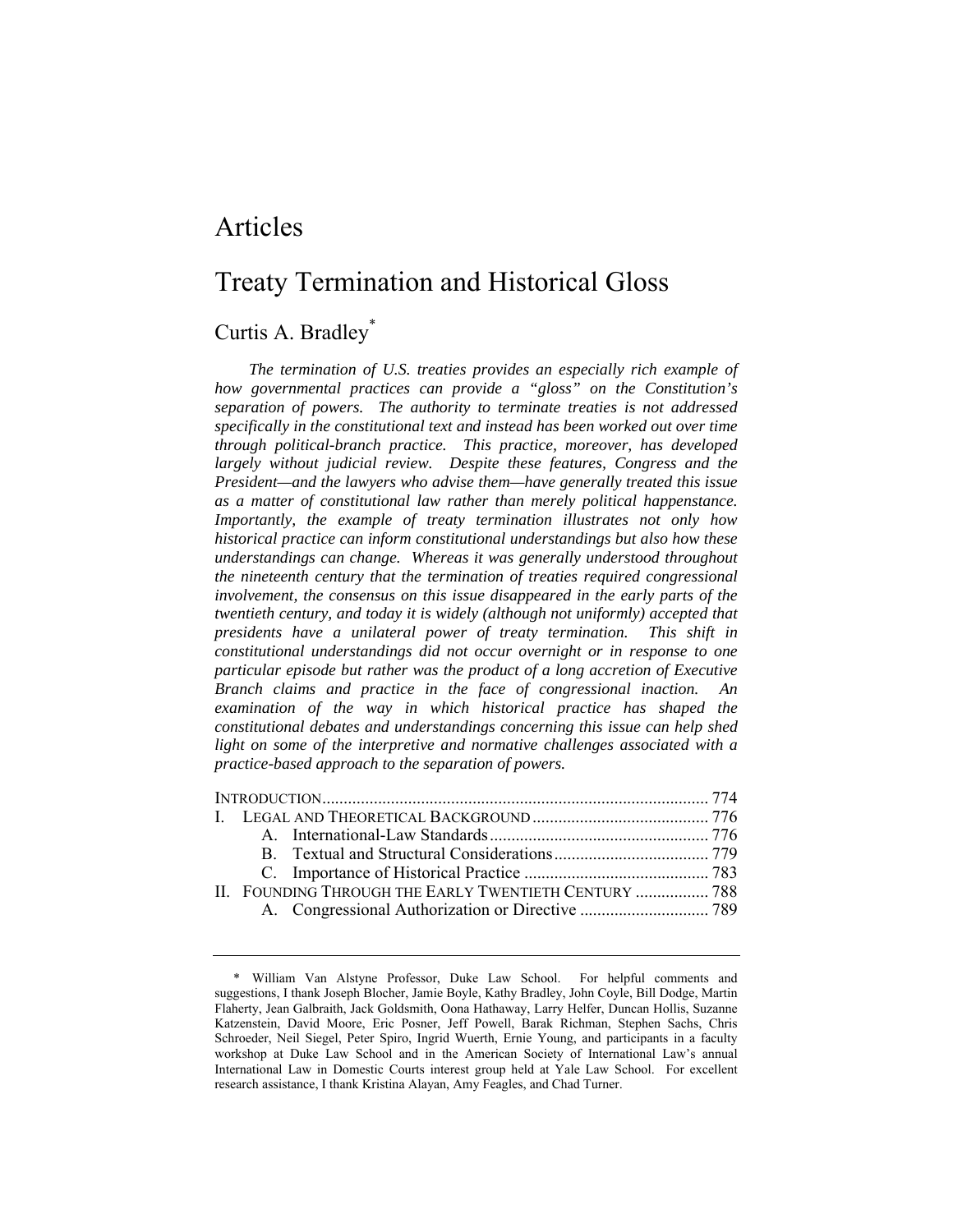774 Texas Law Review [Vol. 92:773

| III. TWENTIETH-CENTURY SHIFT TO PRESIDENTIAL UNILATERALISM 801 |  |  |  |
|----------------------------------------------------------------|--|--|--|
|                                                                |  |  |  |
|                                                                |  |  |  |
|                                                                |  |  |  |
|                                                                |  |  |  |
|                                                                |  |  |  |
|                                                                |  |  |  |
|                                                                |  |  |  |
|                                                                |  |  |  |
|                                                                |  |  |  |
|                                                                |  |  |  |
|                                                                |  |  |  |
|                                                                |  |  |  |
|                                                                |  |  |  |
|                                                                |  |  |  |

### Introduction

Historical practice is frequently invoked in debates and decisions concerning the Constitution's distribution of authority between Congress and the President. On issues ranging from the President's authority to make recess appointments, to the role of Congress in authorizing military operations, to the validity of "executive agreements" with foreign nations, the way in which the government has operated over time is invoked as evidence of constitutional meaning. $<sup>1</sup>$ </sup> Such governmental practice is sometimes referred to as "historical gloss," after Justice Frankfurter's contention in the *Youngstown*<sup>2</sup> steel-seizure case that "a systematic, unbroken, executive practice, long pursued to the knowledge of the Congress and never before questioned . . . may be treated as a gloss on 'executive Power' vested in the President by  $\S$  1 of Art. II."<sup>3</sup>

This Article presents a detailed case study of historical gloss, focused on presidential authority to terminate treaties. Treaty termination is an especially rich example of how governmental practices can inform and even define the Constitution's separation of powers. The authority to terminate treaties is not addressed specifically in the constitutional text and instead has been worked out over time through political-branch practice. This practice, moreover, has developed largely without judicial review. Despite these features, Congress and the President—and the lawyers who advise them—have generally treated this issue as a matter of constitutional law,

<sup>1.</sup> *See generally* Curtis A. Bradley & Trevor W. Morrison, *Historical Gloss and the Separation of Powers*, 126 HARV. L. REV. 411 (2012) (considering the role of historical practice in debates and decisions relating to the separation of powers); Michael J. Glennon, *The Use of Custom in Resolving Separation of Powers Disputes*, 64 B.U. L. REV. 109 (1984) (same).

<sup>2.</sup> Youngstown Sheet & Tube Co. v. Sawyer, 343 U.S. 579 (1952).

<sup>3.</sup> *Id.* at 610–11 (Frankfurter, J., concurring).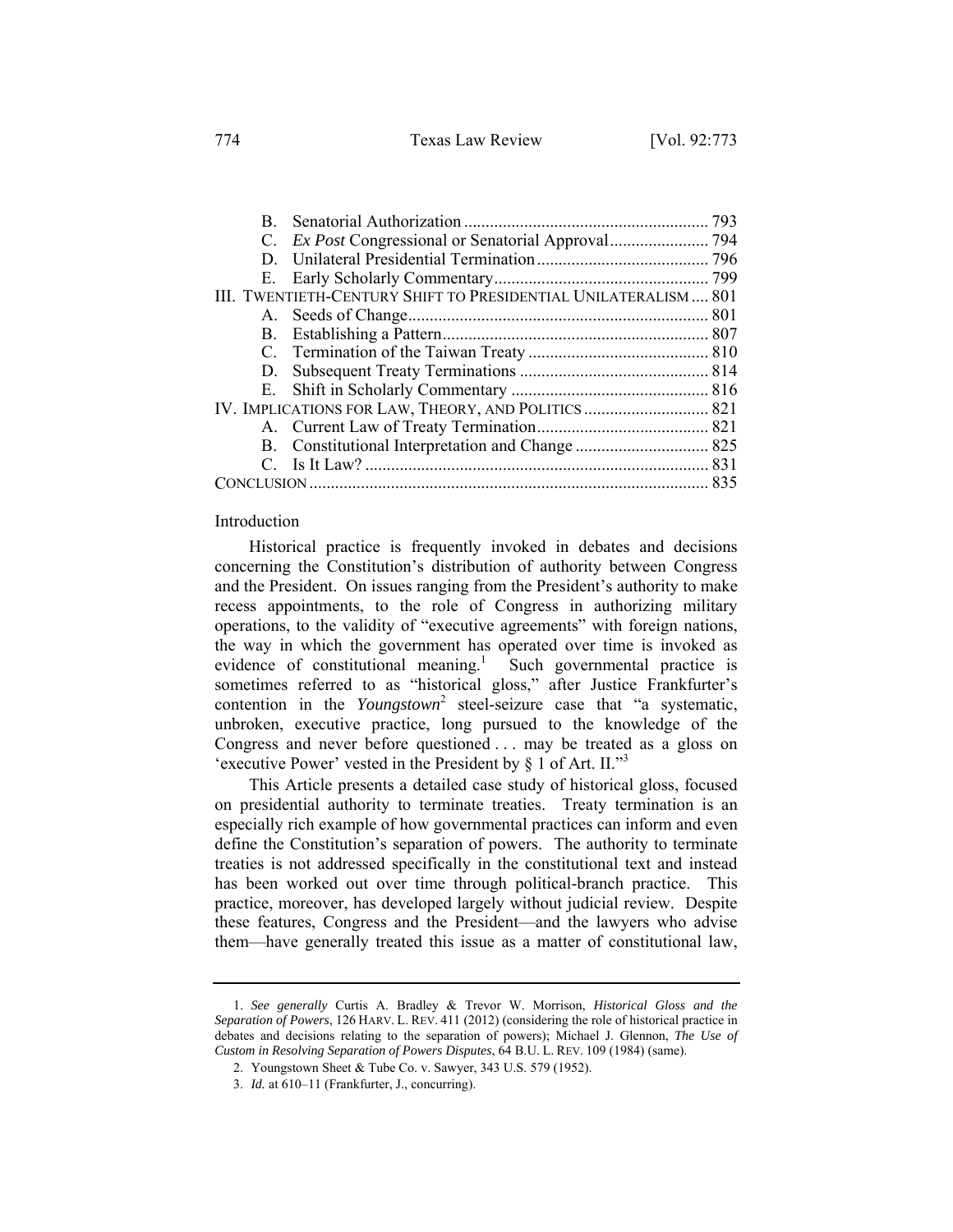not merely political happenstance. Legal scholars, too, have long discussed and debated the issue in legal terms. At the same time, there has been a recognition that the constitutional law in this area is not entirely distinct from politics, and that it both is informed by and shapes political contestation.

The example of treaty termination illustrates not only how a constitutional gloss on governmental authority can develop but also how it can change. As will be seen, the center of gravity of the debate over treaty termination has shifted substantially over time, from whether the full Congress or merely the Senate needs to *approve* a termination to whether Congress or the Senate can even *limit* the President's unilateral authority to terminate. One can identify a pattern of change, the contours of which may apply to other issues of constitutional law relating to presidential authority: First there is a consensus, both among the governmental actors and in the scholarly community. Then deviations take place with a potentially limited scope. The Executive Branch proceeds to articulate broader theories of the deviations. Congress's resistance is intermittent, depending on whether it objects to the deviations on policy grounds. Practice then builds up around low-stakes examples. Eventually a more controversial example arises and the President pushes forward successfully, thereby consolidating the changed understanding.

In developing the case study, this Article makes three contributions. First, it presents the most complete and accurate account to date of the historical practice of U.S. treaty terminations. In addition to reviewing various publicly available materials, such as congressional hearings and presidential proclamations, this Article considers a number of internal legal memoranda obtained from the State Department archives. Second, this Article recovers a nineteenth-century understanding of treaty-termination authority that has largely been lost from modern considerations of the issue, pursuant to which the termination of treaties, like the making of treaties, was generally understood by both Congress and the President as a shared power. Most modern accounts acknowledge vaguely that treaty terminations have been accomplished in a variety of ways throughout U.S. history but fail to appreciate the sharp contrast between the modern presidential unilateralism and the nineteenth-century practices and understandings. In endorsing a unilateral presidential power to terminate treaties, for example, the American Law Institute's *Restatement (Third) of the Foreign Relations Law* notes in passing that "[p]ractice has varied" without acknowledging that presidential unilateralism is almost entirely a twentieth-century development.4 Third, this Article uses this historical

<sup>4.</sup> *See* RESTATEMENT (THIRD) OF THE FOREIGN RELATIONS LAW OF THE UNITED STATES § 339 reporters' note 2 (1987) ("Practice has varied, the President sometimes terminating an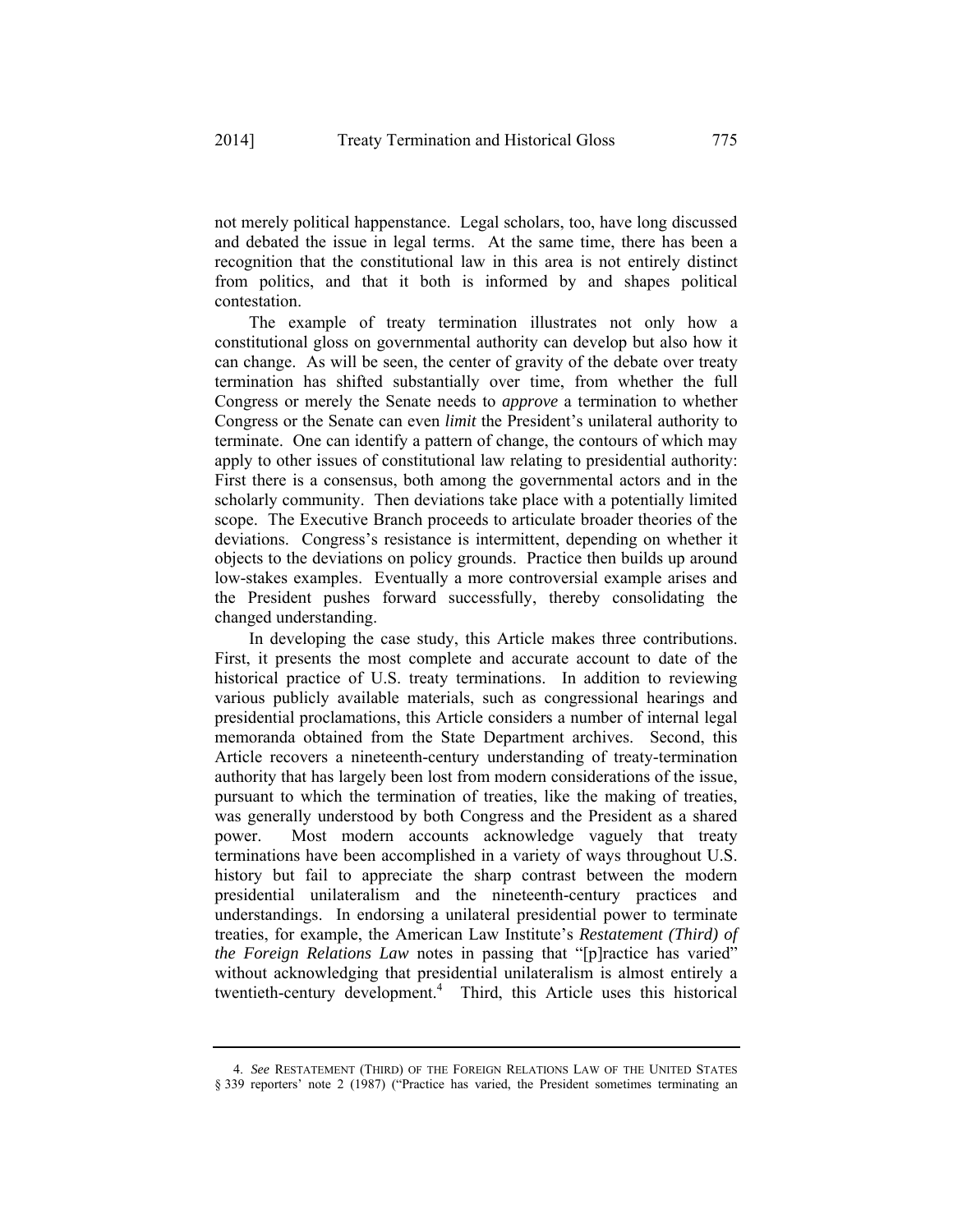record as a window into the nature of a practice-based approach to constitutional interpretation and some of its limitations and challenges.

Part I of this Article provides the legal and theoretical background needed to understand and assess the historical practice of U.S. treaty terminations. It describes both the allowable grounds under international law for terminating a treaty, as well as the textual and structural arguments relating to the Constitution's assignment of treaty termination authority. It also considers some of the reasons why historical practice has played a significant role in constitutional debates surrounding this issue. Parts II and III review the practice of treaty termination throughout U.S. history. Part II shows that, at least until the late nineteenth century, it was generally understood that presidents needed the agreement of Congress or the Senate in order to terminate a treaty. Part III recounts how this understanding changed in the twentieth century, a process that occurred over the course of decades as a result of repeated claims and actions by the Executive Branch in the face of congressional inaction. Part IV assesses the implications of the case study, both with respect to the specific question of treatytermination authority as well as the more general issue of the proper role of historical practice in the separation of powers area. It concludes by reflecting on the relationship between law and politics for practice-based norms of institutional authority.

#### I. Legal and Theoretical Background

This Part provides the legal and theoretical background needed to understand and assess the historical practice of U.S. treaty terminations. It begins by explaining the circumstances under which international law allows a nation to terminate a treaty. It then considers the textual and structural considerations that are relevant to determining which actors in the United States have the constitutional authority to terminate treaties. Finally, it describes why historical practice plays an especially important role in constitutional debates concerning this issue.

#### *A. International-Law Standards*

Treaties are binding on nations as a matter of international law. Ultimately, therefore, whether a nation's treaty commitments are terminated is determined by international law, not U.S. law.<sup>5</sup> As a result, before considering the U.S. constitutional issues, it is important to understand first what international law provides about treaty termination. The modern rules

agreement on his own authority, sometimes doing so when requested by Congress or by the Senate alone.").

<sup>5.</sup> *See generally* Laurence R. Helfer, *Terminating Treaties*, *in* THE OXFORD GUIDE TO TREATIES 634 (Duncan B. Hollis ed., 2012) (describing the international-law standards governing treaty termination).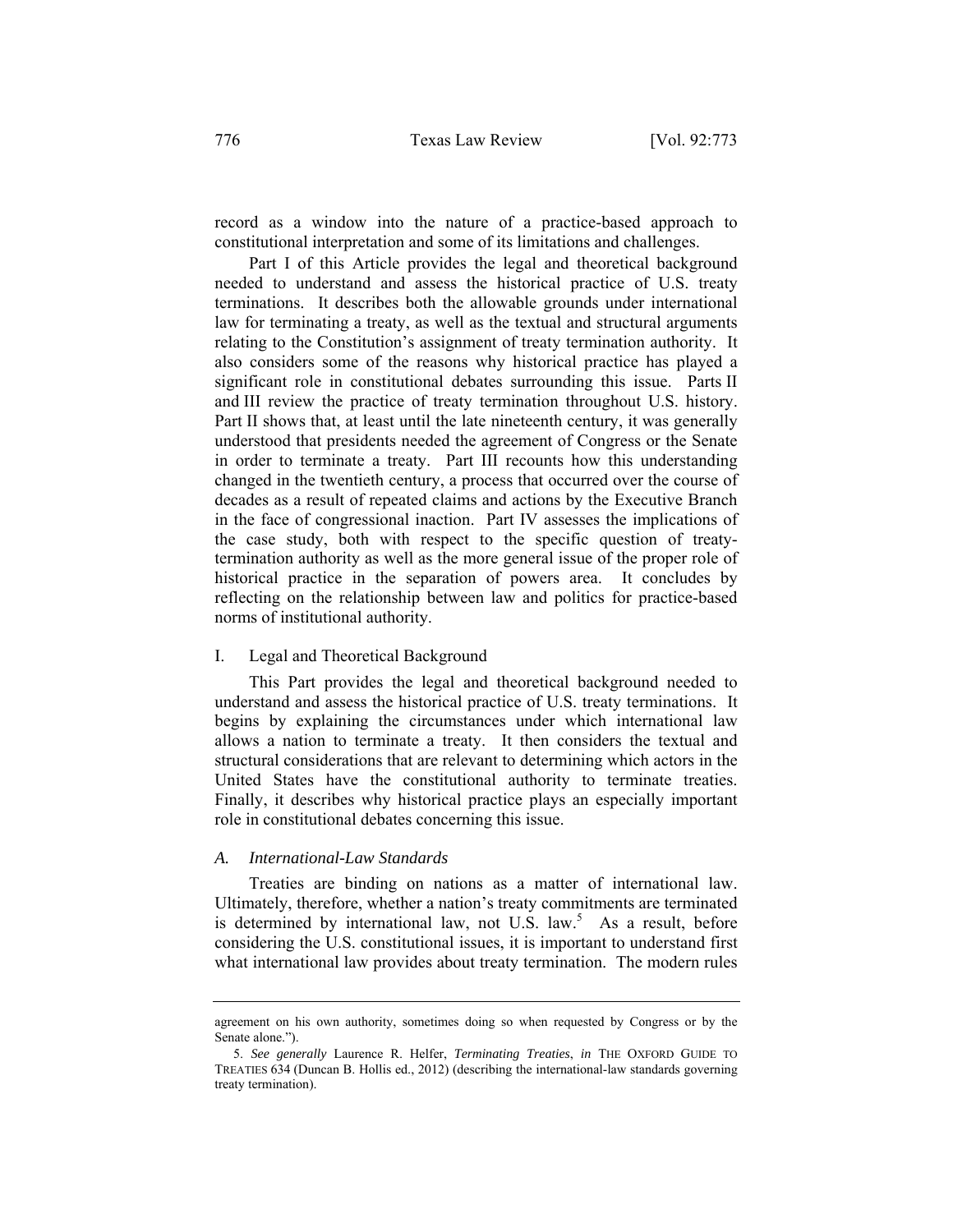on this subject are set forth in the Vienna Convention on the Law of Treaties,<sup>6</sup> which took effect in 1980 and has now been ratified by over 110 nations.<sup>7</sup> Although the United States is not a party to the Convention, Executive Branch officials have stated at various times that they regard the Convention as largely reflective of binding rules of international custom,<sup>8</sup> and U.S. courts also regularly refer to the Convention.<sup>9</sup> In addition, the International Court of Justice has specifically observed that "in many respects" the Vienna Convention's provisions on the suspension or termination of treaty provisions reflect binding custom.<sup>10</sup>

Under the Convention, there are a variety of circumstances that can render a party's consent to a treaty invalid. Some of these circumstances merely make the treaty voidable at the party's discretion. For example, "[i]f a State has been induced to conclude a treaty by the fraudulent conduct of another negotiating State, the State may invoke the fraud as invalidating its consent to be bound by the treaty."<sup>11</sup> Other circumstances automatically void the treaty. For example, "[a] treaty is void if its conclusion has been procured by the threat or use of force in violation of the principles of international law embodied in the Charter of the United Nations."12 When a treaty is deemed void, it will be considered never to have created obligations.<sup>13</sup>

Whereas some circumstances will allow a party to void even its past treaty obligations, other circumstances will allow it to terminate or suspend its treaty obligations going forward. For example, a party may suspend or terminate its obligations under a bilateral treaty if the other treaty party has materially breached the treaty.<sup>14</sup> In addition, "[a] party may invoke the impossibility of performing a treaty as a ground for terminating or

<sup>6.</sup> Vienna Convention on the Law of Treaties, May 23, 1969, 1155 U.N.T.S. 331 [hereinafter VCLT].

<sup>7.</sup> Chapter XXIII of Multilateral Treaties Deposited with the Secretary-General, UNITED NATIONS TREATY COLLECTION (last updated Feb. 3, 2014), https://treaties.un.org/Pages/View DetailsIII.aspx?&src=TREATY&mtdsg\_no=XXIII~1&chapter=23&Temp=mtdsg3&lang=en.

<sup>8.</sup> *See* RESTATEMENT (THIRD) OF THE FOREIGN RELATIONS LAW OF THE UNITED STATES pt. 3, intro. note (1987) (documenting Executive Branch statements); *see also* Maria Frankowska, *The Vienna Convention on the Law of Treaties Before United States Courts*, 28 VA. J. INT'L L. 281, 286 (1988) ("[A]ccording to a widespread *opinio juris*, legal conviction of the international community, the Vienna Convention represents a treaty which to a large degree is a restatement of customary rules . . . .").

<sup>9.</sup> *See, e.g.*, Mora v. New York, 524 F.3d 183, 196 n.19 (2d Cir. 2008) ("Although the United States has not ratified the Vienna Convention on the Law of Treaties, our Court relies on it 'as an authoritative guide to the customary international law of treaties,' insofar as it reflects actual state practices.").

<sup>10.</sup> Gabčíkovo–Nagymaros Project (Hung. v. Slovk.), 1997 I.C.J. 7, para. 46 (Sept. 25).

<sup>11.</sup> VCLT, *supra* note 6, art. 49.

<sup>12.</sup> *Id.* art. 52.

<sup>13.</sup> *See id.* art. 69, para. 1 ("The provisions of a void treaty have no legal force.").

<sup>14.</sup> *Id.* art. 60, para. 1.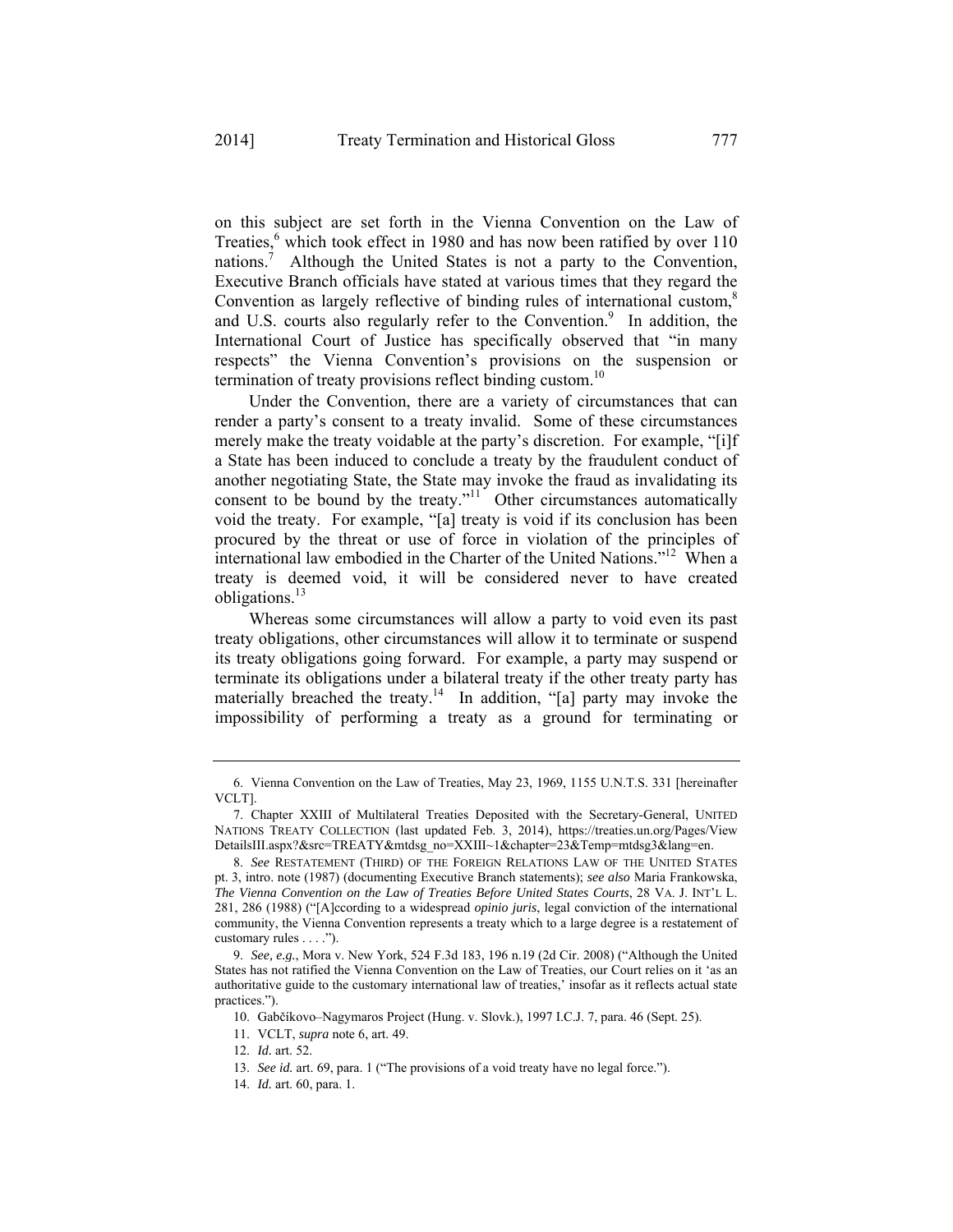withdrawing from it if the impossibility results from the permanent disappearance or destruction of an object indispensable for the execution of the treaty."15 Furthermore, under narrow circumstances, a party may invoke a fundamental change of circumstances as a basis for suspending or terminating a treaty.16 Treaty obligations can also be suspended or terminated if the parties expressly agree to such suspension or termination or act to conclude a new superseding treaty, or if the treaty expressly provides for suspension or termination after a certain period of time or in response to certain events.<sup>17</sup>

Finally, nations may also withdraw from (or "denounce") a treaty that expressly provides for a right of withdrawal.<sup>18</sup> Such withdrawal clauses are common in modern treaties and often include a required notice period before the termination will take effect.<sup>19</sup> In some instances, a right of withdrawal will be implied. The Vienna Convention states that:

A treaty which contains no provision regarding its termination and which does not provide for denunciation or withdrawal is not subject to denunciation or withdrawal unless: (*a*) it is established that the parties intended to admit the possibility of denunciation or withdrawal; or (*b*) a right of denunciation or withdrawal may be implied by the nature of the treaty. $20$ 

When there is an implied right of withdrawal, the Vienna Convention states that the party seeking to withdraw from the treaty shall give at least twelve months' notice.<sup>21</sup> A nation that withdraws from a treaty is bound by any obligations that arose before the effective date of the withdrawal. $^{22}$ 

The rules of treaty termination that existed at the time of the constitutional founding were less developed and incorporated distinctions that are no longer relevant, such as a distinction between treaties that obligated only the particular monarchs making them and treaties that obligated their nations in perpetuity.<sup>23</sup> Nevertheless, these rules encompassed certain grounds for terminating a treaty that we would recognize today, such as a material breach by the other party.<sup>24</sup> It is worth

<sup>15.</sup> *Id.* art. 61, para. 1.

<sup>16.</sup> *Id.* art. 62, para. 1.

<sup>17.</sup> *Id.* arts. 54, 57, 59.

<sup>18.</sup> The terms "denunciation" and "withdrawal" are often used interchangeably to refer to a voluntary act of treaty termination. Helfer, *supra* note 5, at 635.

<sup>19.</sup> *See* Laurence R. Helfer, *Exiting Treaties*, 91 VA. L. REV. 1579, 1581–82, 1597–98 (2005).

<sup>20.</sup> VCLT, *supra* note 6, art. 56, para. 1.

<sup>21.</sup> *Id.* art. 56, para. 2.

<sup>22.</sup> *Id.* art. 70, para. 1(b).

<sup>23.</sup> *See, e.g.*, 1 E. DE VATTEL, THE LAW OF NATIONS OR THE PRINCIPLES OF NATURAL LAW bk. 2, §§ 187–197 (Charles G. Fenwick trans., 1916) (1758).

<sup>24.</sup> *See, e.g.*, JEAN-JACQUES BURLAMAQUI, THE PRINCIPLES OF NATURAL AND POLITIC LAW 524 (Petter Korkman ed., Thomas Nugent trans., Liberty Fund, Inc. 2006) (1763); 2 HUGO GROTIUS, DE JURE BELLI AC PACIS LIBRI TRES 405 (Francis W. Kelsey trans., Clarendon Press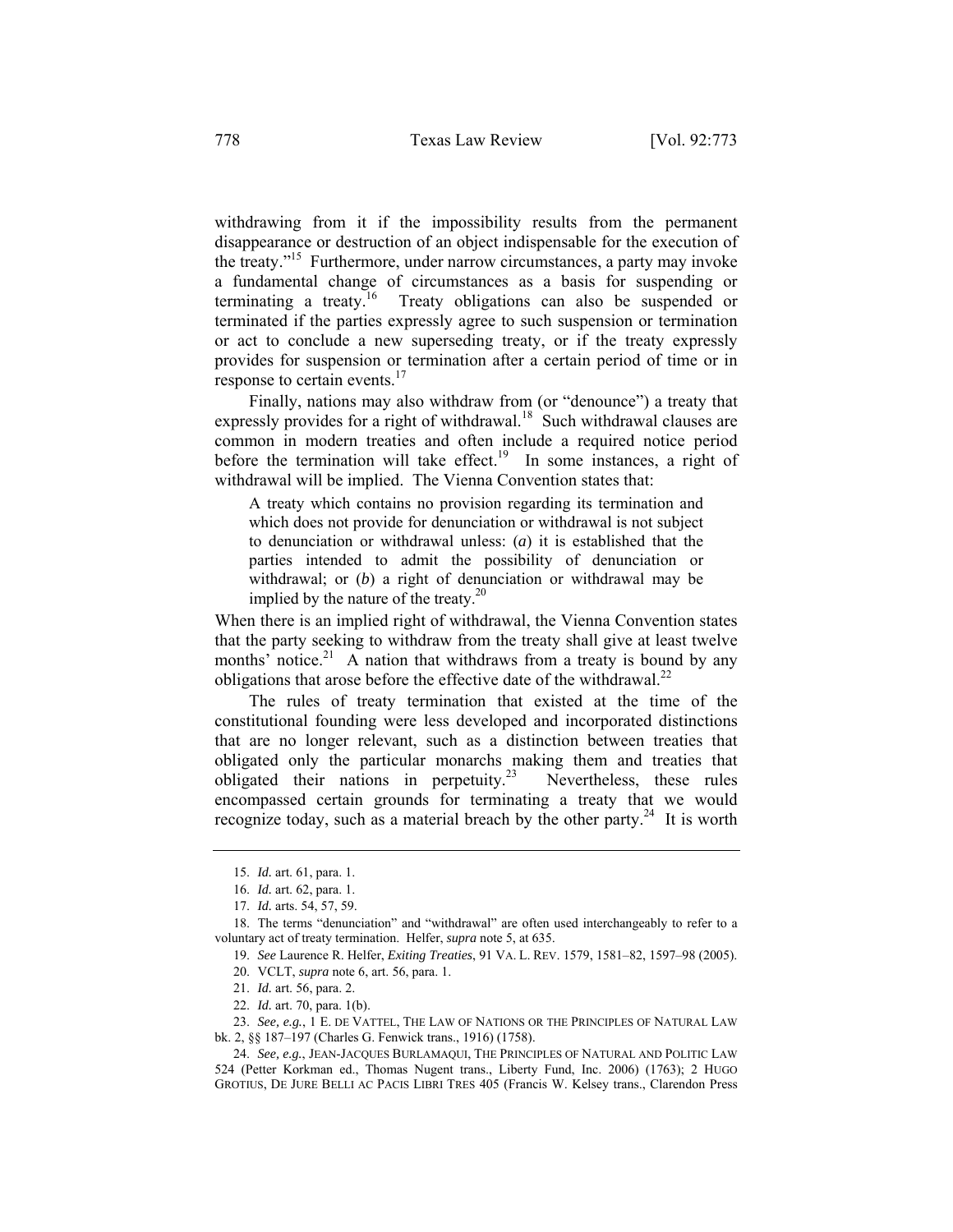noting, however, that although clauses in treaties allowing for unilateral withdrawal are now common, they were not common at the time of the founding. Indeed, it appears that the United States did not become a party to a treaty containing a unilateral withdrawal clause until 1822.<sup>25</sup>

What international law did not address then, and still does not address, is how treaty termination decisions are to be made internally by each nation. For the United States, that internal issue is a matter of U.S. constitutional law.

#### *B. Textual and Structural Considerations*

Article II of the Constitution sets forth the process by which the United States is to conclude treaties. It provides that the President "shall have Power, by and with the Advice and Consent of the Senate, to make Treaties, provided two thirds of the Senators present concur."26 The vast majority of international agreements concluded by the United States in the modern era do not go through this process and are instead concluded as "congressional– executive agreements" (approved before or after the fact by a majority of Congress) or "sole executive agreements" (approved solely by the President).<sup>27</sup> Nevertheless, some of the United States' most significant agreements are still concluded as Article II treaties. To take just a few examples, the United Nations Charter, the Geneva Conventions, and the International Covenant on Civil and Political Rights were all concluded

26. U.S. CONST. art. II, § 2.

<sup>1925) (1646); 2</sup> SAMUEL PUFENDORF, DE JURE NATURAE ET GENTIUM LIBRI OCTO 1339–40 (C.H. Oldfather & W.A. Oldfather trans., Clarendon Press 1934) (1688); VATTEL, *supra* note 23, § 202; *see also* Ware v. Hylton, 3 U.S. (3 Dall.) 199, 261 (1796) (Iredell, J.) ("It is a part of the law of nations, that if a treaty be violated by one party, it is at the option of the other party, if innocent, to declare, in consequence of the breach, that the treaty is void.").

<sup>25.</sup> The treaty concerned the imposition of customs duties, and it provided that it was to remain in force for two years "and even after the expiration of that term, until the conclusion of a definitive treaty, or until one of the parties shall have declared its intention to renounce it; which declaration shall be made at least six months before hand." Convention of Navigation and Commerce, U.S.–Fr., art. 7, June 24, 1822, 8 Stat. 278; *see also* Memorandum from William Whittington, Termination of Treaties: International Rules and Internal United States Procedure 3 (Feb. 10, 1958) [hereinafter Whittington Memorandum] (on file with author) (noting that the 1822 treaty was the first treaty concluded by the United States containing a unilateral withdrawal clause). The withdrawal clause was included at the request of France, which explained that, "As their object is to make an experiment, it should be so established as not to press too heavily upon whichever of the two parties may, on experience, be found to have erred in the calculation." Letter from G. Hyde de Neuville, Envoy Extraordinary, to John Quincy Adams, Sec'y of State (May 15, 1822), *in* 5 AMERICAN STATE PAPERS: DOCUMENTS, LEGISLATIVE AND EXECUTIVE, OF THE CONGRESS OF THE UNITED STATES 210, 211 (Asbury Dickins & James C. Allen eds., Wash., Gales & Seaton 1858).

<sup>27.</sup> *See* CURTIS A. BRADLEY, INTERNATIONAL LAW IN THE U.S. LEGAL SYSTEM 74–75 (2013); Oona A. Hathaway, *Treaties' End: The Past, Present, and Future of International Lawmaking in the United States*, 117 YALE L.J. 1236, 1287–88 (2008). The constitutional issues implicated by the termination of executive agreements are potentially distinct from those implicated by the termination of Article II treaties, and they are not considered here.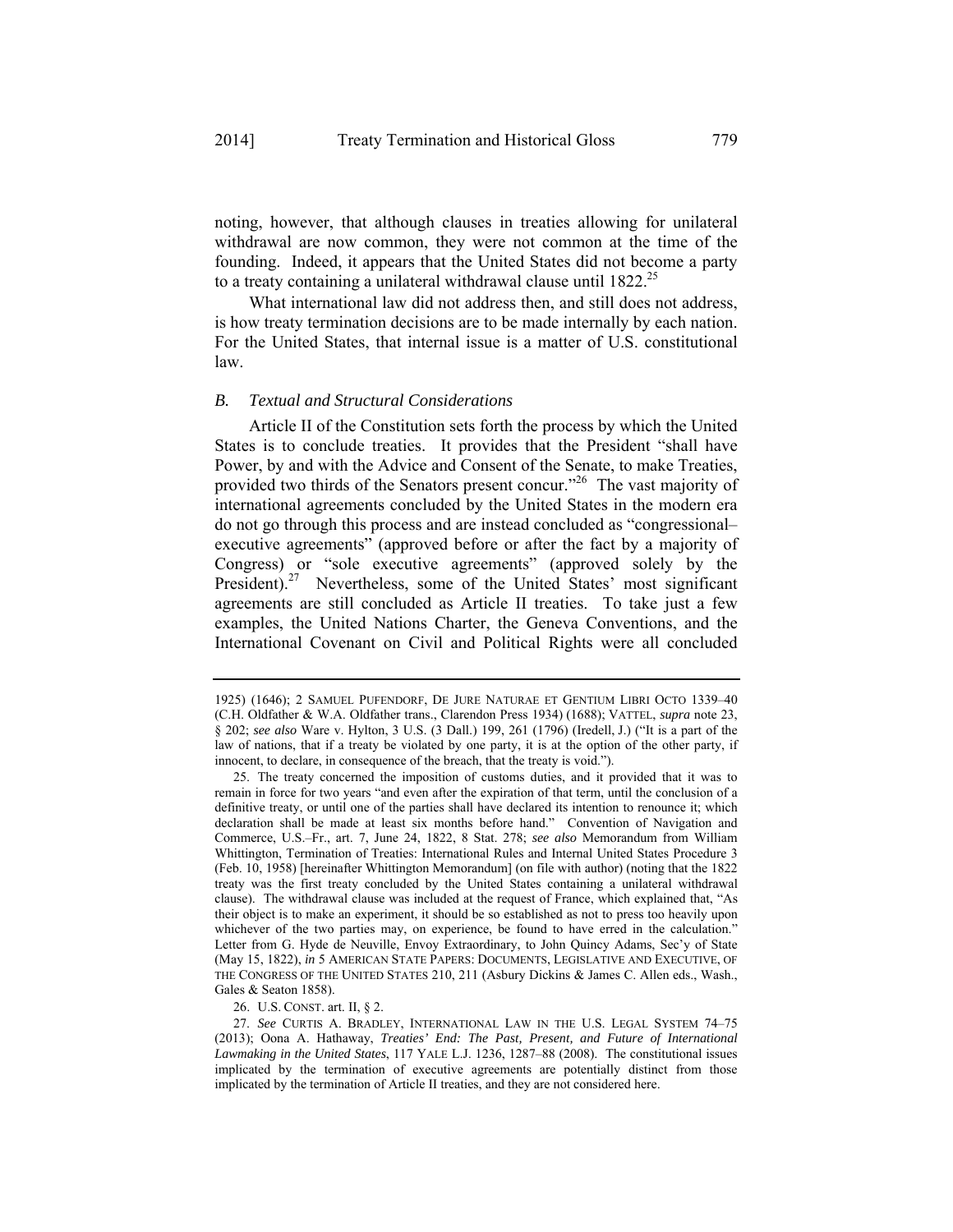through the senatorial advice and consent process. To the extent that the United States ever becomes a party to treaties such as the Law of the Sea Convention, the Rome Statute of the International Criminal Court, or the Convention on the Elimination of All Forms of Discrimination Against Women, it is expected that it will do so pursuant to the Article II process.<sup>28</sup> The Constitution does not specifically address, however, the way in which the United States is to go about terminating treaty commitments.

Some proponents of unilateral presidential authority to terminate treaties rely on what has been referred to as the "Vesting Clause Thesis." According to this thesis, the first sentence of Article II of the Constitution, which provides that "[t]he executive Power shall be vested in a President of the United States of America,"<sup>29</sup> conveys to the President all authority that is "executive" in nature, regardless of whether that authority is specifically mentioned in the remainder of Article II, unless the Constitution specifically conveys that authority to another institutional actor.<sup>30</sup> This thesis supports a unilateral presidential authority to terminate treaties, it is argued, because the termination of treaties is executive in nature and is not specifically assigned to an actor other than the President.<sup>31</sup> The Vesting Clause Thesis, however, is highly controversial.<sup>32</sup> Moreover, supporters of this thesis vary in what authority they contend is conveyed by the clause.<sup>33</sup>

A variety of structural considerations are also potentially relevant to determining who has the treaty termination power in the United States, but these considerations do not point in a single direction. On the one hand, the

31. *See* RAMSEY, *supra* note 30.

<sup>28.</sup> To the extent that presidents have proposed moving ahead with ratification of these treaties, they have always suggested that the process would be the one set forth in Article II. For the treaty establishing the International Criminal Court, Congress has specifically mandated that it can be ratified by the United States only through the Article II process. 22 U.S.C. § 7401(a) (2012).

<sup>29.</sup> U.S. CONST. art. II, § 1.

<sup>30.</sup> For arguments in support of the thesis, see, for example, Saikrishna B. Prakash & Michael D. Ramsey, *The Executive Power over Foreign Affairs*, 111 YALE L.J. 231 (2001), and John C. Yoo, *War and the Constitutional Text*, 69 U. CHI. L. REV. 1639, 1677–78 (2002). *See also* MICHAEL D. RAMSEY, THE CONSTITUTION'S TEXT IN FOREIGN AFFAIRS 158 (2007) (applying this thesis to the issue of treaty termination).

<sup>32.</sup> For criticism of the thesis, see, for example, Curtis A. Bradley & Martin S. Flaherty, *Executive Power Essentialism and Foreign Affairs*, 102 MICH. L. REV. 545, 551 (2004), and Robert J. Reinstein, *The Limits of Executive Power*, 59 AM. U. L. REV. 259, 263–64 (2009). *See also* Youngstown Sheet & Tube Co. v. Sawyer, 343 U.S. 579, 640–41 (1952) (Jackson, J., concurring) ("If [the Vesting Clause Thesis] be true, it is difficult to see why the forefathers bothered to add several specific items [in Article II], including some trifling ones.").

<sup>33.</sup> For example, unlike Professors Prakash, Ramsey, and Yoo, Steven Calabresi and Kevin Rhodes contend simply that "the Clause grants the President the power to supervise and control all subordinate executive officials exercising executive power conferred explicitly by either the Constitution or a valid statute," and they do not make "the more ambitious (and far more doubtful) claim" that it conveys substantive authority. *See* Steven G. Calabresi & Kevin H. Rhodes, *The Structural Constitution: Unitary Executive, Plural Judiciary*, 105 HARV. L. REV. 1153, 1177 n.119 (1992).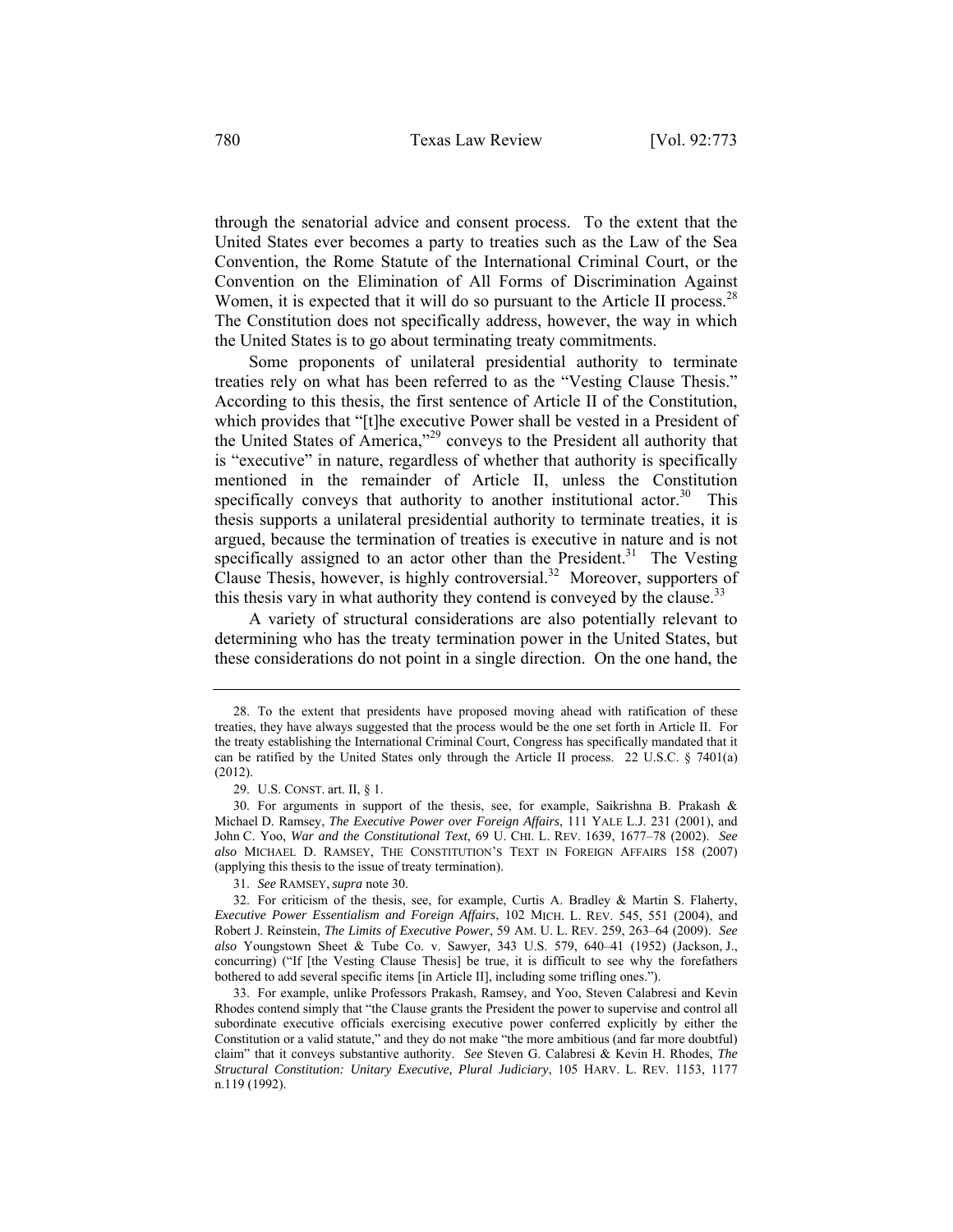making of treaties might be viewed as analogous to the appointment of Executive Branch officers. Even though such appointment requires, as for treaties, senatorial advice and consent (albeit a majority of the Senate rather than two-thirds), it is well settled that presidents have some unilateral authority to remove executive officers.<sup>34</sup> On the other hand, the making of treaties could be viewed as analogous to the making of federal statutes, since both are part of the supreme law of the land. It is well settled that the same process that applies to the making of federal statutes (approval by a majority of both houses of Congress and presidential signature, or a supermajority congressional override of a presidential veto) also must be followed for the termination of federal statutes.<sup>35</sup>

Another structural consideration concerns Congress's well-accepted authority to override the domestic effect of a treaty by enacting a later-intime inconsistent statute.<sup>36</sup> If that is all that Congress does, the international-law status of the treaty will continue, and the United States may end up in breach of its international obligations.<sup>37</sup> The fact that Congress has the authority to terminate the domestic effect of a treaty might suggest that it also can have a role in terminating the treaty's internationallaw effect, but the second power does not necessarily follow from the first. Conversely, even if the President has the unilateral authority to terminate a treaty internationally, it would not necessarily mean that he could (like Congress) terminate its domestic effect without having validly terminated its international-law effect. In fact, if treaties are part of the "Laws" that the President is obligated under Article II of the Constitution to take care to

<sup>34.</sup> *See, e.g.*, Free Enter. Fund v. Pub. Co. Accounting Oversight Bd., 130 S. Ct. 3138, 3146 (2010) ("Since 1789, the Constitution has been understood to empower the President to keep [executive] officers accountable—by removing them from office, if necessary.").

<sup>35.</sup> *See, e.g.*, Clinton v. City of New York, 524 U.S. 417, 438 (1998) ("There is no provision in the Constitution that authorizes the President to enact, to amend, or to repeal statutes."); INS v. Chadha, 462 U.S. 919, 954 (1983) ("[R]epeal of statutes, no less than enactment, must conform with Art. I.").

<sup>36.</sup> *See, e.g.*, Breard v. Greene, 523 U.S. 371, 376 (1998) (per curiam); The Chinese Exclusion Case, 130 U.S. 581, 600 (1889); Whitney v. Robertson, 124 U.S. 190, 193–95 (1888); *see also* La Abra Silver Mining Co. v. United States, 175 U.S. 423, 460 (1899) ("It has been adjudged that Congress by legislation, and so far as the people and authorities of the United States are concerned, could abrogate a treaty made between this country and another country which had been negotiated by the President and approved by the Senate.").

<sup>37.</sup> *See, e.g.*, Pigeon River Improvement, Slide & Boom Co. v. Charles W. Cox, Ltd., 291 U.S. 138, 160 (1934) (noting that although a federal statute that conflicted with a treaty provision "would control in our courts as the later expression of our municipal law, . . . the international obligation [would] remain[] unaffected"). Courts will attempt to construe statutes, however, to avoid a treaty violation if possible. *See, e.g.*, Cook v. United States, 288 U.S. 102, 120 (1933) ("A treaty will not be deemed to have been abrogated or modified by a later statute unless such purpose on the part of Congress has been clearly expressed."); *see also* BRADLEY, *supra* note 27, at 54–55 (explaining reasons for this canon of construction).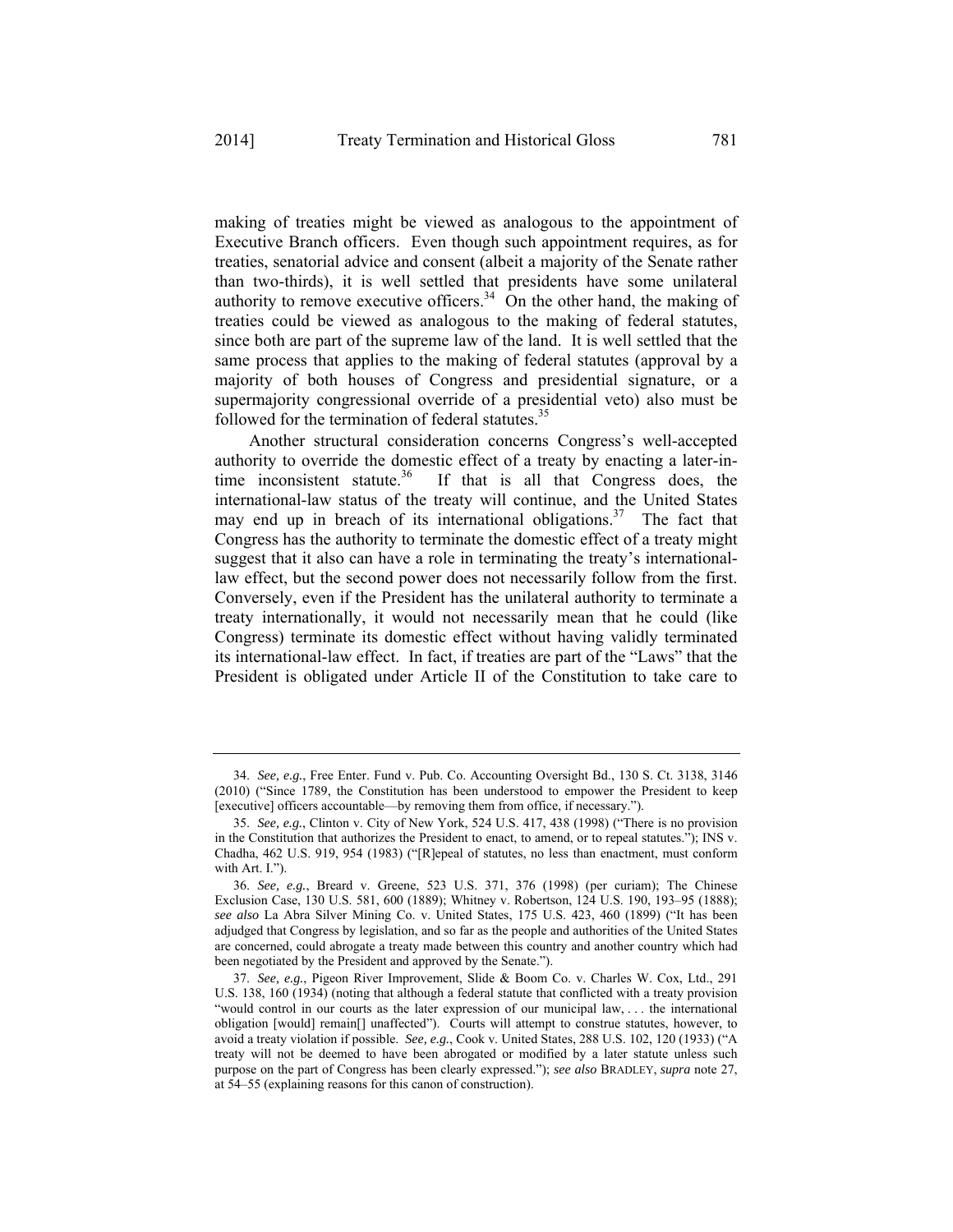faithfully execute (as a number of scholars have concluded), $38$  it may be constitutionally impermissible for the President to override the domestic effect of a treaty that is otherwise still in force.

Still another structural consideration is the role of the Executive Branch in communicating with foreign nations. The President has often been described as the "sole organ" of formal communications between the United States and the rest of the world, a role that is arguably implied from both the unitary nature of the Executive Branch as well as the President's constitutional authority to make treaties and appoint and receive ambassadors.<sup>39</sup> To be sure, the phrase "sole organ" is an overstatement, given that Congress often takes positions on matters of foreign policy and that members of Congress regularly interact with foreign officials.<sup>40</sup> But it has always been the case that formal diplomatic functions are handled by the Executive Branch.<sup>41</sup> Because a termination of a treaty needs to be communicated to the other treaty parties, the "sole organ" role of the President may mean that neither Congress nor the Senate can effectuate by themselves a treaty termination. This would not necessarily establish, of course, that the President has unilateral authority to terminate a treaty. After all, it is understood that no treaty can be ratified except through presidential action, $42$  and yet the President is required to obtain the advice and consent of two-thirds of the Senate before engaging in such ratification. The President's "sole organ" authority might mean, however, that Congress cannot validly require the President to terminate a treaty.

<sup>38.</sup> *E.g.*, Derek Jinks & David Sloss, *Is the President Bound By the Geneva Conventions?*, 90 CORNELL L. REV. 97, 157–58 (2004); Michael D. Ramsey, *Torturing Executive Power*, 93 GEO. L.J. 1213, 1231–32 (2005); *see also* U.S. CONST. art. II, § 3 (stating that the President "shall take Care that the Laws be faithfully executed"). It is not clear whether treaties must be "selfexecuting" in order to qualify as "Laws" for this purpose.

<sup>39.</sup> *See, e.g.*, United States v. Curtiss-Wright Exp. Corp., 299 U.S. 304, 320 (1936) (referring to "the very delicate, plenary and exclusive power of the President as the sole organ of the federal government in the field of international relations"); *see also* 10 ANNALS OF CONG. 613 (1800) (describing a statement by John Marshall, made when serving as a Representative in Congress, that "[t]he President is the sole organ of the nation in its external relations, and its sole representative with foreign nations"); Alexander Hamilton, *Pacificus No. 1* (June 29, 1793), *reprinted in* 15 THE PAPERS OF ALEXANDER HAMILTON 33, 38 (Harold C. Syrett et al. eds., 1969) (describing the Executive Branch as "the *organ* of intercourse between the Nation and foreign Nations"); Letter from Thomas Jefferson to Edmond Charles Genet (Nov. 22, 1793), *in* 27 THE PAPERS OF THOMAS JEFFERSON 414, 414 (John Catanzariti et al. eds., 1997) (stating that the President is the "only channel of communication" between the United States and foreign nations).

<sup>40.</sup> *See, e.g.*, Ryan M. Scoville, *Legislative Diplomacy*, 112 MICH. L. REV. 331 (2013) (describing various forms of interactions between legislators and foreign nations and officials).

<sup>41.</sup> *See* LOUIS HENKIN, FOREIGN AFFAIRS AND THE UNITED STATES CONSTITUTION 41–45 (2d ed. 1996) (describing the longstanding view of the Executive Branch as having exclusive power to conduct diplomacy).

<sup>42.</sup> *See* CONG. RESEARCH SERV., 106TH CONG., TREATIES AND OTHER INTERNATIONAL AGREEMENTS: THE ROLE OF THE UNITED STATES SENATE 152 (Comm. Print 2001) [hereinafter CRS STUDY] (stating that a failure to ratify a treaty on the part of the President means that the treaty "cannot enter into force for the United States").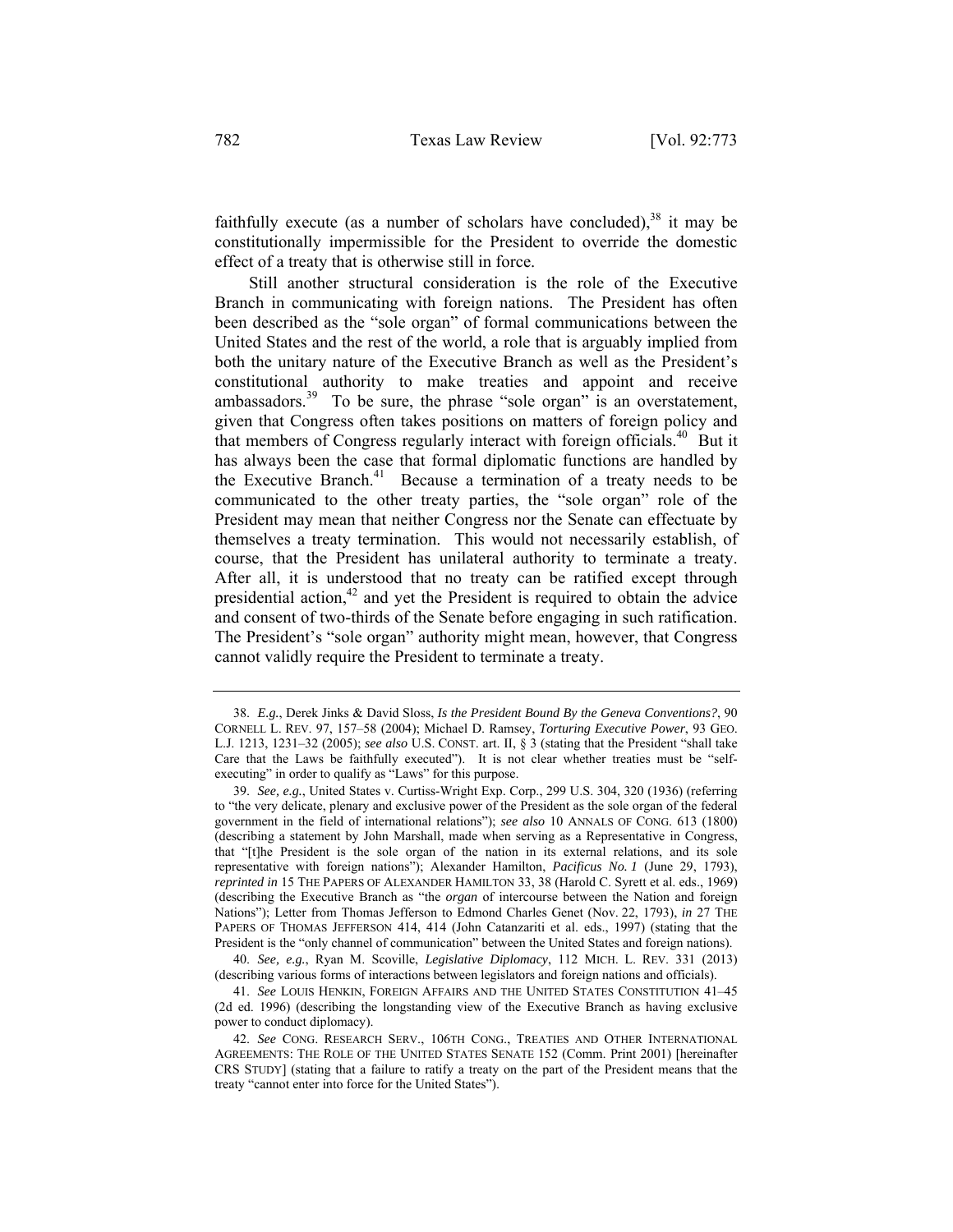Finally, it is conceivable that the President might have some constitutional authority to *suspend* treaty obligations even if he or she did not have constitutional authority to *terminate* the obligations. As noted, the President has the obligation and authority to "take Care that the Laws be faithfully executed." $43$  As part of his Take Care Clause responsibilities, the President necessarily makes judgments (at least within certain limits) about the levels of enforcement of federal law.<sup>44</sup> It is arguable that this authority encompasses the ability to direct a temporary suspension of U.S. compliance with a treaty while a dispute concerning the treaty is addressed.

### *C. Importance of Historical Practice*

The historical practice of U.S. treaty termination is described in detail in Parts II and III. As will be seen, when there has been debate over how treaties can constitutionally be terminated, such as in Congress or the courts, the debate has often focused on historical practice.<sup>45</sup> Moreover, Executive Branch lawyers have focused heavily on historical practice in advising presidents and secretaries of state about their constitutional authority concerning treaty termination.<sup>46</sup> Scholars, too, have long accorded historical practice a prominent place in the legal analysis of this issue.<sup>47</sup>

Consider two modern controversies. In the 1970s, there was extensive debate over the issue of treaty termination in the wake of President Carter's announcement that he was terminating a mutual defense treaty with Taiwan in conjunction with his decision to recognize the People's Republic of China.<sup>48</sup> The congressional hearings, scholarly commentary, and judicial decisions relating to that controversy were all heavily focused on historical practice.49 So was the Executive Branch's reasoning: In a memorandum to

<sup>43.</sup> U.S. CONST. art. II, § 3.

<sup>44.</sup> *See, e.g.*, Arizona v. United States, 132 S. Ct. 2492, 2499 (2012) ("The dynamic nature of relations with other countries requires the Executive Branch to ensure that enforcement policies [under the immigration laws] are consistent with this Nation's foreign policy with respect to these and other realities."); Heckler v. Chaney, 470 U.S. 821, 831–32 (1985) ("An agency generally cannot act against each technical violation of the statute it is charged with enforcing. The agency is far better equipped than the courts to deal with the many variables involved in the proper ordering of its priorities."); Wayte v. United States, 470 U.S. 598, 607 (1985) ("In our criminal justice system, the Government retains 'broad discretion' as to whom to prosecute."). There are presumably limits on this enforcement discretion. *See, e.g.*, Zachary S. Price, *Enforcement Discretion and Executive Duty*, 67 VAND. L. REV. (forthcoming 2014) (considering the scope of the Executive Branch's enforcement discretion).

<sup>45.</sup> *See infra* Parts II–III.

<sup>46.</sup> *See, e.g.*, *infra* subpart III(C) (describing how the State Department Legal Adviser relied heavily on historical practice when advising the President that he had authority to terminate a treaty with Taiwan).

<sup>47.</sup> *See infra* subparts II(E), III(E).

<sup>48.</sup> *See infra* subpart III(C).

<sup>49.</sup> *See infra* subpart III(C).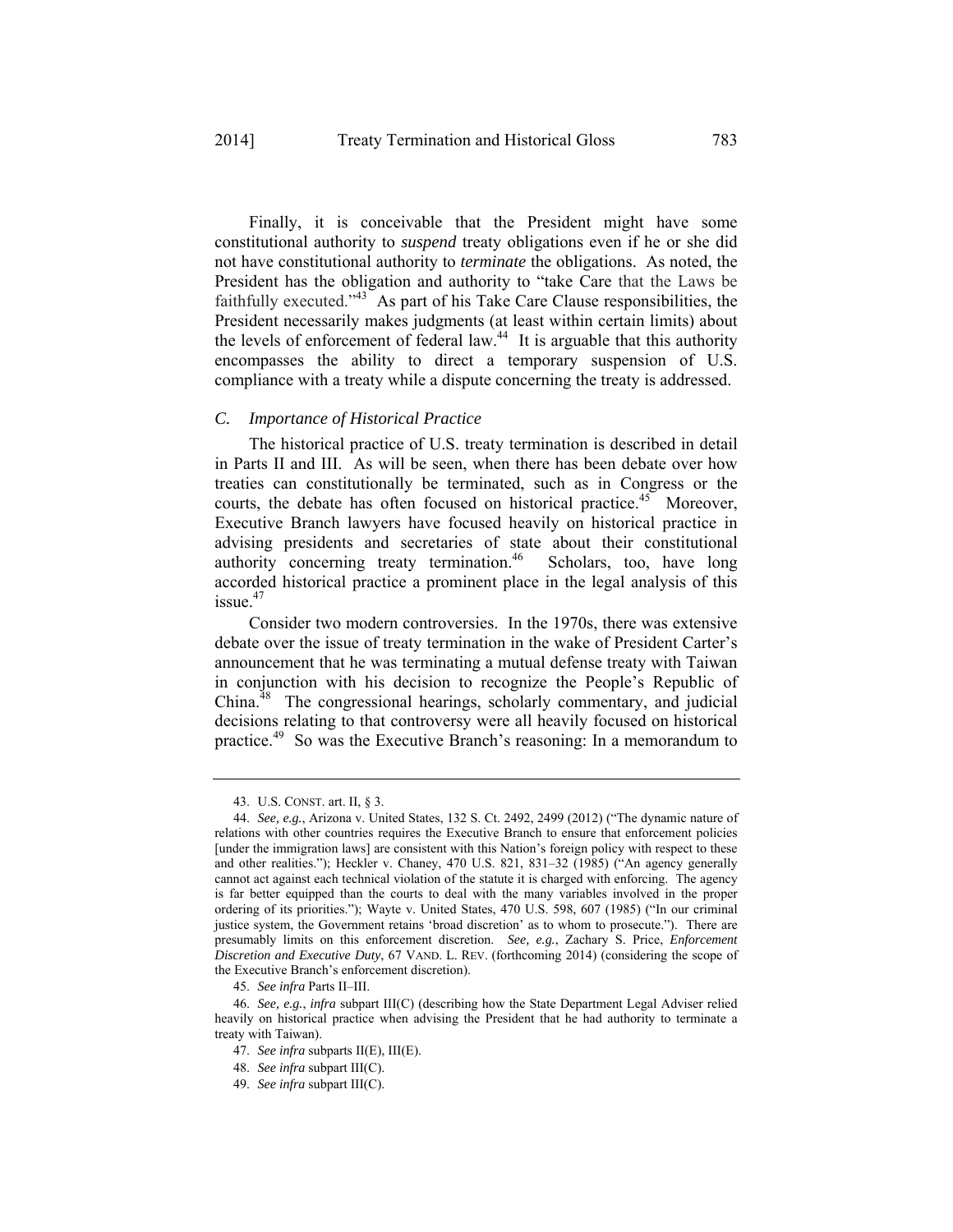the Secretary of State advising him that the President had the constitutional authority to terminate the Taiwan treaty, for example, the Legal Adviser to the State Department cited twelve purported instances in which presidents had terminated treaties unilaterally and attached an appendix describing the "History of Treaty Termination by the United States."<sup>50</sup>

More recently, there was controversy in 2002 over President George W. Bush's announcement that he was unilaterally withdrawing the United States from the Anti-Ballistic Missile (ABM) Treaty with Russia.<sup>51</sup> Again, the Executive Branch relied extensively on historical practice. In concluding that President Bush had the unilateral authority to suspend or terminate the ABM Treaty, the Justice Department's Office of Legal Counsel argued that "[t]he executive branch has long held the view that the President has the constitutional authority to terminate treaties unilaterally, and the legislative branch seems for the most part to have acquiesced in it."52

There are a number of reasons why historical practice has played such a prominent role in discussions of this issue. As a general matter, arguments based on historical practice are a common feature of debates and decisions relating to the constitutional separation of powers.<sup>53</sup> This is especially true in debates and decisions relating to the scope of presidential power. Unlike the extensive list of powers granted to Congress, the text of the Constitution says relatively little about the scope of presidential authority.54 Responding in part to this limited textual guidance, Justice Frankfurter emphasized the importance of historical practice to the interpretation of presidential power in his concurrence in the *Youngstown* steel seizure case. In his view, "[i]t is an inadmissibly narrow conception of American constitutional law to confine it to the words of the Constitution and to disregard the gloss which life has written upon them."<sup>55</sup>

54. *Id.* at 417–18.

<sup>50.</sup> *See infra* notes 223–24 and accompanying text.

<sup>51.</sup> *See infra* notes 252–58 and accompanying text.

<sup>52.</sup> Memorandum from John C. Yoo, Deputy Assistant Att'y Gen. & Robert J. Delahunty, Special Counsel, Office of Legal Counsel, U.S. Dep't of Justice, to John Bellinger, III, Senior Assoc. Counsel to the President & Legal Adviser to the Nat'l Sec. Council, Authority of the President to Suspend Certain Provisions of the ABM Treaty 15–16 (Nov. 15, 2001) [hereinafter Yoo & Delahunty Memorandum], *available at* http://www.justice.gov/olc/docs/memoabmtreaty 11152001.pdf.

<sup>53.</sup> Bradley & Morrison, *supra* note 1, at 417–24. Practice-based arguments are also common in other areas of constitutional law, such as federalism. Invocations of practice in those areas raise issues that are potentially distinct from the issues considered here. *See id.* at 416–17.

<sup>55.</sup> Youngstown Sheet & Tube Co. v. Sawyer, 343 U.S. 579, 610 (1952) (Frankfurter, J., concurring); *see also, e.g.*, Mistretta v. United States, 488 U.S. 361, 401 (1989) (noting that "'traditional ways of conducting government . . . give meaning' to the Constitution" (omission in original) (quoting *Youngstown*, 343 U.S. at 610 (Frankfurter, J., concurring))); Dames & Moore v. Regan, 453 U.S. 654, 686 (1981) ("Past practice does not, by itself, create power, but 'longcontinued practice, known to and acquiesced in by Congress, would raise a presumption that the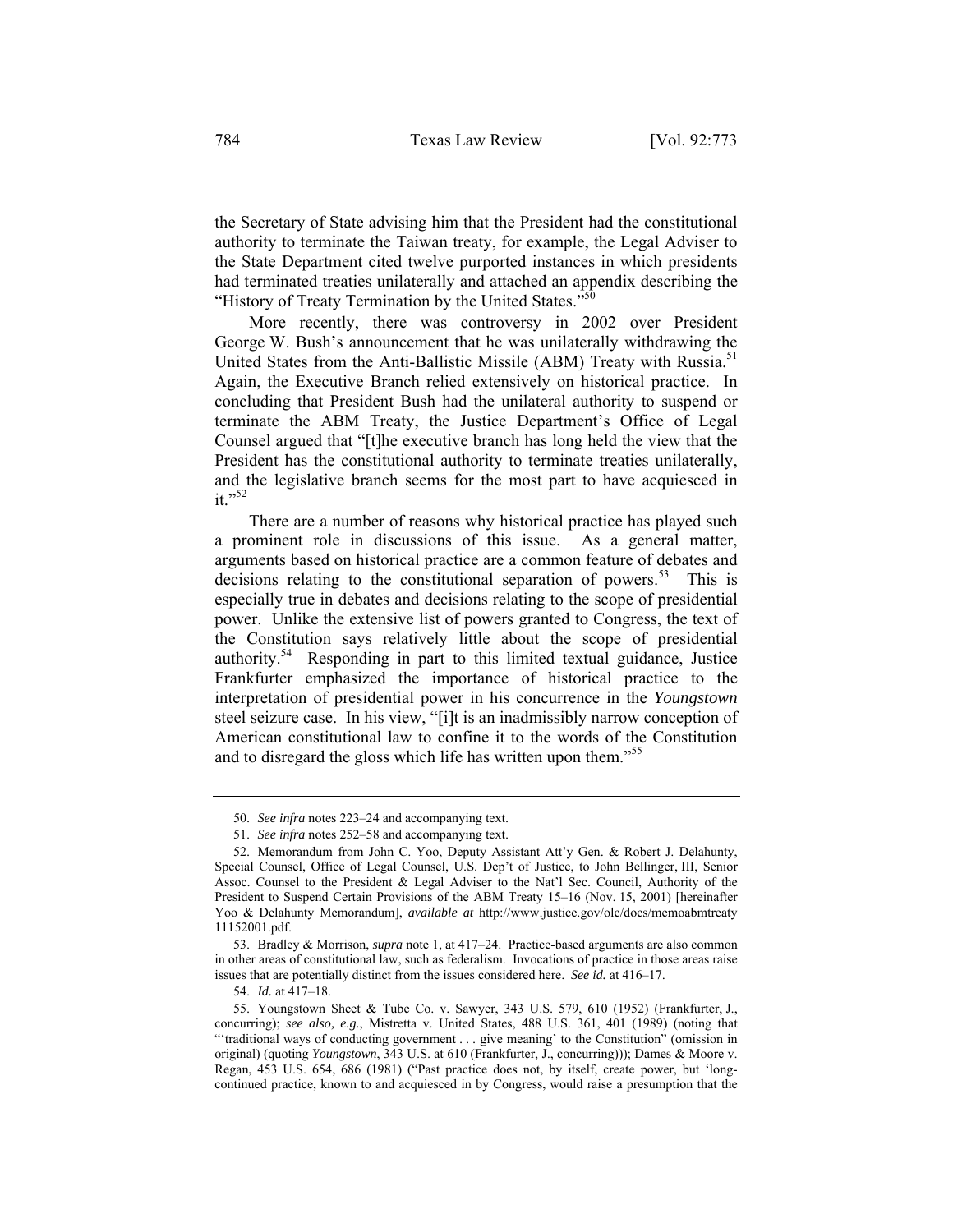When constitutional controversies implicate foreign relations, invocations of historical practice are particularly common, in part because of the lower level of judicial review in that area.<sup>56</sup> For example, a frequent argument in support of the constitutionality of "executive agreements" (that is, binding international agreements concluded by the President without obtaining the advice and consent of two-thirds of the Senate) is the fact that presidents have long concluded such agreements.<sup>57</sup> Similarly, debates over the scope of the President's authority to initiate the use of military force in the absence of congressional authorization have been heavily informed by past uses of force.<sup>58</sup> Yet another example is the scope of the President's authority to determine which foreign governments are recognized by the United States.<sup>59</sup>

Nevertheless, appeals to historical practice are not confined to matters relating to foreign affairs. For example, the Supreme Court has emphasized longstanding presidential practice when considering when the President's "pocket veto" (that is, failure to sign a bill before Congress recesses) should be deemed to operate.<sup>60</sup> Similarly, in concluding that the President's pardon power extended to a contempt of court conviction, the Court reasoned that "long practice under the pardoning power and acquiescence in it strongly sustains the construction it is based on."<sup>61</sup> Moreover, as Trevor Morrison and I have noted elsewhere, "arguments about the scope of both the 'executive privilege' (concerning the ability to withhold internal executive branch communications from the other branches of government) and the

58. *See* Bradley & Morrison, *supra* note 1, at 461–68 (describing the role of historical practice in the war powers area). *Compare, e.g.*, Authority to Use Military Force in Libya, 35 Op. O.L.C. (Apr. 1, 2011), http://www.justice.gov/olc/2011/authority-military-use-in-libya.pdf (relying on historical practice in support of the argument that President Obama had the unilateral authority to initiate the use of military force in Libya), *with* Michael J. Glennon, *The Cost of "Empty Words": A Comment on the Justice Department's Libya Opinion*, HARV. NAT'L SECURITY J.F. 1, 3–4 (2011) (arguing that historical practice did not support the exercise of this authority).

59. For a recent example, see Zivotofsky *ex rel.* Zivotofsky v. Sec'y of State, 725 F.3d 197, 207 (D.C. Cir. 2013) ("We conclude that longstanding post-ratification practice supports the Secretary's position that the President exclusively holds the recognition power.").

60. *See* The Pocket Veto Case, 279 U.S. 655, 689 (1929) ("Long settled and established practice is a consideration of great weight in a proper interpretation of constitutional provisions of this character.").

61. *Ex parte* Grossman, 267 U.S. 87, 118–19 (1925).

<sup>[</sup>action] had been [taken] in pursuance of its consent . . . . " (alterations in original) (quoting United States v. Midwest Oil Co., 236 U.S. 459, 474 (1915))); WILLIAM HOWARD TAFT, OUR CHIEF MAGISTRATE AND HIS POWERS 135 (1916) ("Executive power is sometimes created by custom, and so strong is the influence of custom that it seems almost to amend the Constitution.").

<sup>56.</sup> Bradley & Morrison, *supra* note 1, at 420, 456.

<sup>57.</sup> *See, e.g.*, Whether Uru. Round Agreements Required Ratification as a Treaty, 18 Op. O.L.C. 232, 234 (1994) ("[P]ractice under the Constitution has established that the United States can assume major international trade obligations such as those found in the Uruguay Round Agreements when they are negotiated by the President and approved and implemented by Act of Congress . . . ."); *see also* Bradley & Morrison, *supra* note 1, at 468–76 (describing the role of historical practice in debates over the validity of congressional–executive agreements).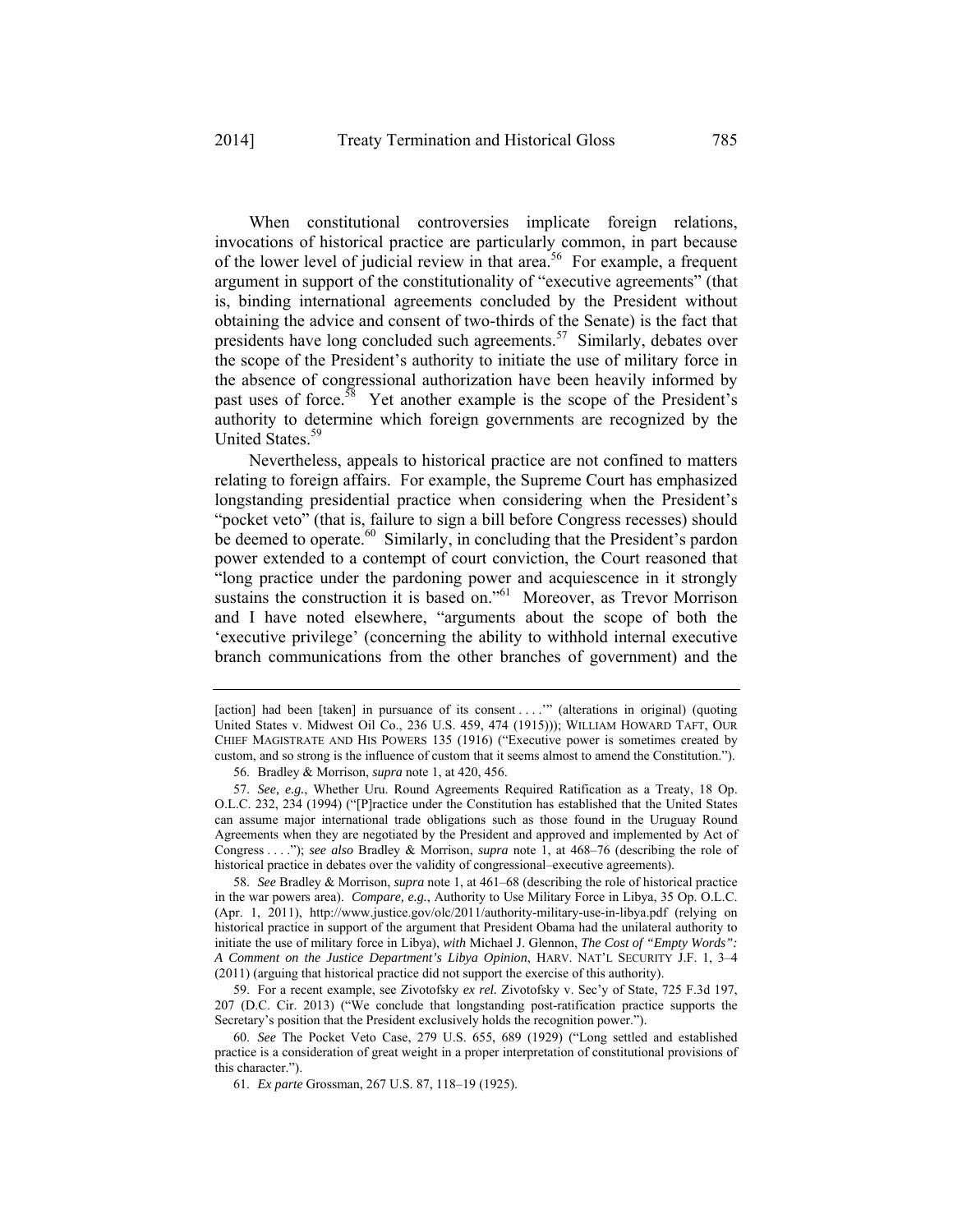'legislative privilege' (concerning, among other things, the internal powers of the two houses of Congress) are commonly informed by historical practice."<sup>62</sup>

On these and other separation of powers issues, lawyers and judges trained in the common law naturally look for precedent in evaluating legal claims, and when judicial precedent is lacking, it is not surprising that they turn to other forms of precedent.<sup>63</sup> Executive Branch agencies such as the Office of Legal Counsel also give weight to historical practice for reasons somewhat akin to the reasons that courts give weight to their own prior decisions under the doctrine of stare decisis, such as decisional efficiency and the protection of reliance interests.<sup>64</sup> Historical practice is particularly likely to be invoked for separation of powers issues not specifically addressed by the constitutional text,  $65$  as is the case for treaty termination. Among other things, when the implications of text are perceived to be unclear, appeals to past practice allow for a type of principled reasoning that might not otherwise be possible.<sup>66</sup>

To say that reliance on historical practice is unsurprising in this context is not to say that it is normatively attractive, and some of the tradeoffs associated with this sort of constitutional reasoning are explored in Part IV. One particular difficulty with a practice-based approach to the separation of powers is worth noting here: Most accounts of how historical practice can inform constitutional interpretation in this context require that the branch of government that is affected by a practice "acquiesce" in it before it is credited.<sup>67</sup> As Trevor Morrison and I have explained, however,

66. *See id.*

<sup>62.</sup> Bradley & Morrison, *supra* note 1, at 421; *see also* JOSH CHAFETZ, DEMOCRACY'S PRIVILEGED FEW 3–19 (2007); Archibald Cox, *Executive Privilege*, 122 U. PA. L. REV. 1383, 1384–405 (1974).

<sup>63.</sup> For a general consideration of the role of nonjudicial precedent in constitutional law, see Michael J. Gerhardt, *Non-Judicial Precedent*, 61 VAND. L. REV. 713 (2008).

<sup>64.</sup> *See, e.g.*, Trevor W. Morrison, *Stare Decisis in the Office of Legal Counsel*, 110 COLUM. L. REV. 1448 (2010).

<sup>65.</sup> *See* Bradley & Morrison, *supra* note 1, at 455–56.

<sup>67.</sup> *See, e.g.*, Glennon, *supra* note 1, at 134 ("[T]he branch placed on notice must have acquiesced in the custom."); Harold Hongju Koh, *Focus: Foreign Affairs Under the United States Constitution*, 13 YALE J. INT'L L. 1, 3 n.7 (1988) ("Under the heading of 'quasi-constitutional custom,' I would of course include executive practice of which Congress has approved or in which it has acquiesced."); Peter J. Spiro, *War Powers and the Sirens of Formalism*, 68 N.Y.U. L. REV. 1338, 1356 (1993) (reviewing JOHN HART ELY, WAR AND RESPONSIBILITY: CONSTITUTIONAL LESSONS OF VIETNAM AND ITS AFTERMATH (1993)) ("[T]he other branch must have accepted or acquiesced in the action."); Jane E. Stromseth, *Understanding Constitutional War Powers Today: Why Methodology Matters*, 106 YALE L.J. 845, 880 (1996) (reviewing LOUIS FISHER, PRESIDENTIAL WAR POWER (1995)) ("Congress . . . must not only be on notice of an executive practice and accompanying claim of authority to act; it also must accept or acquiesce in that practice and claim of authority."); *see also* Dames & Moore v. Regan, 453 U.S. 654, 680 (1981) ("Crucial to our decision today is the conclusion that Congress has implicitly approved the practice of claim settlement by executive agreement.").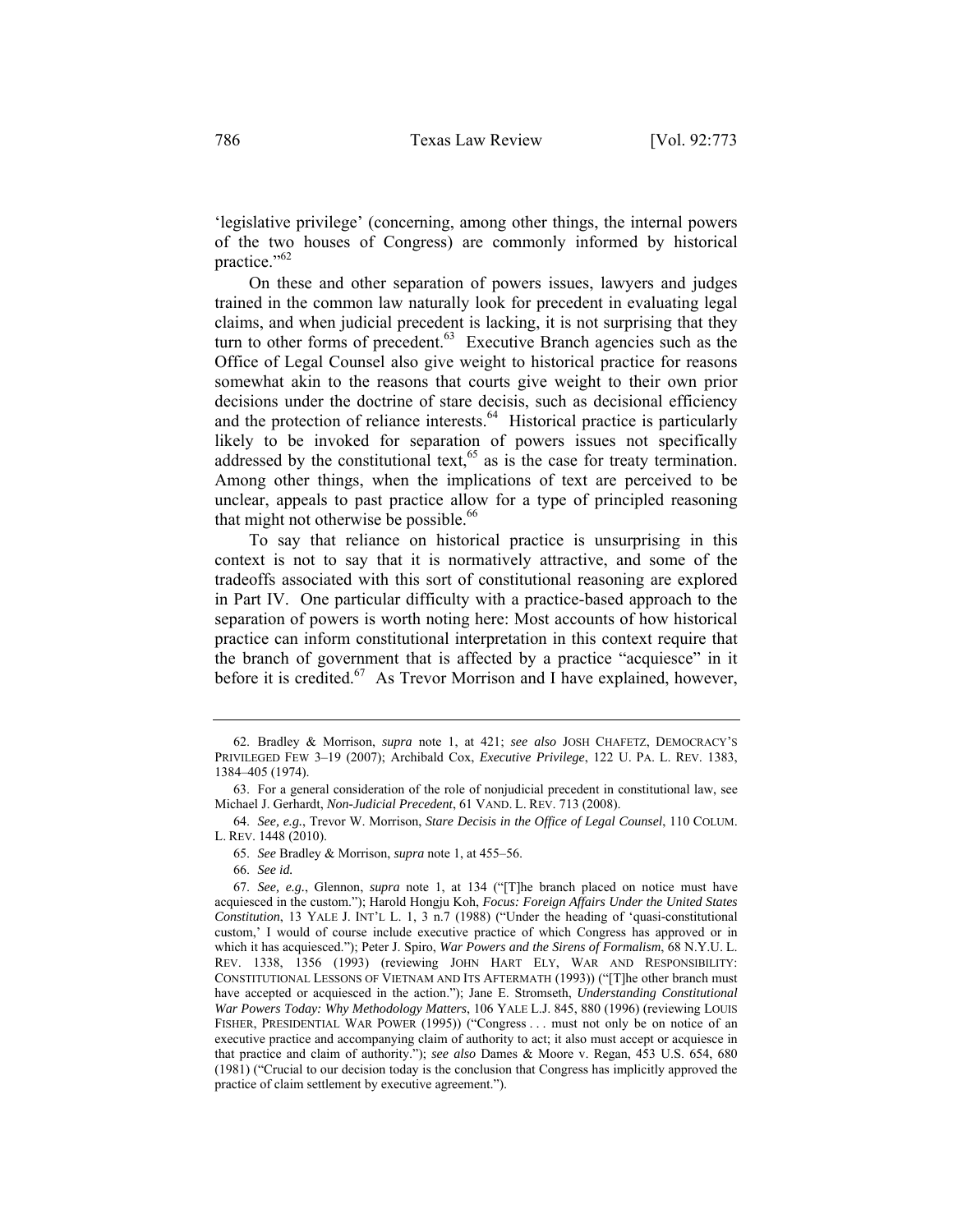acquiescence is a problematic concept, especially as applied to Congress.<sup>68</sup> Among other things, accounts of congressional acquiescence often assume a "Madisonian" model of interbranch rivalry that probably does not describe modern congressional–executive relations. $^{69}$  A number of factors contribute to the descriptive inaccuracy of this model, including the modern party system, which reduces the incentives of individual members of Congress to act systematically in constraining executive power or resisting executive aggrandizement.<sup>70</sup> If nothing else, the limitations with the acquiescence concept suggest that there should be a high bar for claims of congressional acquiescence and that greater attention should be paid to potential indications of congressional nonacquiescence that fall short of the enactment of contrary legislation, such as various forms of congressional "soft law."<sup>71</sup>

In theory, the courts could determine whether and to what extent the historical practice relating to treaty termination should be credited. A variety of justiciability limitations, however, make this unlikely. The Supreme Court declined to resolve the dispute over the termination of the Taiwan Treaty because of these limitations, with four Justices concluding that the case presented a political question and Justice Powell concluding that the case was not ripe for judicial review.<sup>72</sup> Since that decision, the Supreme Court has sharply limited the standing of members of Congress to challenge presidential action.73 In 2002, a federal district court dismissed a suit brought by thirty-two members of Congress challenging President Bush's termination of the ABM treaty, based on both a lack of standing and the political question doctrine.<sup>74</sup> For these reasons, it can be expected that

<sup>68.</sup> *See* Bradley & Morrison, *supra* note 1, at 432–47.

<sup>69.</sup> *See id.* at 438–47; *see also* Daryl J. Levinson, *Parchment and Politics: The Positive Puzzle of Constitutional Commitment*, 124 HARV. L. REV. 657, 671 (2011) ("[A]ll indications are that political 'ambition counteracting ambition' has failed to serve as a self-enforcing safeguard for the constitutional structures of federalism and separation of powers in the way that Madison seems to have envisioned."); Eric A. Posner & Adrian Vermeule, *The Credible Executive*, 74 U. CHI. L. REV. 865, 884 (2007) ("Whether or not this [Madisonian] picture was ever realistic, it is no longer so today.").

<sup>70.</sup> *See generally* Daryl J. Levinson & Richard H. Pildes, *Separation of Parties, Not Powers*, 119 HARV. L. REV. 2311 (2006).

<sup>71.</sup> *See* Bradley & Morrison, *supra* note 1, at 446, 450. For discussion of congressional soft law, see generally Josh Chafetz, *Congress's Constitution*, 160 U. PA. L. REV. 715 (2012), and Jacob E. Gersen & Eric A. Posner, *Soft Law: Lessons from Congressional Practice*, 61 STAN. L. REV. 573 (2008).

<sup>72.</sup> Goldwater v. Carter, 444 U.S. 996, 997–1006 (1979).

<sup>73.</sup> *See* Raines v. Byrd, 521 U.S. 811, 823–24 (1997) (holding that members of Congress generally do not have standing to sue for injury to their institution absent a showing that their votes have been "completely nullified").

<sup>74.</sup> Kucinich v. Bush, 236 F. Supp. 2d 1, 2 (D.D.C. 2002); *see also* Beacon Prods. Co. v. Reagan, 633 F. Supp. 1191, 1198–99 (D. Mass. 1986), *aff'd*, 814 F.2d 1 (1st Cir. 1987) (relying on the political question doctrine to dismiss a challenge to a treaty termination by President Reagan).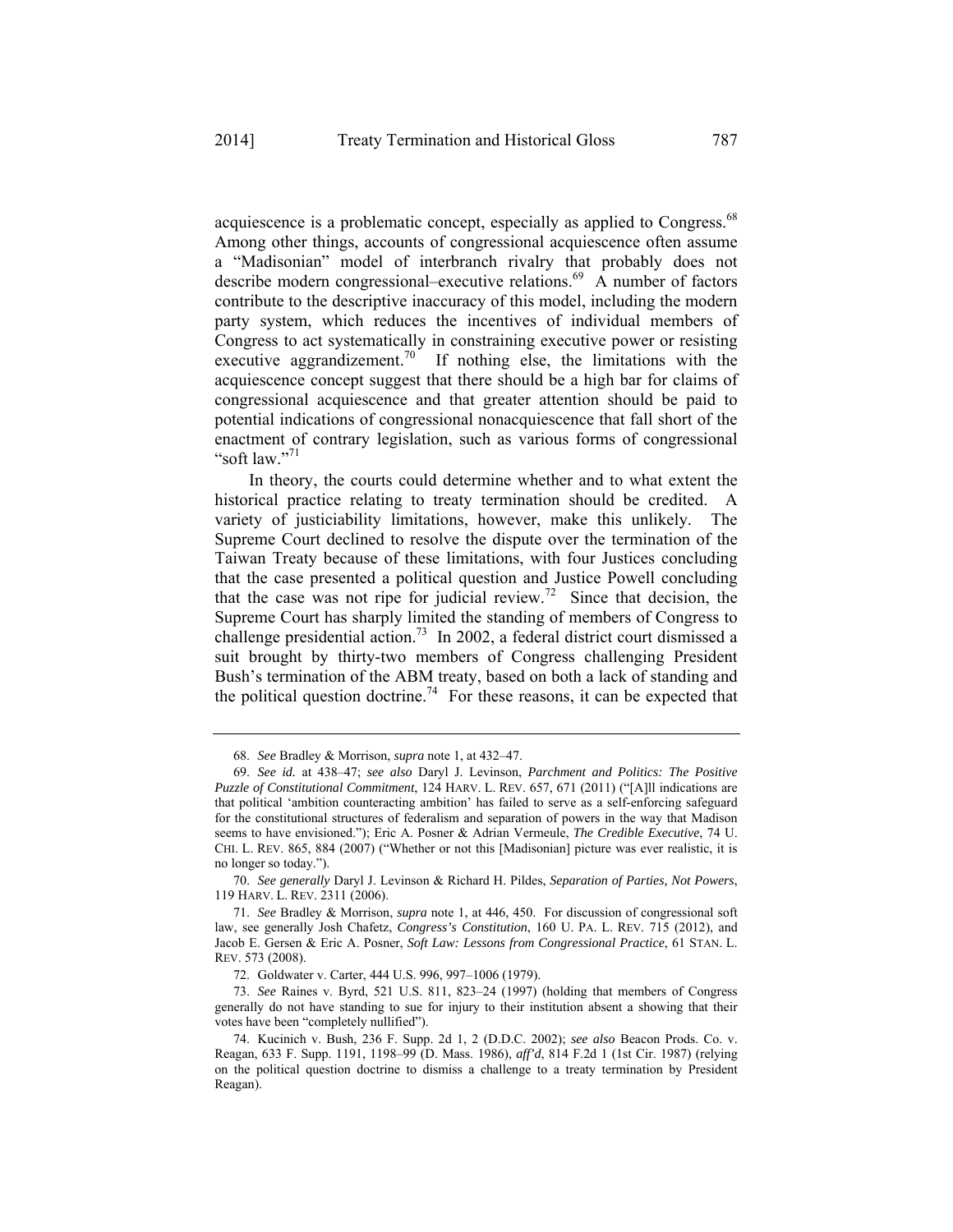historical practice will continue to develop relating to this issue and that disputes will continue to be resolved outside the courts.

\* \* \*

The next two Parts of this Article consider the historical practice of U.S. treaty terminations.<sup>75</sup> Part II shows that, at least until the late nineteenth century, it was generally understood that presidents needed the agreement of Congress or the Senate in order to terminate a treaty. Part III describes the shift during the twentieth century towards unilateral presidential termination of treaties. As will be seen, the shift did not happen all at once but rather occurred over the course of decades as a result of repeated claims and actions by the Executive Branch in the face of congressional inaction. When a controversy finally did develop over this question of institutional authority—in connection with President Carter's termination of the Taiwan treaty—the President was able to plausibly maintain that his action was consistent with longstanding practice.

## II. Founding Through the Early Twentieth Century

This Part reviews the instances, during the period from the constitutional founding through the early twentieth century, in which the United States announced that it was terminating or suspending treaty obligations. In doing so, it divides the practice into four categories:

● termination pursuant to *ex ante* congressional authorization or directive;

- termination pursuant to senatorial authorization;
- termination with post hoc congressional or senatorial approval; and
- unilateral presidential termination.

The historical practice reviewed here includes instances in which the United States ultimately decided not to terminate a treaty after announcing its intention of doing so, on the theory that such instances can shed light on the constitutional understandings of the President and Congress.<sup>76</sup>

<sup>75.</sup> For additional discussion of the historical practice, see DAVID GRAY ADLER, THE CONSTITUTION AND THE TERMINATION OF TREATIES 149–247 (1986); SAMUEL B. CRANDALL, TREATIES: THEIR MAKING AND ENFORCEMENT §§ 178–186 (2d ed. 1916); 5 GREEN HAYWOOD HACKWORTH, DIGEST OF INTERNATIONAL LAW § 509 (1943). There is also extensive discussion of the historical practice in the Senate hearings regarding President Carter's termination of the Taiwan treaty in subpart III(C) *infra*, as well as in the various State Department memoranda that are referred to throughout this Article.

<sup>76.</sup> If, for example, a President initiates a unilateral termination and Congress does not object, that would seem to be a relevant event even if the President decides to withdraw the termination for policy reasons. The approach of this Article therefore differs from that of David Adler, who suggests in his 1986 book on treaty termination that instances in which the termination was not fulfilled are not relevant in discerning the constitutional practice of treaty termination. *See* ADLER, *supra* note 75, at 164–65, 170, 184–85.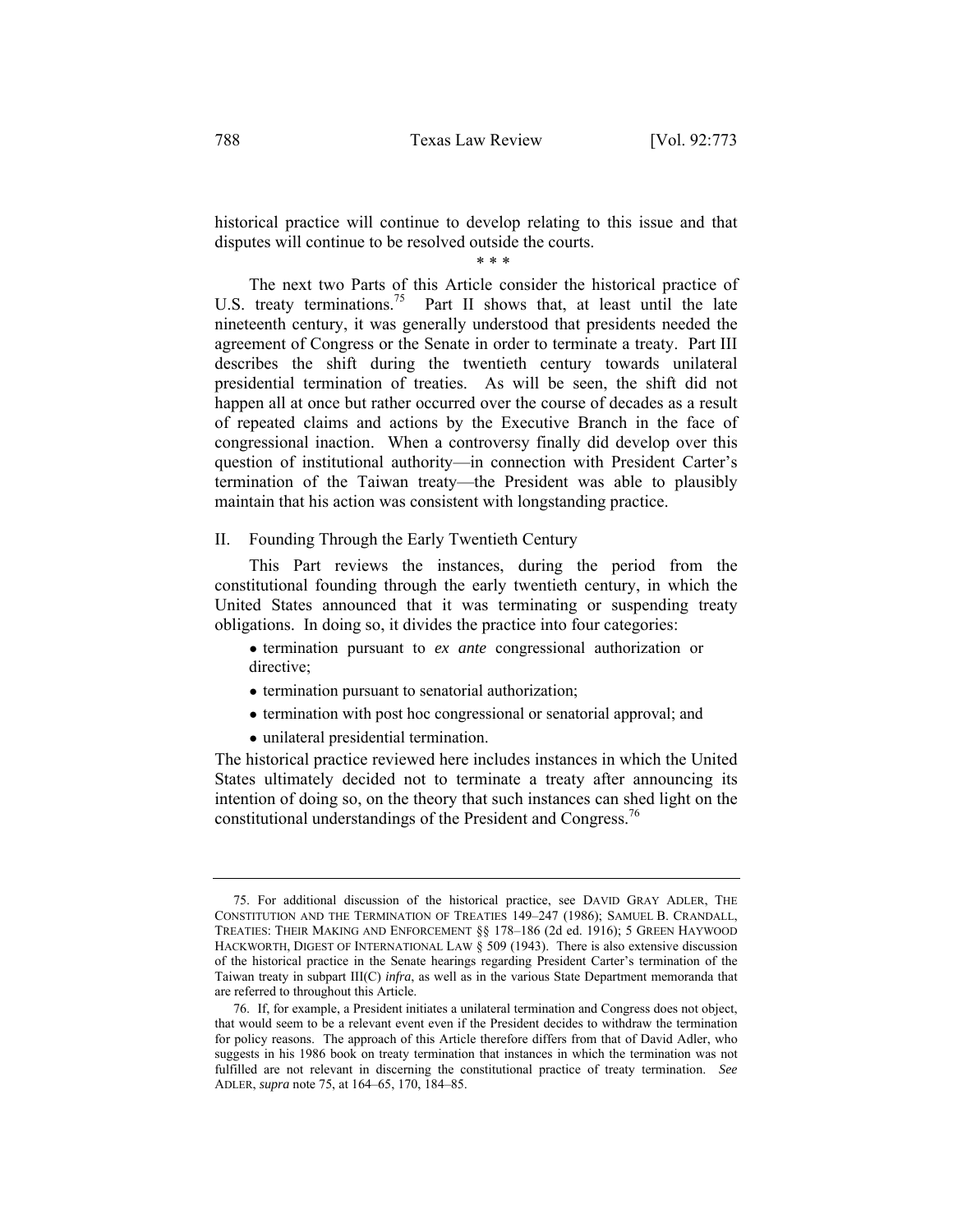#### *A. Congressional Authorization or Directive*

In the first instance in which the United States purported to terminate treaties, Congress played an especially direct role. In 1798, on the eve of war with France, Congress passed (and President Adams signed) legislation stating that the four treaties the United States had at that time with France "shall not henceforth be regarded as legally obligatory on the government or citizens of the United States."<sup>77</sup> In the congressional debates over whether to enact the statute, there does not appear to have been any doubt about Congress's constitutional authority to terminate the treaties. One member of the House did observe that "[i]n most countries it is in the power of the Chief Magistrate to suspend a treaty whenever he thinks proper," but he noted that "here Congress only has that power."<sup>78</sup> Several years later, Thomas Jefferson referred to this episode in his *Manual of Parliamentary Practice*, observing that "[t]reaties being declared, equally with the laws of the U[nited] States, to be the supreme law of the land, it is understood that an act of the legislature alone can declare them infringed and rescinded. This was accordingly the process adopted in the case of France in 1798."<sup>79</sup>

Notwithstanding Jefferson's contention that legislative action was the exclusive method of terminating a treaty, the 1798 statute appears to be the only instance in U.S. history in which the full Congress purported to effectuate a termination directly. As noted in subpart I(B), it has generally been understood that formal communications between the United States and other nations are channeled through the Executive Branch. A possible exception to that "sole organ" role for the Executive, however, is Congress's authority to declare war. A state of war was understood as terminating certain types of treaty relationships, such as treaties of alliance.<sup>80</sup> So one way of understanding Congress's termination of the

<sup>77.</sup> Act of July 7, 1798, ch. 67, 1 Stat. 578, 578. Congress had already passed other warrelated measures by that point. *See* ALEXANDER DECONDE, THE QUASI-WAR 102 (1966) (discussing a direct property tax enacted to pay for the expanded war program).

<sup>78. 8</sup> ANNALS OF CONG. 2120 (1798). For additional discussion of the debate in Congress, see DAVID P. CURRIE, THE CONSTITUTION IN CONGRESS: THE FEDERALIST PERIOD, 1789–1801, at 250–53 (1997).

<sup>79.</sup> THOMAS JEFFERSON, A MANUAL OF PARLIAMENTARY PRACTICE § 52 (Wash., Samuel Harrison Smith 1801); *see also* Ware v. Hylton, 3 U.S. (3 Dall.) 199, 261 (1796) (Iredell, J.) (suggesting that only Congress has the authority to terminate a treaty based on a violation by the other party). Many years later, the U.S. Court of Claims held that the French treaties had been validly terminated by Congress. *See* Hooper v. United States, 22 Ct. Cl. 408, 418 (1887) ("The treaties therefore ceased to be a part of the supreme law of the land . . . ."); *see also* Chirac v. Chirac, 15 U.S. (2 Wheat.) 259, 272 (1817) (assuming that the treaties had been terminated in deciding a related property claim). During negotiations between the United States and France in 1800, however, France took the position that the U.S. treaty obligations had not been terminated (although not because of any claim that Congress was unable to terminate treaties). 5 JOHN BASSETT MOORE, A DIGEST OF INTERNATIONAL LAW § 774, at 357 (1906).

<sup>80.</sup> *See, e.g.*, 2 VATTEL, *supra* note 23, bk. 3, § 175 ("Conventions and treaties are broken or annulled when war breaks out between the contracting parties . . . .").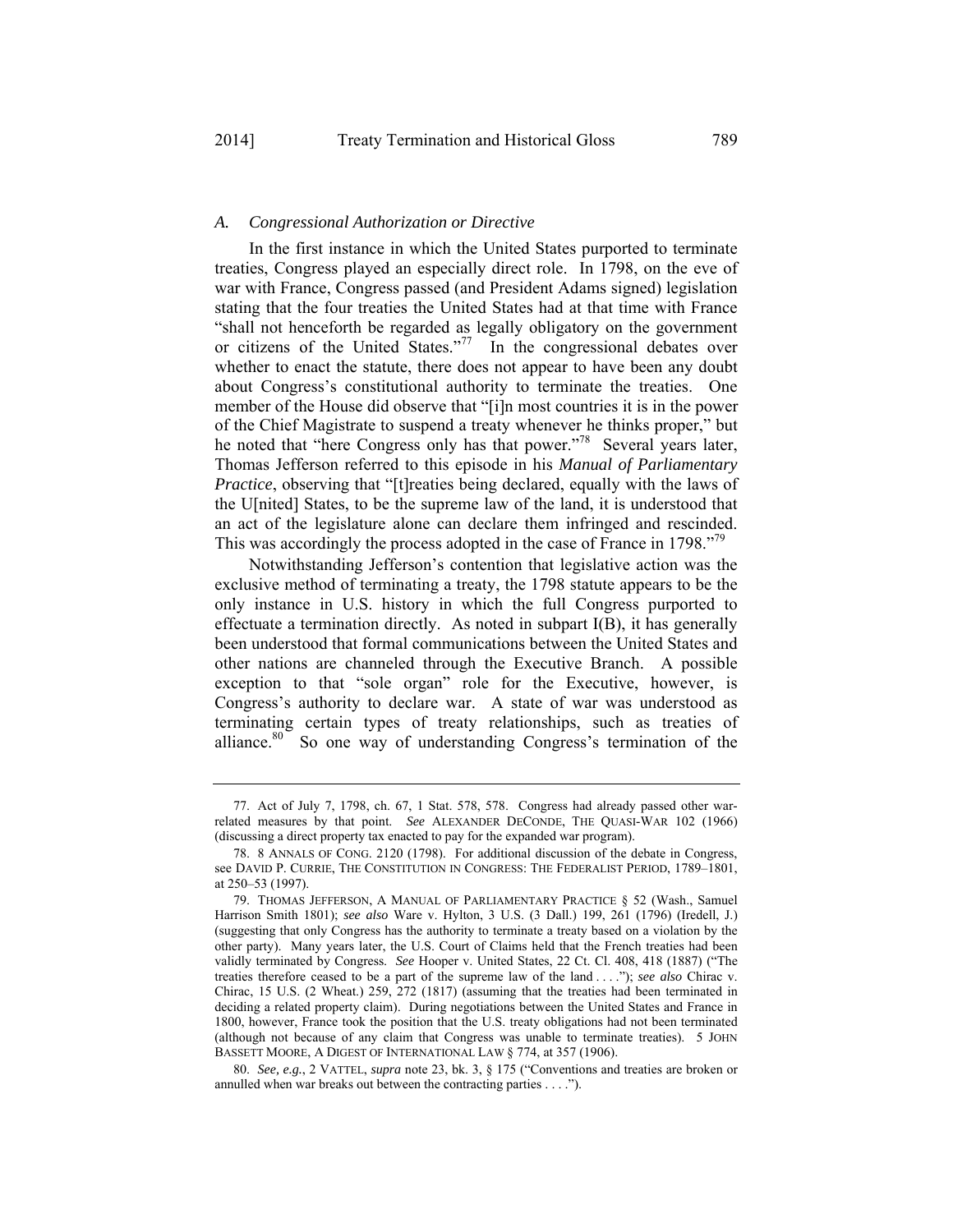French treaties was as an exercise of its power to declare war (although Congress merely authorized naval warfare against France and did not formally declare war).<sup>81</sup>

In any event, without purporting directly to effectuate terminations, Congress has authorized or directed presidential termination of treaties in a number of other instances. In 1846, for example, Congress passed a joint resolution authorizing President Polk "at his discretion" to terminate a treaty with Great Britain relating to the two countries' joint occupation of the Oregon Territory.<sup>82</sup> This resolution was issued in response to a request from the President, in which he stated that a notice of termination would, in his judgment, "be proper to give, and I recommend that provision be made by law for giving it accordingly.<sup>783</sup> After Congress passed the resolution, the Secretary of State informed the U.S. Ambassador to Great Britain that "Congress have spoken their will upon the subject, in their joint resolution; and to this it is his (the President's) and your duty to conform."84 This was apparently the first time that the United States attempted to terminate a treaty pursuant to a unilateral withdrawal provision. Before the expiration of the notice period, the United States and Great Britain negotiated a new treaty to supersede the one that the United States had acted to terminate.

Prior to the issuance of the 1846 resolution, there was substantial debate in Congress over whether it was proper for the House of Representatives to be involved in the issue. During that debate, a majority of those who spoke expressed the view that it was constitutionally proper for the full Congress to authorize termination.<sup>85</sup> Several members of the House issued a minority report, however, arguing that, except when a treaty is being terminated pursuant to a declaration of war, authorization of treaty termination properly should come from a supermajority of the Senate, not the full Congress. $86$  No one argued for a unilateral presidential power to terminate.

<sup>81.</sup> *See* The Head Money Cases, 112 U.S. 580, 599 (1884) (noting that a declaration of war "must be made by Congress, and . . . when made, usually suspends or destroys existing treaties between the nations thus at war"); *cf.* Bas v. Tingy, 4 U.S. (4 Dall.) 37, 41 (1800) (Washington, J.) (concluding that France in 1799 qualified as an "enemy" within the meaning of a naval salvage statute and noting that "[C]ongress had raised an army; stopped all intercourse with *France*; dissolved our treaty; built and equipt ships of war; and commissioned private armed ships").

<sup>82.</sup> Joint Resolution of Apr. 27, 1846, 9 Stat. 109, 109–10.

<sup>83.</sup> James K. Polk, First Annual Message (Dec. 2, 1845), *in* 5 A COMPILATION OF THE MESSAGES AND PAPERS OF THE PRESIDENTS 2235, 2245 (James D. Richardson ed., 1897).

<sup>84.</sup> S. DOC. NO. 29-489, at 15 (1st Sess. 1846).

<sup>85.</sup> *See* CONG. GLOBE, 29th Cong., 1st Sess. 635 (1846).

<sup>86.</sup> H.R. REP. NO. 29-34, at 1–3 (1984). Some senators also expressed this view. *See, e.g.*, CONG. GLOBE, 29th Cong., 1st Sess. 635 (1846) (statement of Sen. Mangum) (contending that "[t]he power of treaty-making was one highly restricted by the Constitution—the Senate—twothirds of it—and the Executive possessed the power," and, therefore, the Congress did not have the power to make or break a treaty). For additional discussion of the debate in Congress, see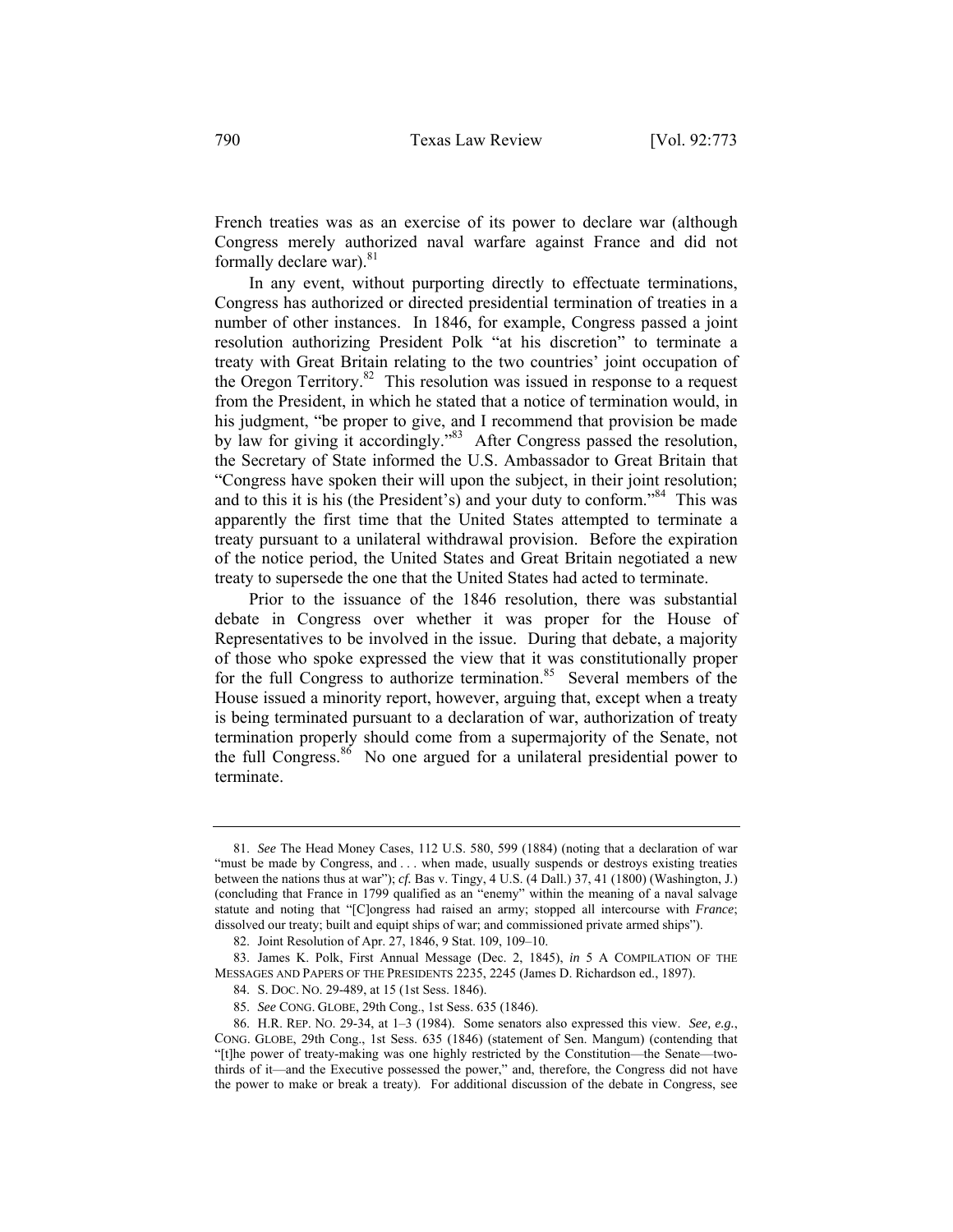Congress authorized additional treaty terminations in 1865 and 1874 without controversy.<sup>87</sup> In 1876, President Grant informed Congress that Great Britain was not complying with an extradition provision in a treaty, and he stated that "[i]t is for the wisdom of Congress to determine whether the article of the treaty relating to extradition is to be any longer regarded as obligatory on the Government of the United States or as forming part of the supreme law of the land."<sup>88</sup> In the meantime, he indicated that he would not comply with extradition requests from Great Britain under the treaty "without an expression of the wish of Congress that I should do so."<sup>89</sup> Extradition by the United States under the treaty was then suspended for six months until the dispute with Great Britain was resolved.<sup>90</sup>

Sometimes Congress went beyond authorizing the President to terminate treaties and affirmatively ordered him to do so. In 1883, for example, Congress directed President Arthur to terminate various articles in an 1871 treaty with Great Britain, and Arthur subsequently terminated the articles.<sup>91</sup> In 1915, Congress, in the Seaman's Act, "requested and directed" President Wilson to give notice of termination of various treaty obligations inconsistent with the  $Act<sub>2</sub><sup>92</sup>$  and Wilson proceeded to do so.<sup>93</sup>

88. Letter from Ulysses S. Grant to the Senate and House of Representatives (June 20, 1876), *in* 10 A COMPILATION OF THE MESSAGES AND PAPERS OF THE PRESIDENTS, *supra* note 83, at 4324, 4327.

89. *Id.*

92. Seaman's Act, ch. 153, § 16, 38 Stat. 1164, 1184 (1915).

93. Circular from William Jennings Bryan, U.S. Sec'y of State, to Ambassador Page (May 29, 1915), *in* PAPERS RELATING TO THE FOREIGN RELATIONS OF THE UNITED STATES 3 (1924). In *Van Der Weyde v. Ocean Transport Co.*, 297 U.S. 114 (1936), the Supreme Court upheld the

DAVID P. CURRIE, THE CONSTITUTION IN CONGRESS: DESCENT INTO THE MAELSTROM, 1829– 1861, at 78–80 (2005).

<sup>87.</sup> In 1865, Congress directed the President to terminate an 1854 Reciprocity Treaty with Great Britain that concerned trade with Canada, and the Johnson Administration subsequently did so. *See* Joint Resolution of Jan. 18, 1865, 13 Stat. 566; *see also* Letter from Charles Francis Adams, Minister to the U.K., to William H. Seward, U.S. Sec'y of State (Mar. 23, 1865), *in*  PAPERS RELATING TO FOREIGN AFFAIRS, pt. 1, at 258 (Wash., Gov't Printing Office 1866); Letter from William H. Seward, U.S. Sec'y of State, to Charles Francis Adams, Minister to the U.K. (Jan. 18, 1865), *in* PAPERS RELATING TO FOREIGN AFFAIRS, *supra*, at 93. In 1874, Congress authorized the President to terminate a Treaty of Commerce and Navigation with Belgium, and President Grant immediately did so. *See* Joint Resolution of June 17, 1874, 18 Stat. 287; Letter from Hamilton Fish, U.S. Sec'y of State, to J.R. Jones, Minister to Belgium (June 17, 1874), *in* PAPERS RELATING TO THE FOREIGN RELATIONS OF THE UNITED STATES 64 (Wash., Gov't Printing Office 1874); *see also* Ulysses S. Grant, Sixth Annual Message (Dec. 7, 1874), *in* 10 A COMPILATION OF THE MESSAGES AND PAPERS OF THE PRESIDENTS, *supra* note 83, at 4238, 4242 (reporting that "[t]he notice directed by the resolution of Congress of June 17, 1874, to be given to terminate the convention of July 17, 1858, between the United States and Belgium has been given, and the treaty will accordingly terminate on the 1st day of July, 1875").

<sup>90.</sup> CRANDALL, *supra* note 75, § 185, at 464.

<sup>91.</sup> Joint Resolution of Mar. 3, 1883, 22 Stat. 641; Letter from Frederick T. Frelinghuysen, U.S. Sec'y of State, to J.R. Lowell, Minister to the U.K. (Apr. 5, 1883), *in* PAPERS RELATING TO THE FOREIGN RELATIONS OF THE UNITED STATES 413, 413–14 (Wash., Gov't Printing Office 1884).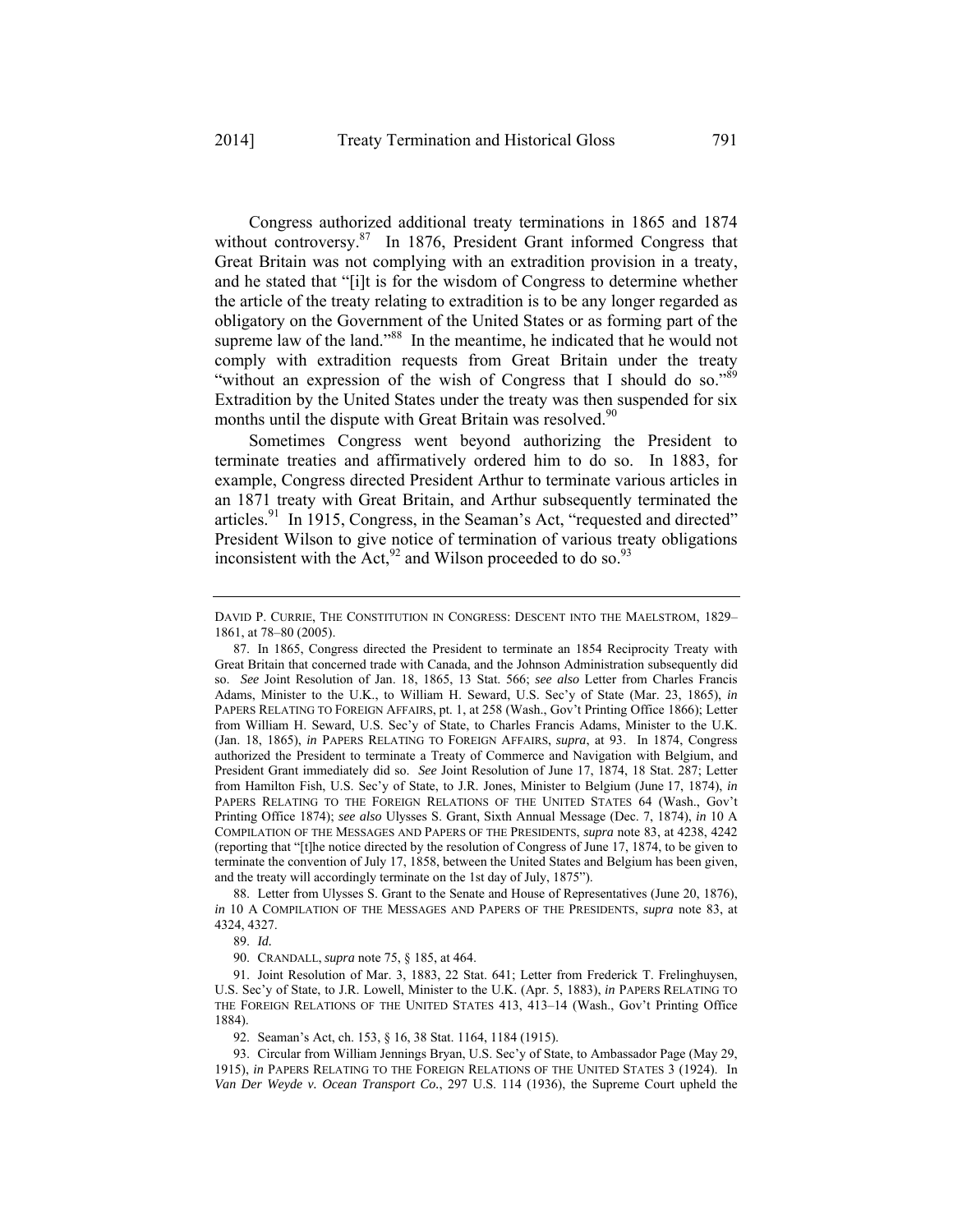At times, however, presidents argued that Congress could not constitutionally compel them to take certain actions relating to a treaty. In 1879, for example, President Hayes vetoed an immigration bill on the ground that it was trying to get him to partially terminate a treaty. In the bill, Congress directed the President to terminate two provisions in a treaty with China relating to Chinese immigration.<sup>94</sup> In his veto message, President Hayes conceded that Congress had the authority to terminate a treaty, and in fact said that this was "free from controversy."95 But he pointed out that the bill called for the abrogation only of *parts* of a treaty and argued that "the power of making new treaties or modifying existing treaties is not lodged by the Constitution in Congress, but in the President, by and with the advice and consent of the Senate."<sup>96</sup>

In 1920, President Wilson refused to implement a provision in the Merchant Marine Act (also known as the Jones Act)<sup>97</sup> that stated that he was "authorized and directed" to terminate within ninety days various treaty obligations that disallowed the United States from imposing discriminatory customs duties and tonnage dues.<sup>98</sup> The State Department issued a press release explaining that, while the Act was seeking to have the President partially terminate treaties, the treaties in question did not allow for such partial termination.<sup>99</sup> In explaining the proposed press release to the Undersecretary of State, the Solicitor for the State Department cited President Hayes's reasoning in his veto of the Chinese immigration bill and noted that although "Congress may pass an act violative of a treaty" and "may express its sense that a treaty should be terminated," it "cannot in effect undertake legally to modify a treaty."<sup>100</sup> Not surprisingly, Wilson's

96. *Id.*

97. *See* Statement by State Department (Sept. 24, 1920), *in* 17 A COMPILATION OF THE MESSAGES AND PAPERS OF THE PRESIDENTS 8871, 8871–72 (1927).

98. Merchant Marine (Jones) Act, ch. 250, § 34, 41 Stat. 988, 1007 (1920).

99. Press Release, U.S. Dep't of State 2–3 (Sept. 6, 1920) (on file with author); *see also President Won't Denounce Treaties; Defies Congress*, N.Y. TIMES, Sept. 25, 1920, http://query.nytimes.com/mem/archive-free/pdf?res=F00F10FC345511738DDDAC0A94D

1405B808EF1D3 (reporting on the State Department's issuance of a press release explaining the President's refusal to implement the Act to the extent it would entail the illegal termination of treaty obligations).

100. Memorandum from the Solicitor of the Dep't of State to Norman H. Davis, U.S. Undersecretary of State 2–3 (Sept. 6, 1920) (on file with author). The Office of the Solicitor was the chief legal advisor to the State Department from 1891 to 1931 and was based within the Department of Justice. Harold Hongju Koh, Remarks, *The State Department Legal Adviser's* 

termination of provisions in a treaty with Sweden and Norway pursuant to the directive in the Seaman's Act and noted that it was unnecessary in that case to address "the authority of the Executive in the absence of congressional action, or of action by the treaty-making power, to denounce a treaty of the United States." *Id.* at 117.

<sup>94.</sup> An Act to Restrict the Immigration of Chinese to the United States, H.R. 2423, 45th Cong. (1878).

<sup>95.</sup> Rutherford B. Hayes, Veto of the Chinese Immigration Bill, H.R. EXEC. DOC. NO. 45- 102, at 5 (3d Sess. 1879).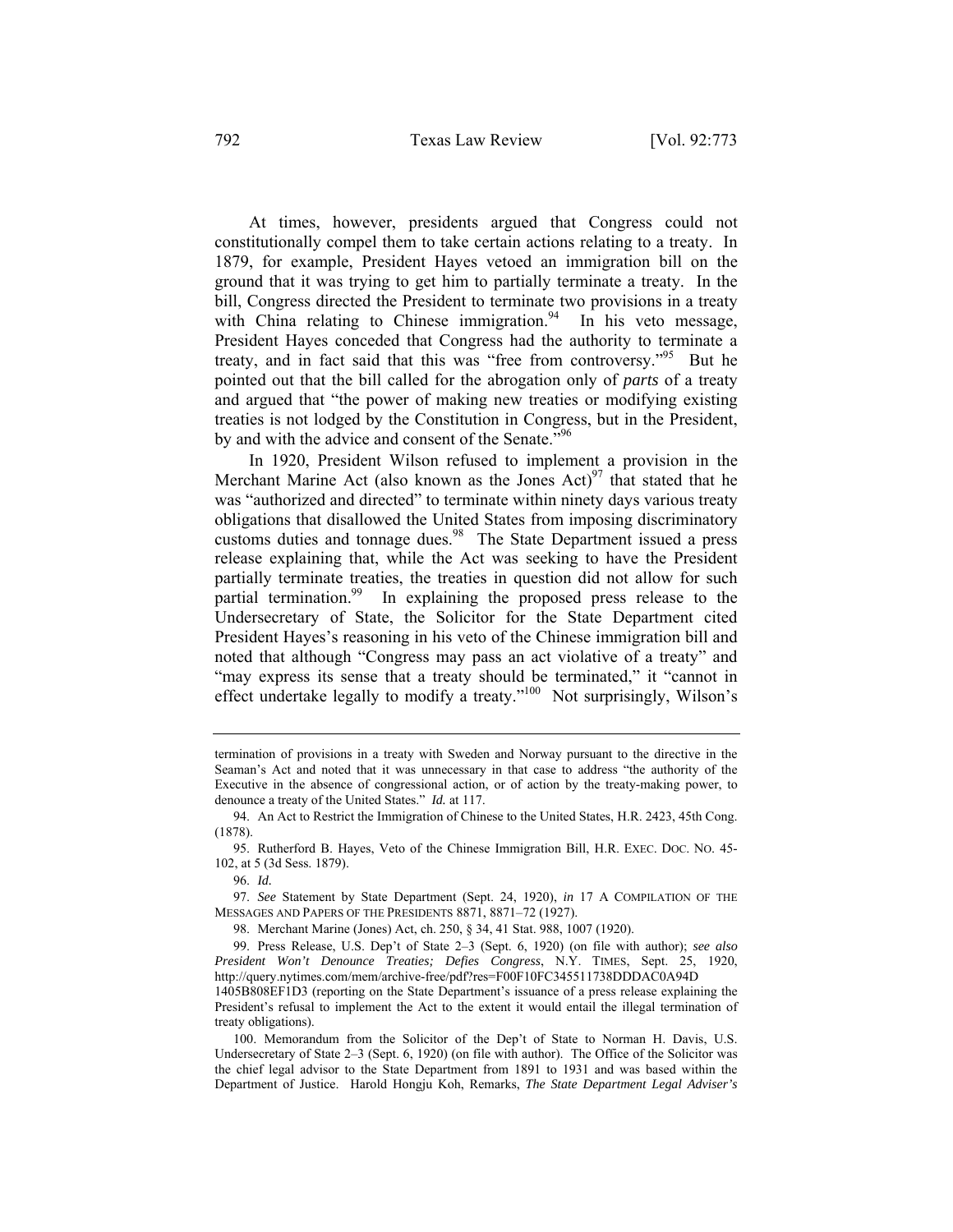refusal to implement this portion of the statute, after having signed the statute into law, generated controversy.<sup>101</sup>

The next year, Secretary of State Charles Evans Hughes advised President Harding that a partial termination like the one contemplated by Congress in the Jones Act was not permissible under international law. "As the existing treaties do not permit such partial termination by notice," explained Hughes, "it follows that Congress has failed to give a mandate on which the President can act."<sup>102</sup> There was no suggestion, however, that Congress could not direct the President to terminate a treaty in its entirety.

## *B. Senatorial Authorization*

The President has occasionally terminated a treaty based on prior authorization solely from the Senate. In 1855, the Senate issued a resolution authorizing the President to terminate a Friendship, Commerce, and Navigation Treaty with Denmark, after President Pierce had indicated that he thought termination was warranted.<sup>103</sup> In announcing the U.S. termination, President Pierce noted that he was acting "[i]n pursuance of the authority conferred by a resolution of the Senate."<sup>104</sup>

The following year, the Senate debated whether it could properly act in this manner without the involvement of the House of Representatives. Senator Charles Sumner argued that, because a treaty is part of the supreme law of the land, it should only be repealed through action of the full legislature.105 The Senate asked the Foreign Relations Committee to consider the issue, and the Committee prepared a report on the subject. It concluded that termination pursuant to senatorial authorization was constitutionally proper, at least where, as here, the treaty specifically

*Office: Eight Decades in Peace and War*, 100 GEO. L.J. 1747, 1750 (2012). It was replaced in 1931 by the Office of the Legal Adviser, which is based in the State Department. *Id.*

<sup>101.</sup> *See* Jesse S. Reeves, *The Jones Act and the Denunciation of Treaties*, 15 AM. J. INT'L L. 33, 33–34, 37–38 (1921).

<sup>102.</sup> Memorandum prepared by Charles E. Hughes, U.S. Sec'y of State, for President Harding 30 (Oct. 8, 1921) (on file with author).

<sup>103.</sup> *See* Franklin Pierce, Second Annual Message (Dec. 4, 1854), *in* 7 A COMPILATION OF THE MESSAGES AND PAPERS OF THE PRESIDENTS, *supra* note 83, at 2806, 2812 (stating that "I deem it expedient that the contemplated notice should be given to the Government of Denmark").

<sup>104.</sup> Franklin Pierce, Third Annual Message (Dec. 31, 1855), *in* 7 A COMPILATION OF THE MESSAGES AND PAPERS OF THE PRESIDENTS, *supra* note 83, at 2860, 2867. Some years earlier, Secretary of State James Buchanan had informed Denmark that, in order for the United States to withdraw from the treaty, "an Act must first pass Congress to enable the President to give the required notice." Letter from James Buchanan, Sec'y of State, to Robert P. Flenniken, Minister to Den. (Oct. 14, 1848), *in* 8 THE WORKS OF JAMES BUCHANAN, 220, 224 (John Bassett Moore ed., 1909).

<sup>105.</sup> CONG. GLOBE, 34th Cong., 1st Sess. 600 (1856) (statement of Sen. Sumner). Sumner, an ardent abolitionist, was apparently concerned that the pro-Southern Senate would seek to terminate a provision in the 1842 Webster–Ashburton Treaty that required patrols off the coast of Africa to suppress the slave trade. Reeves, *supra* note 101, at 35.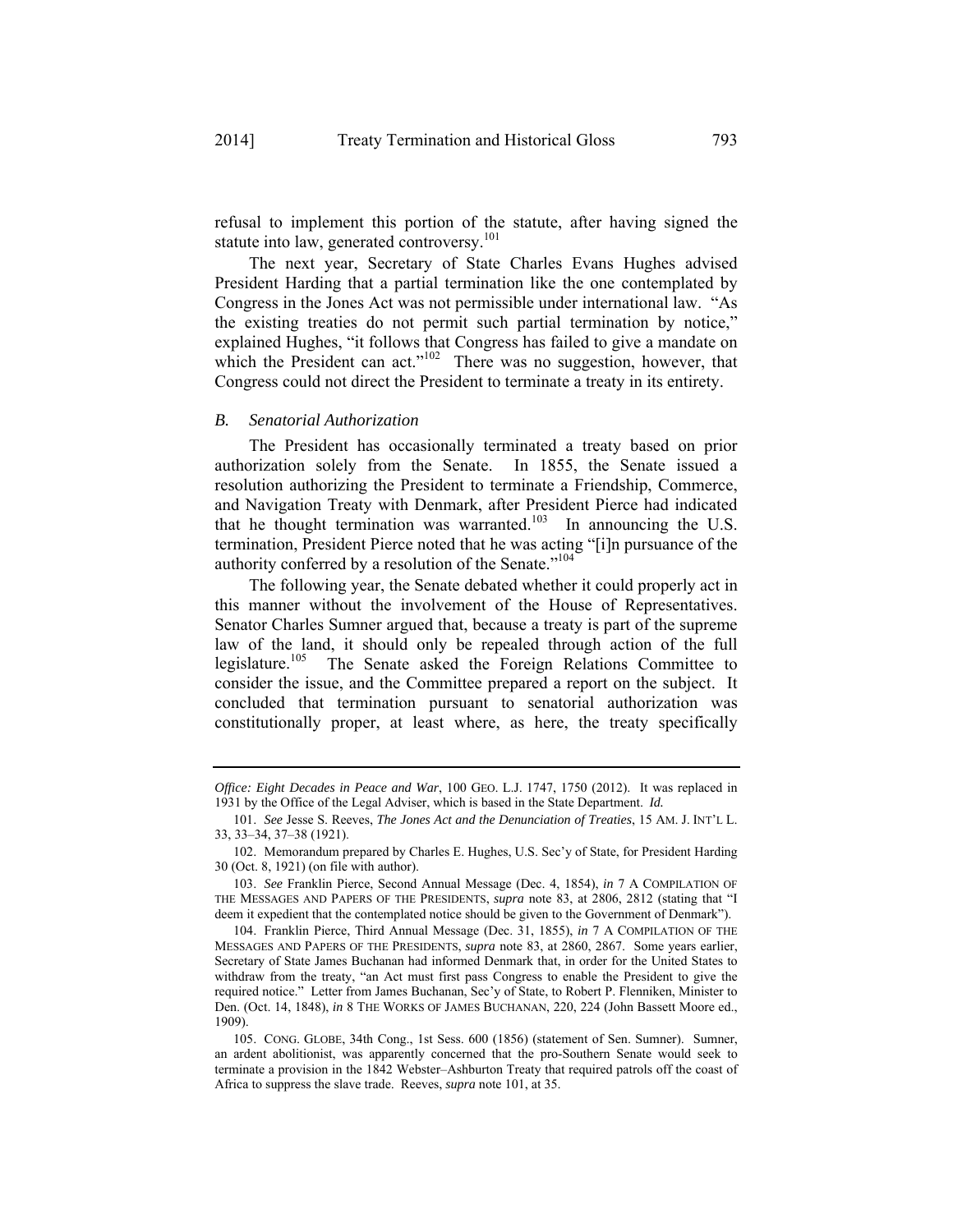allowed for unilateral withdrawal. The Committee observed that, "so far as the 'practice of the government' is concerned, there is nothing to question the sufficiency of the notice that has been given to Denmark to terminate the treaty."<sup>106</sup> It appears that the only other instance of senatorial (as opposed to full congressional) involvement in a treaty termination occurred in 1921, when the Senate gave its advice and consent to U.S. termination of the International Sanitary Convention, based on a request from President Wilson.<sup>107</sup>

#### *C.* Ex Post *Congressional or Senatorial Approval*

Sometimes the President has acted to terminate a treaty and obtained subsequent approval from either the full Congress or the Senate. In 1864, for example, President Lincoln gave notice of termination of the Great Lakes Agreement with Great Britain (also known as the Rush–Bagot Agreement), which limited the naval military presence of the United States on the Lakes, pursuant to a six-months' notice provision in the Agreement.<sup>108</sup> Congress subsequently passed a joint resolution (which Lincoln signed) "adopt[ing] and ratif[ying]" the termination "as if the same had been authorized by [C]ongress."<sup>109</sup> In the debate on this resolution, Senator Davis objected that Congress was creating a "mischievous precedent. . . . which is to sanction and to give authority to an unauthorized act by the President."110 Other senators agreed that Congress needed to approve the termination but thought that Congress could do so retroactively.111 Despite the Senate's action, the President decided to

<sup>106.</sup> S. REP. NO. 34-97, at 7–8 (1st Sess. 1856). Senator Sumner (and other Senators) continued to dispute the point. CONG. GLOBE, 34th Cong., 1st Sess. 1147 (1856). For additional discussion of the debate in Congress, see CURRIE, *supra* note 86, at 80–84. A resolution was proposed in the Senate that would have confirmed the validity of the Senate's action, but it was never voted on. CONG. GLOBE, 34th Cong., 1st Sess. 826 (1856).

<sup>107.</sup> S. Res. of May 26, 1921, 67th Cong., 61 CONG. REC. 1793; *see also* 61 CONG. REC. 1793–94 (1921) (providing the text of both President Wilson's request for the Senate's advice and consent to terminate the treaty and the Senate resolution providing this authorization). For another reference to the idea of senatorial involvement in treaty termination, see *Techt v. Hughes*, 128 N.E. 185, 192 (N.Y. 1920) (Cardozo, J.), where the court found a treaty with the Austro-Hungarian Empire to still be in effect despite World War I and observed that the "President and senate may denounce the treaty, and thus terminate its life," a statement that was quoted by the Supreme Court in *Clark v. Allen*, 331 U.S. 503, 509 (1947).

<sup>108.</sup> *See* Abraham Lincoln, Fourth Annual Message (Dec. 6, 1864), *in* 8 A COMPILATION OF THE MESSAGES AND PAPERS OF THE PRESIDENTS, *supra* note 83, at 3444, 3447. Lincoln was responding to Confederate raids from Canada. *See id.*

<sup>109.</sup> Joint Resolution of Feb. 9, 1865, 13 Stat. 568.

<sup>110.</sup> CONG. GLOBE, 38th Cong., 2d Sess. 312 (1865); *see also id.* at 313 (Sen. Davis) ("[I]t is indispensably incumbent and necessary, in order to secure the termination of this treaty, that it shall be terminated not by the action of the President, but by the action of Congress.").

<sup>111.</sup> *See, e.g.*, *id.* at 313 (Sen. Sumner); *id.* at 314–15 (Sen. Johnson).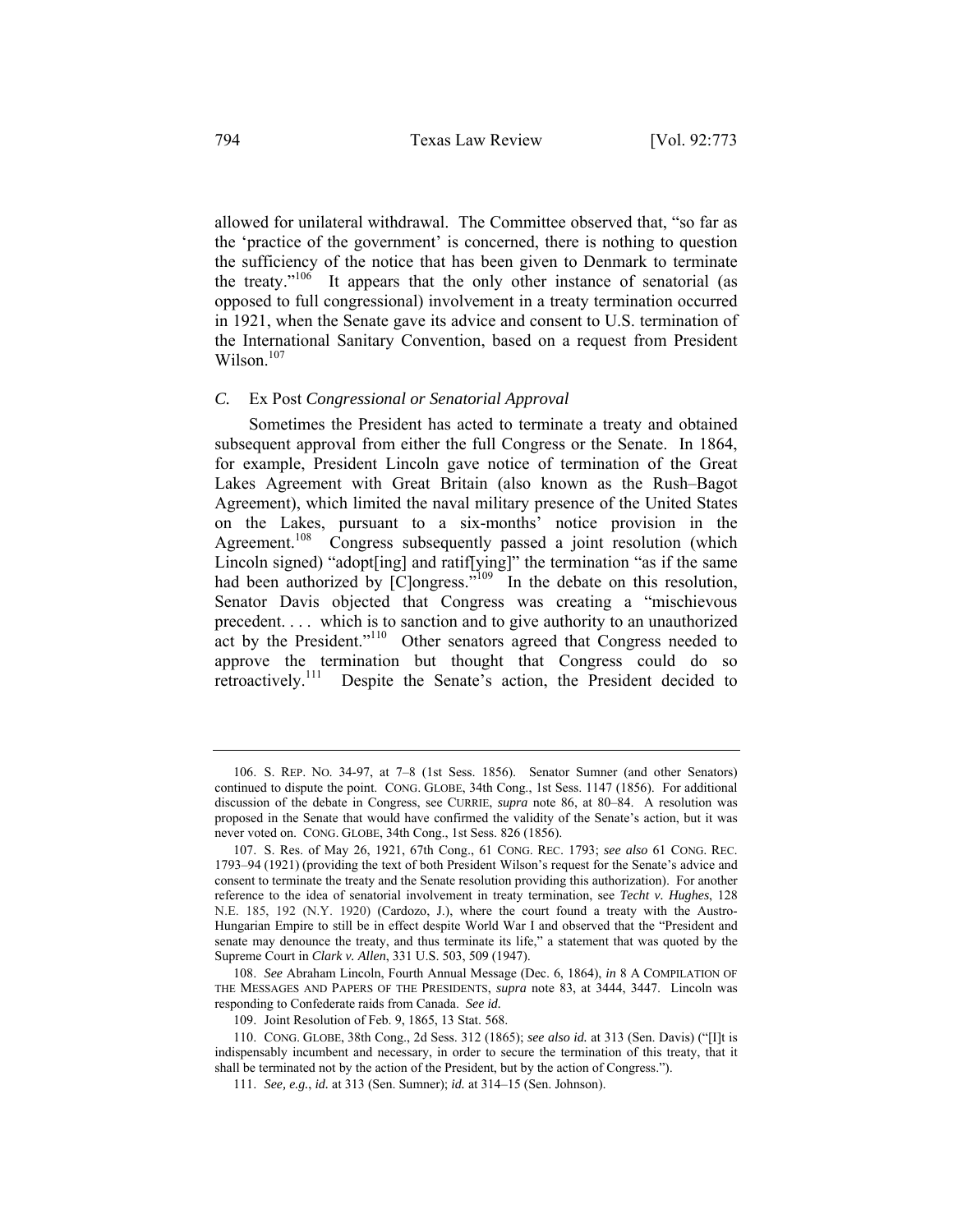rescind the notice of termination after further negotiations with Great Britain, so it never took effect.<sup>112</sup>

Another example is President Taft's action in 1911, when he gave notice to Russia of a termination of a commercial treaty. In response to Russia's mistreatment of American Jews, the House of Representatives had passed a strongly worded resolution demanding termination of the treaty (on a vote of  $301$  to 1),<sup>113</sup> and the resolution was thought likely to pass in the Senate.<sup>114</sup> Taft, who had been reluctant to terminate the treaty at all, was concerned that the harsh tone of the House resolution would needlessly offend Russia.<sup>115</sup> He therefore quickly communicated his own statement of termination to Russia and submitted that statement to the Senate "with a view to its ratification and approval."116 The Senate Foreign Relations Committee proposed a joint resolution stating that the notice of termination was "adopted and ratified," and this resolution was subsequently passed by both houses of Congress (with the vote in the Senate being unanimous) and was signed by the President.<sup>117</sup> The discussion in Congress primarily concerned whether the Senate or the full Congress should be involved in approving the termination, not whether the President had a unilateral power of termination.<sup>118</sup>

114. ADLER, *supra* note 75, at 181.

115. *Id.* at 182.

<sup>112.</sup> ADLER, *supra* note 75, at 164–65.

<sup>113.</sup> *See* 48 CONG. REC. 353 (1911). In the deliberations on this resolution in the House Committee on Foreign Affairs, the prominent constitutional lawyer Louis Marshall testified that the proper procedure for terminating a treaty was by joint resolution of Congress. He noted that he initially "had an idea that the executive department had ample power to deal with the matter," but, after studying the historical practice, he had reached the conclusion "that the power rests in Congress." *Termination of the Treaty of 1832 Between the United States and Russia: Hearing Before the H. Comm. on Foreign Affairs*, 62d Cong. 42 (1911) (statement of Louis Marshall). In his testimony, Marshall presented Congress with a memorandum (prepared by Herbert Friedenwald, Secretary of the American Jewish Committee) describing the past practice of treaty terminations, which was reprinted as an appendix to the committee hearings. *See id.* at 49, app. III at 295.

<sup>116. 48</sup> CONG. REC. 453 (1911); s*ee also Taft Himself May End Treaty*, N.Y. TIMES, Dec. 18, 1911, http://query.nytimes.com/mem/archive-free/pdf?res=F70D11FA395517738DDDA10994 DA415B818DF1D3 (discussing the likelihood of Taft denouncing the Russian treaty and asking only for the Senate's approval, thereby avoiding presidential approbation of the harsh statement in the House).

<sup>117.</sup> *See* Joint Resolution of Dec. 21, 1911, 37 Stat. 627 (1911); 48 CONG. REC. 507 (1911) (recording the Senate vote); *id.* at 600 (documenting the fact that the President had signed the resolution).

<sup>118.</sup> *See* 48 CONG. REC. 484 (statement of Senator Stone noting that the issue was whether the termination should be accomplished "with the joint sanction of the two Houses of Congress or whether it should be taken by the President with the approval of the Senate alone"). *Compare, e.g.*, *id.* at 473 (statement of Senator Rayner that "[a] treaty is the supreme law of the land under the language of the Constitution, and the supreme law of the land ought not to be set aside except by legislative action of both Houses"), *with id.* at 479 (statement of Senator Lodge that "in cases where treaties have involved no legislation the power of the Senate and the President to terminate a treaty by notice, or to arrest its operation . . . is absolute, because in making such a treaty the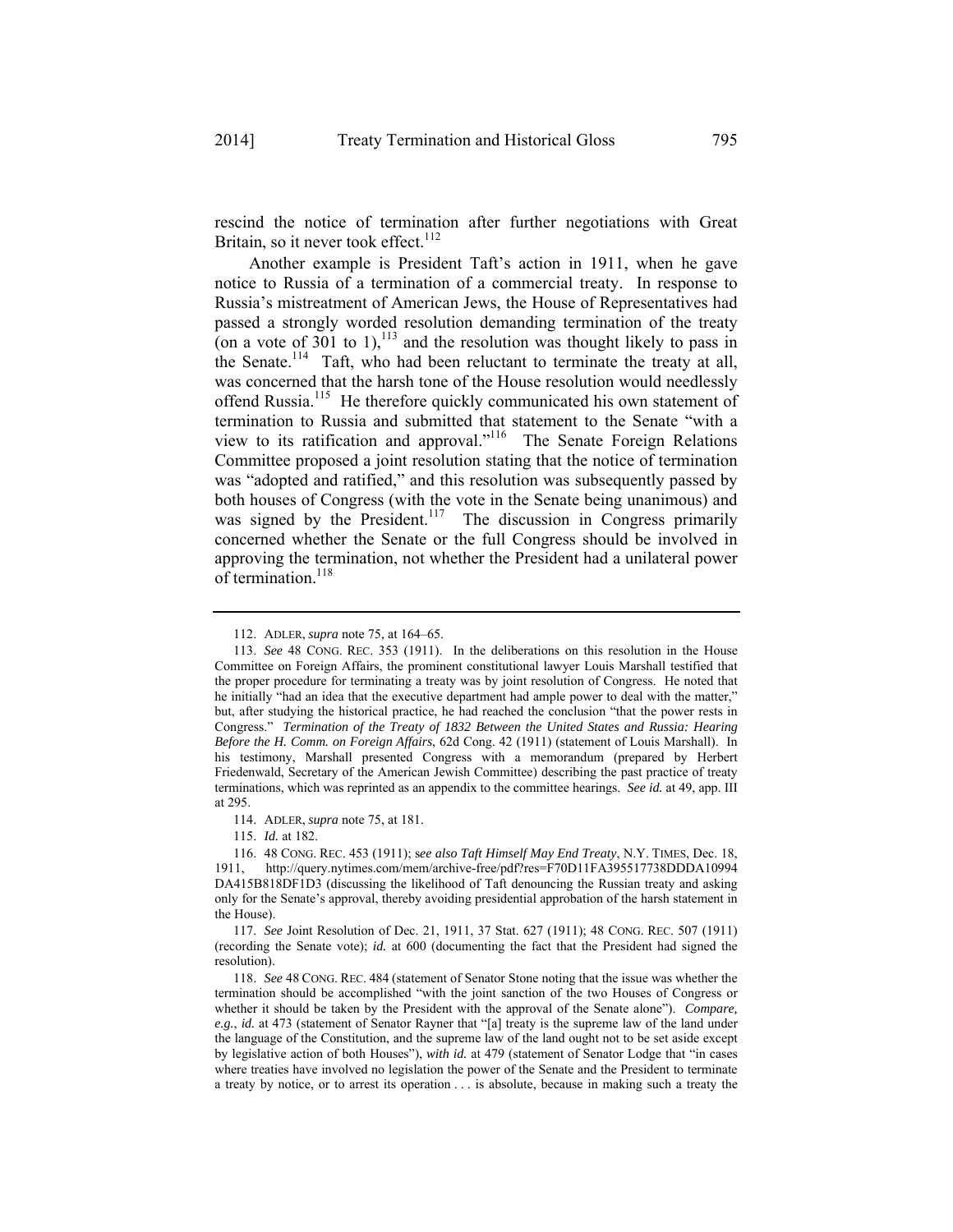Both of these episodes are obviously closer to presidential unilateralism than situations in which the President obtains advance authorization for a treaty termination. Lincoln's action was controversial for that reason.<sup>119</sup> The Taft episode was less controversial because it was obvious when Taft acted that Congress supported termination of the treaty and was in fact the driving force behind the decision to terminate, and the only issue was over how the message would be conveyed to Russia. It is also worth noting that, when writing some years later about presidential power, Taft made clear that he thought that "[t]he President may not annul or abrogate a treaty without the consent of the Senate unless he is given that specific authority by the terms of the treaty."<sup>120</sup>

### *D. Unilateral Presidential Termination*

In modern debates, the Executive Branch has sometimes claimed that the first unilateral presidential termination of a treaty occurred in  $1815$ , <sup>121</sup> but that is erroneous. The Madison administration observed that year that a treaty with The Netherlands, which had been concluded in 1782, had been "annulled" in light of the fact that The Netherlands had in the meantime been assimilated into the French Empire of Napoleon and then reconstructed in the Congress of Vienna.<sup>122</sup> The observation occurred in response to a suggestion by The Netherlands that the two countries conclude a new treaty based on the terms of the old one, a suggestion that itself assumed that the old treaty was no longer in force.<sup>123</sup> Under

123. *Id.*

Senate and the President represent the high contracting party"). Some members of the House of Representatives cited historical practice in support of the proposition that the full Congress could terminate a treaty. *See, e.g.*, *id.* at 319 (statement of Rep. Legare) (citing treaties that Congress had terminated in the past); *id.* at 331 (statement of Rep. Peters) (referring to past treaties abrogated by Congress).

<sup>119.</sup> The Rush–Bagot Agreement that Lincoln had proposed terminating was originally concluded by President Monroe unilaterally based on his Commander in Chief authority, although it eventually received senatorial advice and consent. *See* BRADLEY, *supra* note 27, at 90. As a result, it may have been viewed as occupying an uncertain place between sole executive agreements (which indisputably can be terminated unilaterally by the President) and Article II treaties.

<sup>120.</sup> TAFT, *supra* note 55, at 115–16.

<sup>121.</sup> *See, e.g.*, Memorandum from Herbert J. Hansell, Legal Adviser, U.S. Dep't of State, to Cyrus R. Vance, U.S. Sec'y of State, President's Power to Give Notice of Termination of U.S.– ROC Mutual Defense Treaty (Dec. 15, 1978) [hereinafter Hansel Memorandum], *in* S. COMM. ON FOREIGN RELATIONS, 95TH CONG., TERMINATION OF TREATIES: THE CONSTITUTIONAL ALLOCATION OF POWER 395, 397 (Comm. Print 1978) ("In 1815, President Madison exchanged correspondence with the Netherlands which has been construed by the United States as establishing that the 1782 Treaty of Amity and Commerce between the two countries had been annulled.").

<sup>122.</sup> *See* CRANDALL, *supra* note 75, § 179, at 429 ("The state thus formed, although in general considered the successor to, differed in name, territory, and form of government from, the state which had entered into the treaty of October 8, 1782 with the United States.").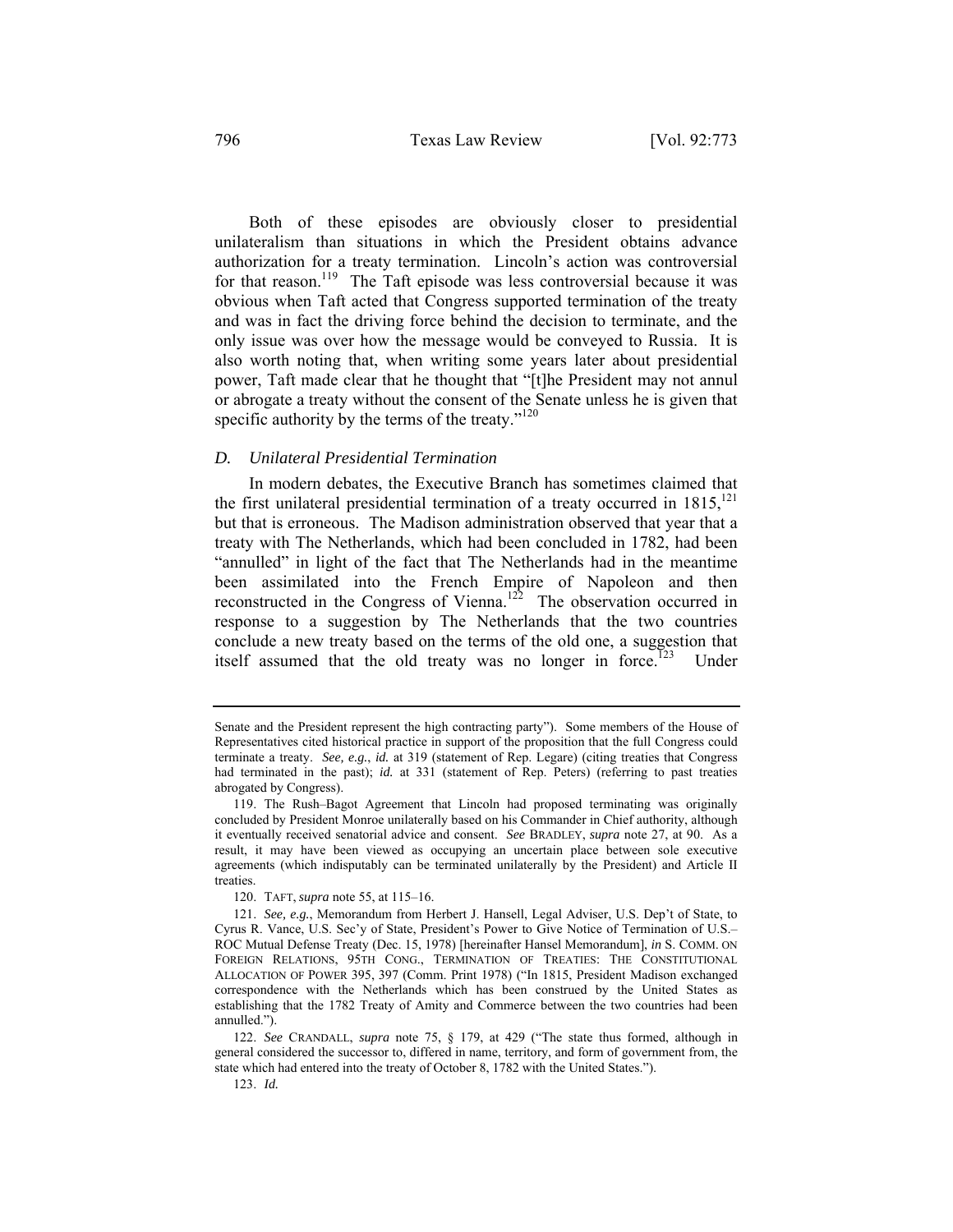international law at that time, a treaty imposing reciprocal obligations became void if one of the parties ceased to exist—for example, if it was conquered by another nation.<sup>124</sup> The United States, therefore, did not terminate this treaty.

There is an even earlier episode that, although it did not involve any announced treaty termination, is sometimes cited in support of a unilateral presidential authority to suspend or terminate treaties.<sup>125</sup> In 1793, there was a debate within George Washington's cabinet over whether to receive an ambassador from revolutionary France with, or without, qualifications.<sup>126</sup> Receiving him without qualifications might signal that the United States accepted the continuing effect of the treaties it had with France, including a treaty of alliance, notwithstanding the changes in France's government.<sup>127</sup> Receiving him with qualifications, by contrast, might allow the United States the option of suspending or terminating the treaties.<sup>128</sup> Secretary of the Treasury Alexander Hamilton and Secretary of War Henry Knox thought the ambassador should be received with qualifications, whereas Secretary of State Thomas Jefferson and Attorney General Edmund Randolph thought he should be received without qualifications.<sup>129</sup> The cabinet members prepared memoranda focused on whether international law allowed for suspension or termination of the treaties under these circumstances.<sup>130</sup>

Ultimately, Washington decided to receive the ambassador without qualifications, so there was no effort to reserve the option of suspending or

<sup>124.</sup> *See, e.g.*, VATTEL, *supra* note 23, § 203 (noting that a treaty comes to an end "if, for any cause whatever, the Nation should lose its character as an independent political society"); *see also* HENRY WHEATON, ELEMENTS OF INTERNATIONAL LAW 191 (London, Cary, Lea & Blanchard 1836) ("*Treaties* . . . expire of course:—1. In case either of the contracting parties loses its existence as an independent State.").

<sup>125.</sup> *See* Prakash & Ramsey, *supra* note 30, at 324–26 (arguing that President Washington's belief that he could renounce the treaties with France suggests that people during this period believed that the President had the power to terminate or suspend treaties); Yoo & Delahunty Memorandum, *supra* note 52, at 15–16 (citing Hamilton and Knox's recommendation to Washington that he consider suspending the French treaty as evidence of a general understanding that the President had unilateral authority to suspend treaties).

<sup>126.</sup> *See generally* WILLIAM R. CASTO, FOREIGN AFFAIRS AND THE CONSTITUTION IN THE AGE OF FIGHTING SAIL 32–33 (2006) (describing the debate); STANLEY ELKINS & ERIC MCKITRICK, THE AGE OF FEDERALISM: THE EARLY AMERICAN REPUBLIC, 1788-1800, at 339–41 (1993) (same).

<sup>127.</sup> Bradley & Flaherty, *supra* note 32, at 667.

<sup>128.</sup> *Id.*

<sup>129.</sup> *See id.* at 667–68.

<sup>130.</sup> *See, e.g.*, Letter from Alexander Hamilton and Henry Knox to George Washington (May 2, 1793), *in* 14 THE PAPERS OF ALEXANDER HAMILTON 367, 367–96 (Harold C. Syrett et al. eds., 1969) (arguing that the United States could choose to suspend or even renounce the treaties with France); Letter from Thomas Jefferson to George Washington (Apr. 28, 1793), *in* 25 THE PAPERS OF THOMAS JEFFERSON 607, 607-18 (John Catanzariti et al. eds., 1992) (arguing that the United States should not renounce the French treaties).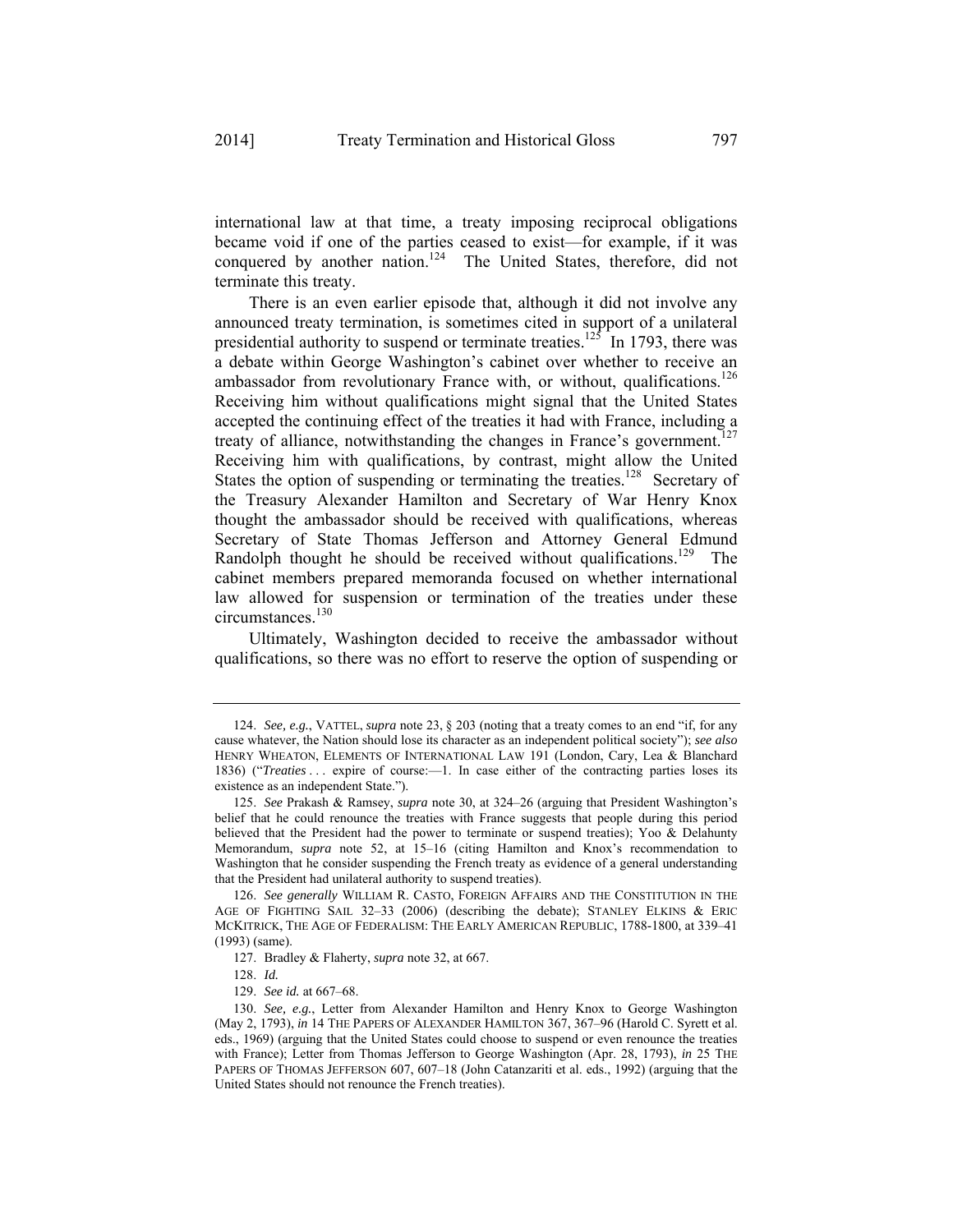terminating the treaties.<sup>131</sup> The cabinet members did not discuss in their memoranda whether it was proper as a matter of U.S. constitutional law for the President to suspend or terminate treaties unilaterally. Their silence might suggest that they assumed that the President had this authority, especially since they decided not to call Congress into special session, but this is reading a lot into mere silence.132 In a related context, Alexander Hamilton did take the position that the President had the authority to suspend a treaty in response to a revolutionary change in the government of the other treaty party, but James Madison (whose views in this period were similar to Jefferson's) sharply disputed Hamilton's claim.<sup>133</sup> In any event, the Executive Branch never made any public claim of a unilateral suspension or termination authority, so there was no opportunity to find out Congress's views on the matter, and certainly no circumstance for crediting any sort of congressional acquiescence. Finally, when the United States did take action five years later to terminate the French treaties, it did so, as noted above, by congressional resolution, not unilateral executive action.<sup>134</sup>

The first instance in which a President actually proceeded to terminate treaty provisions without even after-the-fact congressional or senatorial approval appears to have been in 1899, when the McKinley Administration terminated certain clauses in an 1850 commercial treaty with Switzerland.<sup>135</sup> McKinley did not terminate the entire treaty, and in fact some provisions in the treaty remain in effect even today.<sup>136</sup> In addition, McKinley's action need not be viewed as purely unilateral, given that he

134. *See supra* note 77 and accompanying text.

<sup>131.</sup> *See* Bradley & Flaherty, *supra* note 32, at 669.

<sup>132.</sup> *Cf.* CURRIE, *supra* note 78, at 182 n.63 (noting that Washington's decision "avoid[ed] the difficult constitutional question whether the President alone could terminate a treaty").

<sup>133.</sup> *Compare* Hamilton, *supra* note 39, at 42 ("Hence in the case stated, though treaties can only be made by the President and Senate, their activity may be continued or suspended by the President alone."), *with* James Madison, *"Helvidius" Number 3* (Sept. 7, 1793), *reprinted in* 15 THE PAPERS OF JAMES MADISON 95, 99 (Thomas A. Mason et al. eds., 1985) ("Nor can [the President] have any more right to suspend the operation of a treaty in force as a law, than to suspend the operation of any other law."). More than two years earlier, Madison had suggested in a letter that the termination of a treaty in response to a breach by the other party required either congressional or senatorial approval. *See* Letter from James Madison to Edmund Pendleton (Jan. 2, 1791), *in* 13 THE PAPERS OF JAMES MADISON 342, 344 (Charles F. Hobson et al. eds., 1981) (stating that the Constitution requires that only the Legislature can terminate a "Treaty of peace" (emphasis omitted)).

<sup>135.</sup> *See* Letter from John Hay, U.S. Sec'y of State, to Ambassador Leishman (Mar. 8, 1899), *in* PAPERS RELATING TO THE FOREIGN RELATIONS OF THE UNITED STATES 753, 753-54 (1901); *see also* Stefan A. Riesenfeld, *The Power of Congress and the President in International Relations: Three Recent Supreme Court Decisions*, 25 CALIF. L. REV. 643, 661 (1937) (observing that "there seems to be at least one instance where the President alone without cooperation of Senate or Congress has terminated certain treaty provisions, *i.e.*, in the case of a treaty with Switzerland").

<sup>136.</sup> U.S. DEP'T OF STATE, TREATIES IN FORCE: A LIST OF TREATIES AND OTHER INTERNATIONAL AGREEMENTS OF THE UNITED STATES IN FORCE ON JANUARY 1, 2012, at 266, *available at* http://www.state.gov/documents/organization/202293.pdf.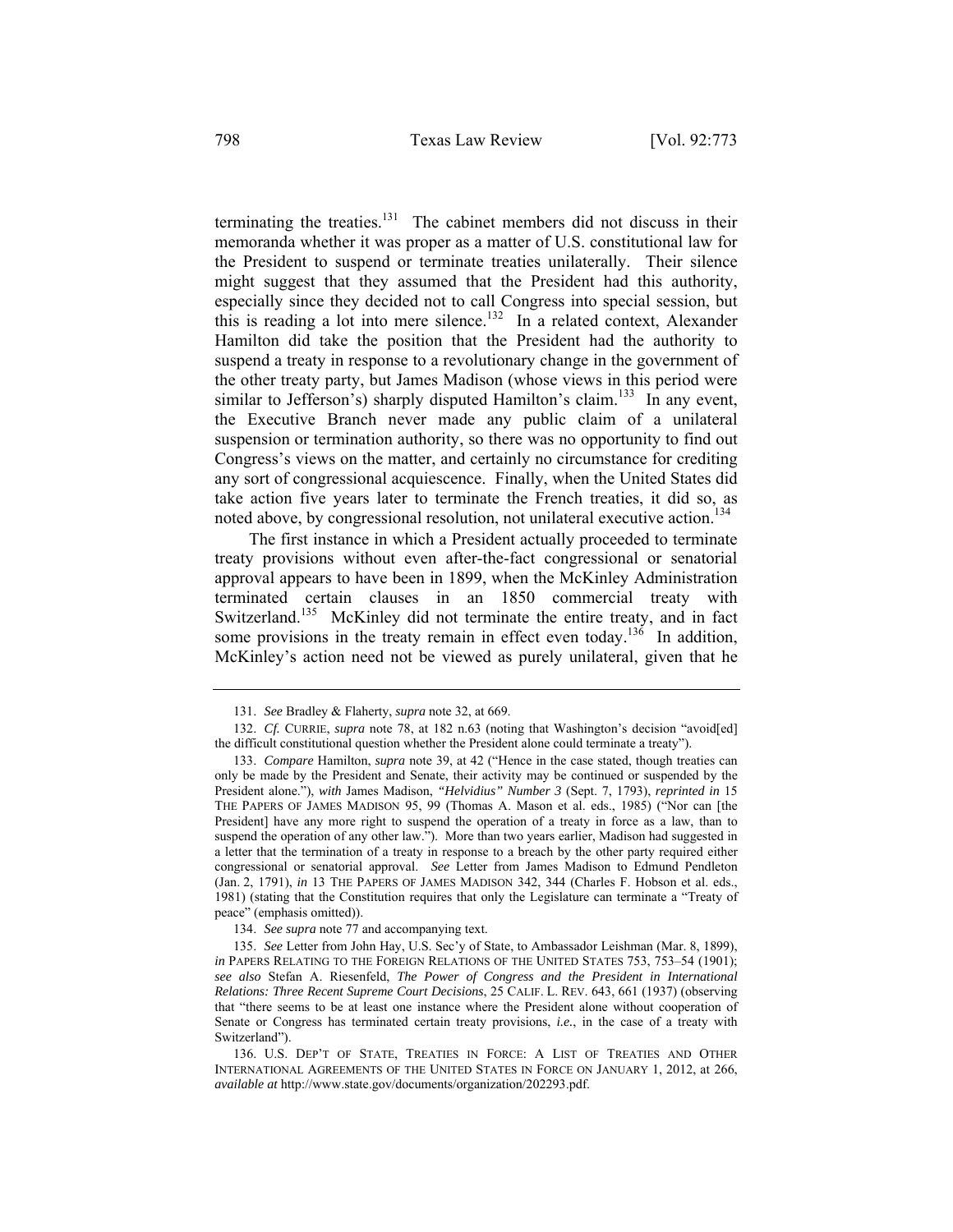was responding to a potential conflict between the treaty and a federal statute. The Tariff Act of 1897 had authorized the President to negotiate reciprocal trade agreements,<sup>137</sup> and, pursuant to the Act, the United States had concluded such an agreement with France.<sup>138</sup> Switzerland contended that it was automatically entitled to the benefit of the concessions granted to France because of most-favored-nation provisions in the 1850 treaty.<sup>139</sup> But granting it such concessions, without obtaining in return concessions similar to the ones given by the French, would have been contrary to longstanding U.S. trade policy, including the policy of Congress reflected in the Tariff  $Act$ <sup>140</sup>

#### *E. Early Scholarly Commentary*

The only treaties that the United States terminated in the early years of its history were the French treaties, and that termination was related to the imminent state of hostilities between the two countries. Moreover, early U.S. treaties did not contain clauses allowing for discretionary withdrawal, $^{141}$  so that scenario likely would not have been considered. Perhaps for these reasons, constitutional law treatises in the early part of the nineteenth century have little if any discussion of treaty termination. Thomas Sergeant's 1822 treatise on constitutional law did note, however, that "[i]t seems, the authority to declare a treaty to have been violated, and to be therefore void, belongs only to Congress; the judiciary cannot exercise it."<sup>142</sup> And William Rawle's constitutional law treatise, published in 1825, tied a congressional power to terminate treaties to Congress's power to declare war.143 Similarly, Joseph Story stated in his 1833 *Commentaries on the Constitution* that "it will not be disputed, that [treaties] are subject to the legislative power, and may be repealed, like other laws, at its pleasure."<sup>144</sup> As discussed in the next Part, it appears that the first scholar to suggest a unilateral presidential authority to terminate treaties was Westel

<sup>137.</sup> Tariff Act of July 24, 1897, ch. 11, § 3, 30 Stat. 151, 203 (repealed 1909).

<sup>138.</sup> ADLER, *supra* note 75, at 165.

<sup>139.</sup> *Id.*

<sup>140.</sup> For the exchange of correspondence between Switzerland and the United States about this issue, see PAPERS RELATING TO THE FOREIGN RELATIONS OF THE UNITED STATES, *supra*  note 135, at 740–57.

<sup>141.</sup> *See supra* note 25 and accompanying text.

<sup>142.</sup> THOMAS SERGEANT, CONSTITUTIONAL LAW 403 (Phila., Abraham Small 1822).

<sup>143.</sup> *See* WILLIAM RAWLE, A VIEW OF THE CONSTITUTION OF THE UNITED STATES OF AMERICA 68 (Phila., Philip H. Nicklin 2d ed. 1829) ("Congress alone possesses the right to declare war; and the right to qualify, alter, or annul a treaty being of a tendency to produce war, is an incident to the right of declaring war."); *see also* WILLIAM ALEXANDER DUER, A COURSE OF LECTURES ON THE CONSTITUTIONAL JURISPRUDENCE OF THE UNITED STATES 184 (N.Y.C., Harper & Bros. 1843) ("[T]he power in question may be regarded as an incident to that of declaring war.").

<sup>144. 3</sup> JOSEPH STORY, COMMENTARIES ON THE CONSTITUTION OF THE UNITED STATES § 1832, at 695 (Bos., Hilliard, Gray & Co. 1833).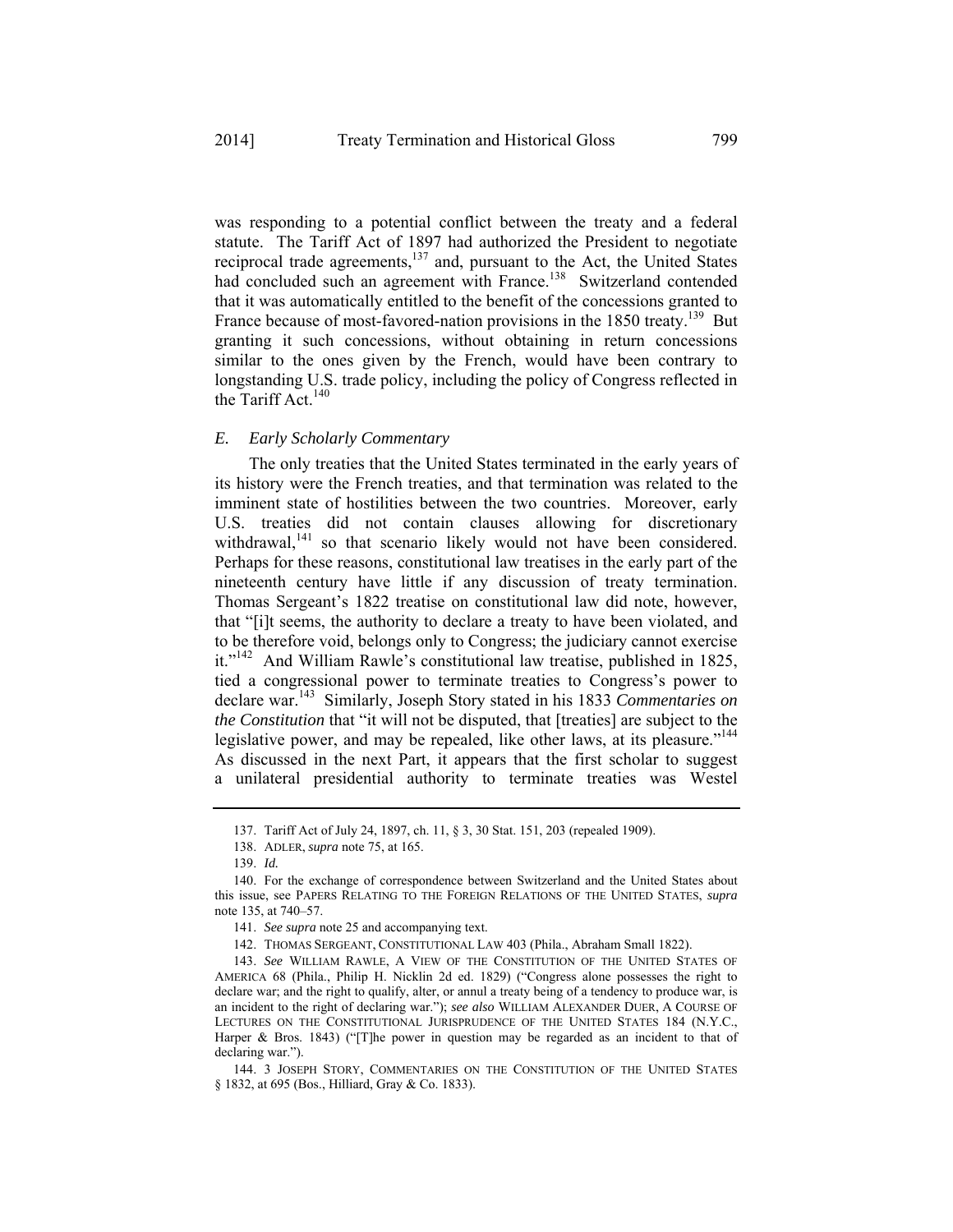Willoughby, a political science professor at Johns Hopkins, in his 1910 treatise on U.S. constitutional law.<sup>145</sup>

\* \* \*

Historical practice through at least the late nineteenth century suggests an understanding that congressional or senatorial approval was constitutionally required for the termination of U.S. treaties. Not only was Congress or the Senate almost always involved in treaty terminations, but presidents generally acted as if they needed such involvement. The chief debate was simply over whether the full Congress or merely the Senate should be involved in treaty terminations, and historical practice was viewed as relevant to that debate. Lincoln's initially unilateral action in 1864 was potentially contrary to this understanding, but it was an outlier and generated constitutional criticism in Congress rather than acquiescence. Grant's action in 1876 might have suggested some unilateral authority to *suspend* a treaty obligation, but this action was embedded within an acknowledgment of the need for congressional approval of termination. It was not until McKinley's action with respect to the Swiss treaty in 1899 that there was anything resembling a clear precedent for a unilateral presidential termination authority, and that action involved only a partial termination and was arguably part of an effort to implement congressional policy. Moreover, at least before the 1899 termination, the Executive Branch made no claim of a unilateral termination authority. For example, in the digests of international practice prepared by the Executive Branch in the late nineteenth century, the materials quoted relating to treaty termination referred only to termination by Congress.<sup>146</sup>

This historical account presents difficulties for scholars who have attempted to defend a presidential power over treaty termination on originalist grounds, such as under the Vesting Clause Thesis (which hypothesizes that the vesting clause of Article II of the Constitution implicitly conveys to the President authority not otherwise listed in Article II).<sup>147</sup> There is no direct evidence that the Founders understood that the Constitution was granting the President a unilateral power of treaty termination. Moreover, to the extent that originalists credit historical practice, they typically place much more emphasis on early practice than

<sup>145.</sup> *See infra* subpart III(E).

<sup>146.</sup> *See, e.g.*, JOHN L. CADWALADER, DIGEST OF THE PUBLISHED OPINIONS OF THE ATTORNEYS-GENERAL, AND OF THE LEADING DECISIONS OF THE FEDERAL COURTS WITH REFERENCE TO INTERNATIONAL LAW, TREATIES, AND KINDRED SUBJECTS §§ 48–50, at 234 (rev. ed. 1877) (discussing the principles of treaty abrogation but making no mention of abrogation by the Executive Branch); 2 FRANCIS WHARTON, A DIGEST OF THE INTERNATIONAL LAW OF THE UNITED STATES § 137(a), at 58–65 (2d ed. 1887) (same); *see also* David A. Schnitzer, Note, *Into Justice Jackson's Twilight: A Constitutional and Historical Analysis of Treaty Termination*, 101 GEO. L.J. 243, 265–66 (2012) (surveying period digests' treatment of treaty abrogation).

<sup>147.</sup> *See supra* notes 30–33 and accompanying text.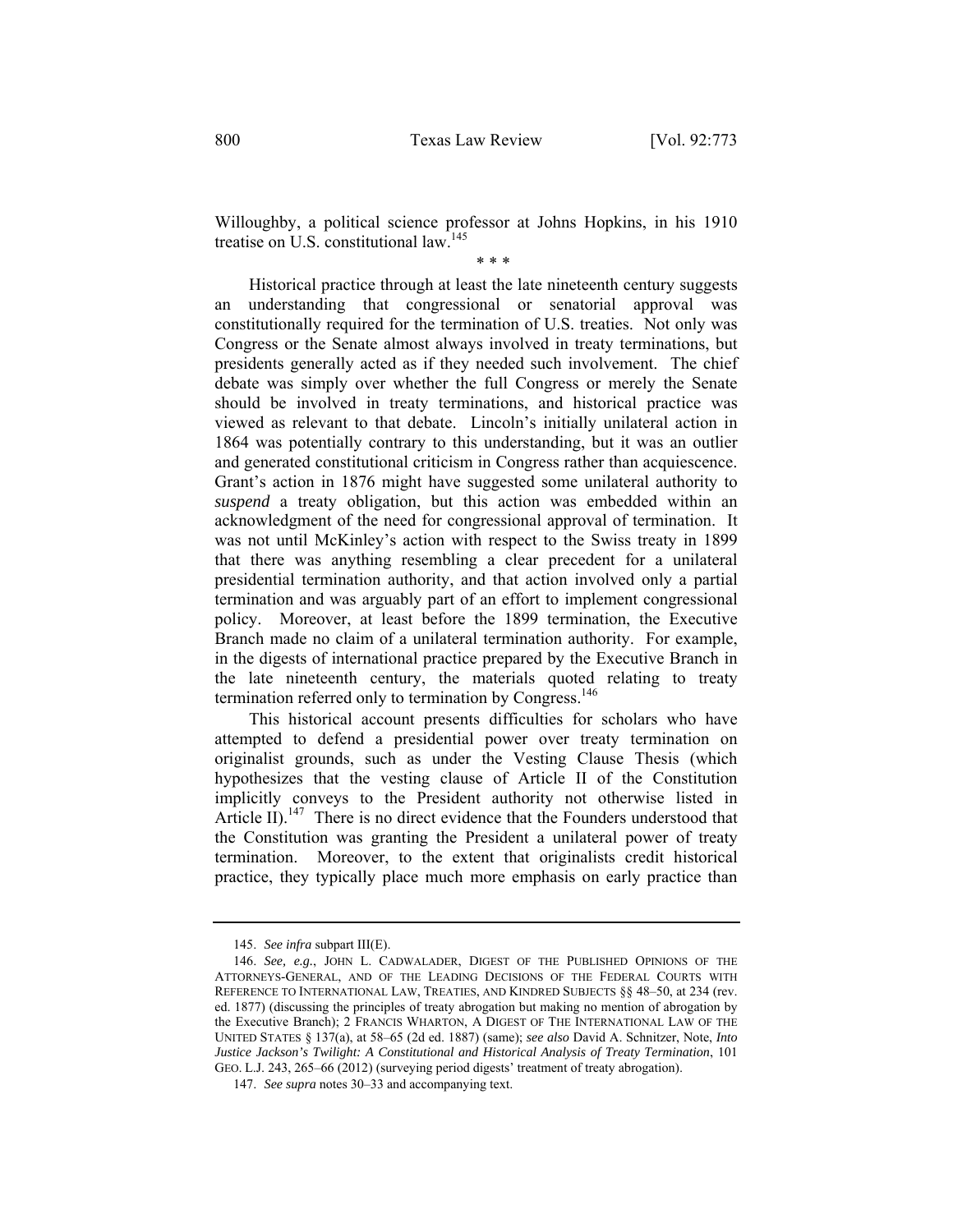modern practice, on the theory that it is closer in time to the founding and, thus, either is more likely to reflect founding intent or is a "liquidation" of issues unsettled at the founding.<sup>148</sup> Yet the first century of  $\dot{\text{U}}$ .S. practice weighs strongly against a unilateral presidential power of treaty termination. If the Article II Vesting Clause conveyed to presidents the unilateral authority to terminate treaties, it is surprising that no one (with the possible exception of Alexander Hamilton) seemed to be aware of it for a hundred years.

#### III. Twentieth-Century Shift to Presidential Unilateralism

This Part describes the shift in U.S. practice during the twentieth century towards unilateral presidential termination of treaties. The accretion of claims and practice relating to this issue occurred over a long period, running from Congress's protectionist trade policy of the early twentieth century, to the U.S. rejection of the Versailles Treaty after World War I, to the onset of World War II and the related rise of the United States as a superpower. Although there was significant controversy surrounding the issue in connection with President Carter's announcement in 1978 that he was unilaterally terminating a mutual defense treaty with Taiwan, the Executive Branch prevailed in that dispute, and unilateral presidential termination of treaties has since become the norm. In addition to considering publicly available materials such as congressional hearings, official correspondence, and presidential proclamations, the description in this Part takes account of a number of internal memoranda prepared by the legal office for the State Department during the first half of the twentieth century, which have been retrieved from the State Department archives.<sup>149</sup>

#### *A. Seeds of Change*

The stirrings of a shift to presidential unilateralism can be seen in the early years of the twentieth century. In 1909, at the outset of the Taft Administration, the Solicitor for the State Department wrote an internal memorandum suggesting that it was constitutionally permissible for the President to act unilaterally in terminating a treaty. The memorandum stated that, although presidential action pursuant to a congressional

<sup>148.</sup> Some originalists accept that the Founders allowed certain unresolved constitutional issues to be worked out, or "liquidated," by early practice and decisions. *See, e.g.*, Caleb Nelson, *Originalism and Interpretive Conventions*, 70 U. CHI. L. REV. 519, 547–53 (2003). This liquidation idea was famously articulated by James Madison in *The Federalist Papers*. *See* THE FEDERALIST NO. 37, at 225 (James Madison) (Clinton Rossiter ed., 1961) (stating that the meaning of the Constitution, like that of all laws, would be "liquidated and ascertained by a series of particular discussions and adjudications" (emphasis omitted)).

<sup>149.</sup> Some of these memoranda have been partially excerpted in digests of practice published by the U.S. State Department. *See, e.g.*, HACKWORTH, *supra* note 75, § 509, at 319 (containing such an excerpt).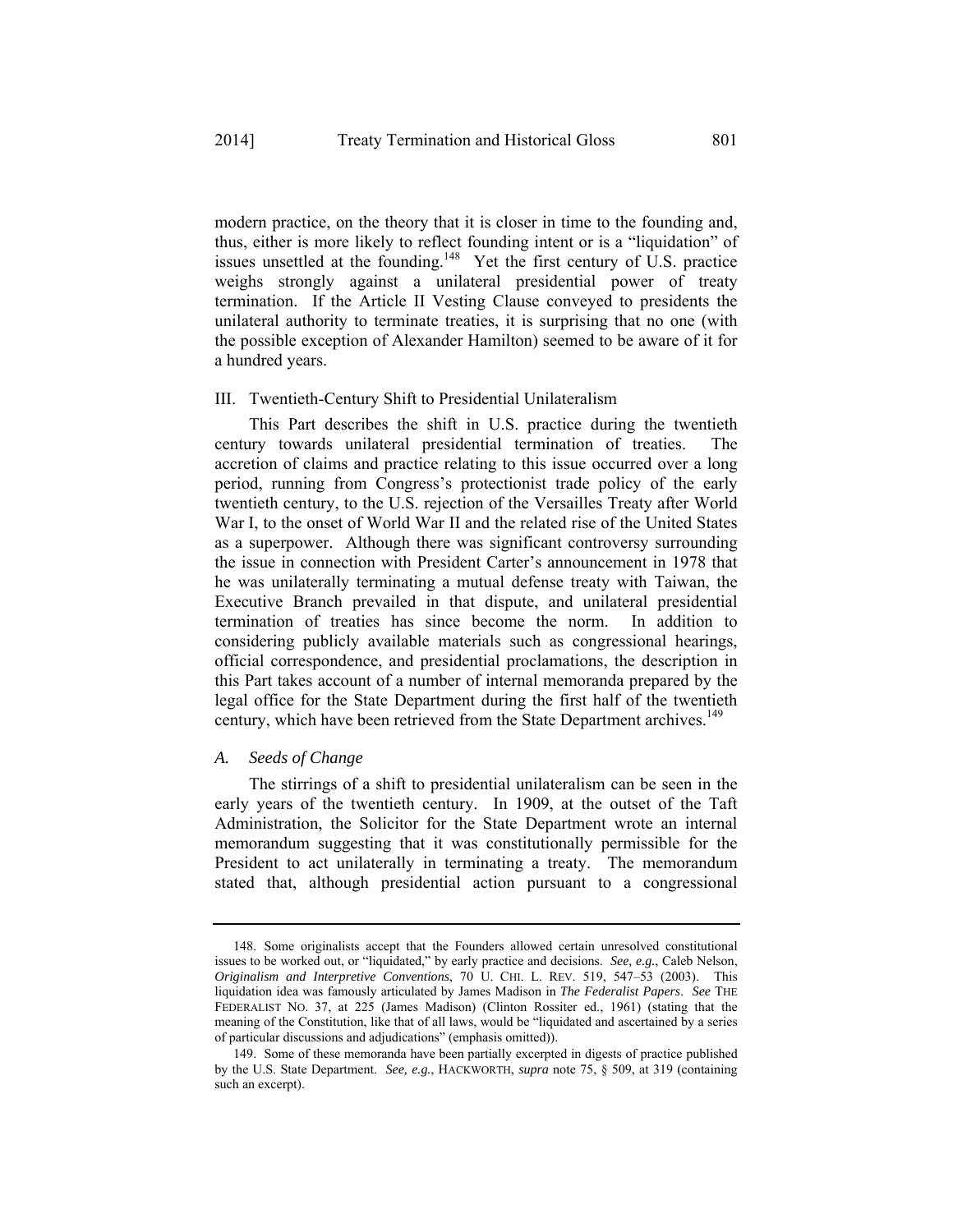directive might be the "most effective and unquestionable method" for terminating a treaty, the President also had the option under U.S. law either of acting in conjunction with the Senate or through "notice given by the President upon his own initiative without either a resolution of the Senate or the joint resolution of the Congress."150 In support of the last option, the memorandum noted that there had been one instance of unilateral presidential termination of a treaty, namely the 1899 termination of the provisions in the Swiss treaty.151 The memorandum concluded that the choice of which method to use for terminating a treaty "would seem to depend either upon the importance of the international question or upon the preference of the Executive."152 As discussed above, two years later the Taft Administration moved to terminate a treaty with Russia as a result of Russia's mistreatment of American Jews, $153$  and it seems likely that this memorandum was prepared in connection with the Administration's initial consideration of that issue.<sup>154</sup>

A few years later, the Supreme Court seemed to suggest in dicta that the Executive Branch could decide whether to stop complying with a bilateral treaty in response to a breach by the other party. In *Charlton v.*  Kelly,<sup>155</sup> the Court concluded that it was not improper for the Executive Branch to extradite a U.S. citizen to Italy pursuant to an extradition treaty between the two countries, notwithstanding the fact that Italy had declined to extradite its own citizens to the United States.<sup>156</sup> "The executive department having thus elected to waive any right to free itself from the obligation to deliver up its own citizens," the Court reasoned, "it is the plain duty of this court to recognize the obligation to surrender the appellant as one imposed by the treaty as the supreme law of the land and as affording authority for the warrant of extradition."<sup>157</sup> It is not clear how much should be read into such dicta, but it is worth recalling that there was the

<sup>150.</sup> Memorandum from James Brown Scott, Solicitor, U.S. Dep't of State, to President Wilson 1–2 (June 12, 1909) (on file with author).

<sup>151.</sup> *See id.* at 2.

<sup>152.</sup> *Id.* at 3.

<sup>153.</sup> *See supra* text accompanying notes 113–18.

<sup>154.</sup> The memorandum was prepared in June 1909. The American Jewish Committee was in communication with the Administration about the Russian issue during this time period, and members of the Committee met with Taft during the summer of 1909. *See* Naomi W. Cohen, *The Abrogation of the Russo-American Treaty of 1832*, 25 JEWISH SOC. STUD. 3, 9–10 (1963) (describing how Committee members Judge Sulzberger and Dr. Cyrus Adler met with Taft, the Secretary of State, and the American ambassador to Russia in the summer of 1909 and advocated for abrogation); Clifford L. Egan, *Pressure Groups, the Department of State, and the Abrogation of the Russian–American Treaty of 1832*, 115 PROC. AM. PHIL. SOC'Y 328, 329–30 (1971) (describing Taft's interaction with the American Jewish Committee in 1909 and 1910).

<sup>155. 229</sup> U.S. 447 (1913).

<sup>156.</sup> *Id.* at 475–76.

<sup>157.</sup> *Id.* at 476.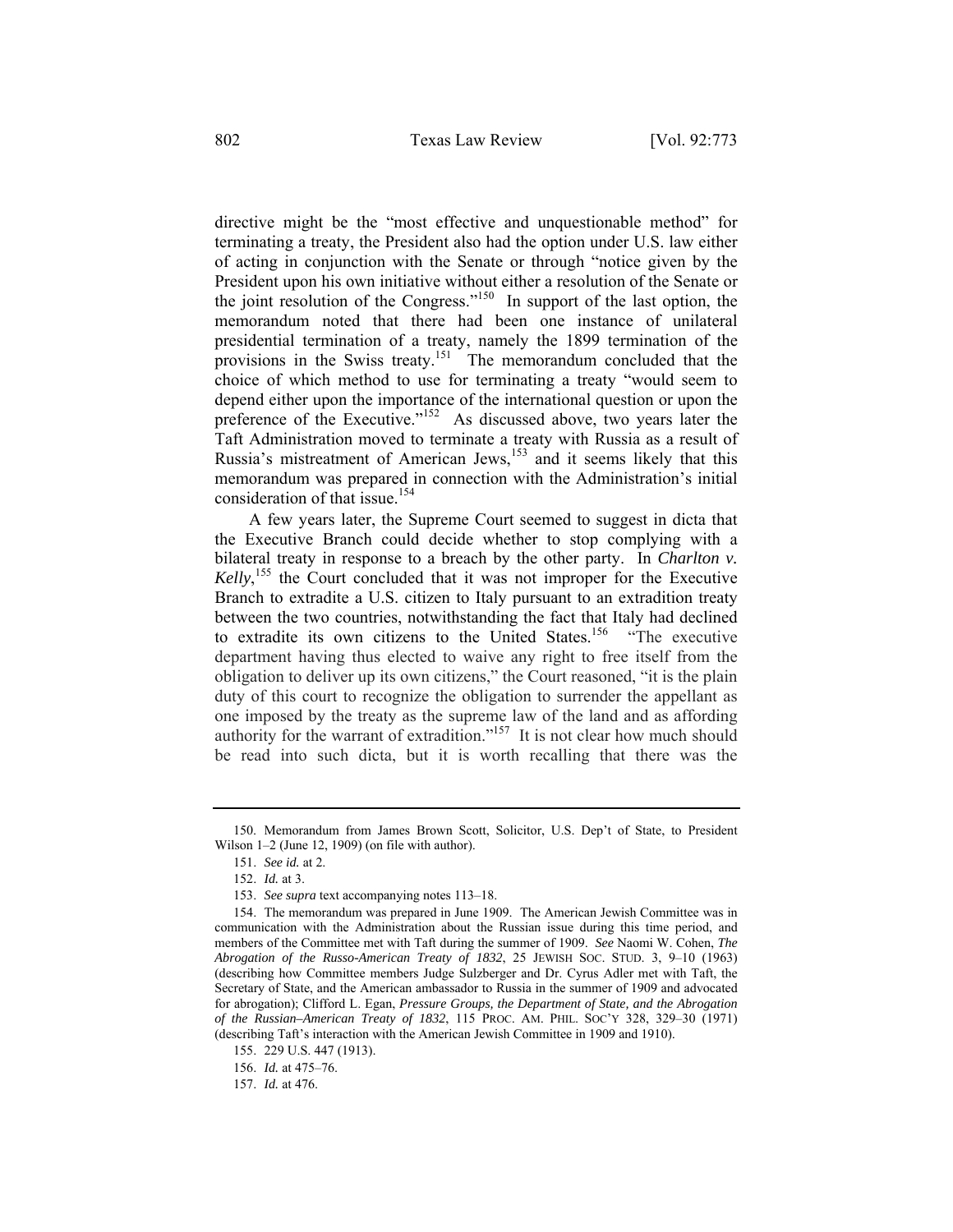nineteenth-century precedent of President Grant in effect suspending extradition until an issue of treaty compliance could be worked out.<sup>158</sup>

The topic of treaty termination arose again in 1919, during the debate in the Senate over whether to give its advice and consent to the Versailles Treaty, which, among other things, established the League of Nations. The League of Nations Covenant had a provision allowing any member to withdraw after two years "provided that all its international obligations and all its obligations under this Covenant shall have been fulfilled at the time of its withdrawal."159 Senator Henry Cabot Lodge, the Republican leader in the Senate and Chairman of the Foreign Relations Committee, proposed attaching a reservation to the Senate's advice and consent providing that the United States could withdraw from the Covenant through enactment of a concurrent resolution by Congress.<sup>160</sup> This proposal generated substantial discussion.

Noting that a concurrent resolution does not require the agreement of the President, Senator Thomas moved to delete the concurrent resolution clause from the reservation on the ground that withdrawal from a treaty was "an executive and not a legislative function."<sup>161</sup> In the debate on the motion, Senator Jones asked "whether or not the President could give such notice [of termination] without authorization from Congress." $162^\circ$  Senator Walsh replied, "I think not; clearly not. I cannot believe that anybody could entertain any serious doubt as to that."<sup>163</sup> In arguing in favor of the concurrent resolution clause, however, Senator Spencer contended that the President could unilaterally withdraw the United States from the treaty and thus the concurrent resolution clause was simply adding another option for U.S. withdrawal.<sup>164</sup> Numerous senators, however, either expressly disagreed with Spencer's premise or expressed skepticism about it.<sup>165</sup>

<sup>158.</sup> *See supra* notes 88–90 and accompanying text.

<sup>159.</sup> League of Nations Covenant art. 1, para. 3.

<sup>160. 58</sup> CONG. REC. 8074 (1919). Lodge had significant concerns about the League of Nations Covenant, especially Article Ten, which involved a precommitment by the members to use military force in response to aggression. He led a group of Republicans that insisted that the Senate include a package of reservations with its advice and consent to the Covenant. Although there was majority support in the Senate for Lodge's proposed approach, neither his proposal nor a Democratic proposal to have the Senate give its advice and consent without the reservations was able to garner the required two-thirds vote. *See* JOHN MILTON COOPER, JR., BREAKING THE HEART OF THE WORLD: WOODROW WILSON AND THE FIGHT FOR THE LEAGUE OF NATIONS 234– 375 (2001).

<sup>161. 58</sup> CONG. REC. 8074 (1919).

<sup>162.</sup> *Id.* at 8076.

<sup>163.</sup> *Id.*

<sup>164.</sup> *Id.* at 8121–22.

<sup>165.</sup> *See, e.g.*, *id.* (Sen. Brandegee) (challenging Spencer's premise that the President could withdraw the United States from the League of Nations unilaterally without the consent of Congress); *id.* at 8122 (Sen. Poindexter) (asking Spencer how the President can unilaterally repeal treaties if they are the supreme law of the land); *id.* (Sen. Thomas) (expressing skepticism of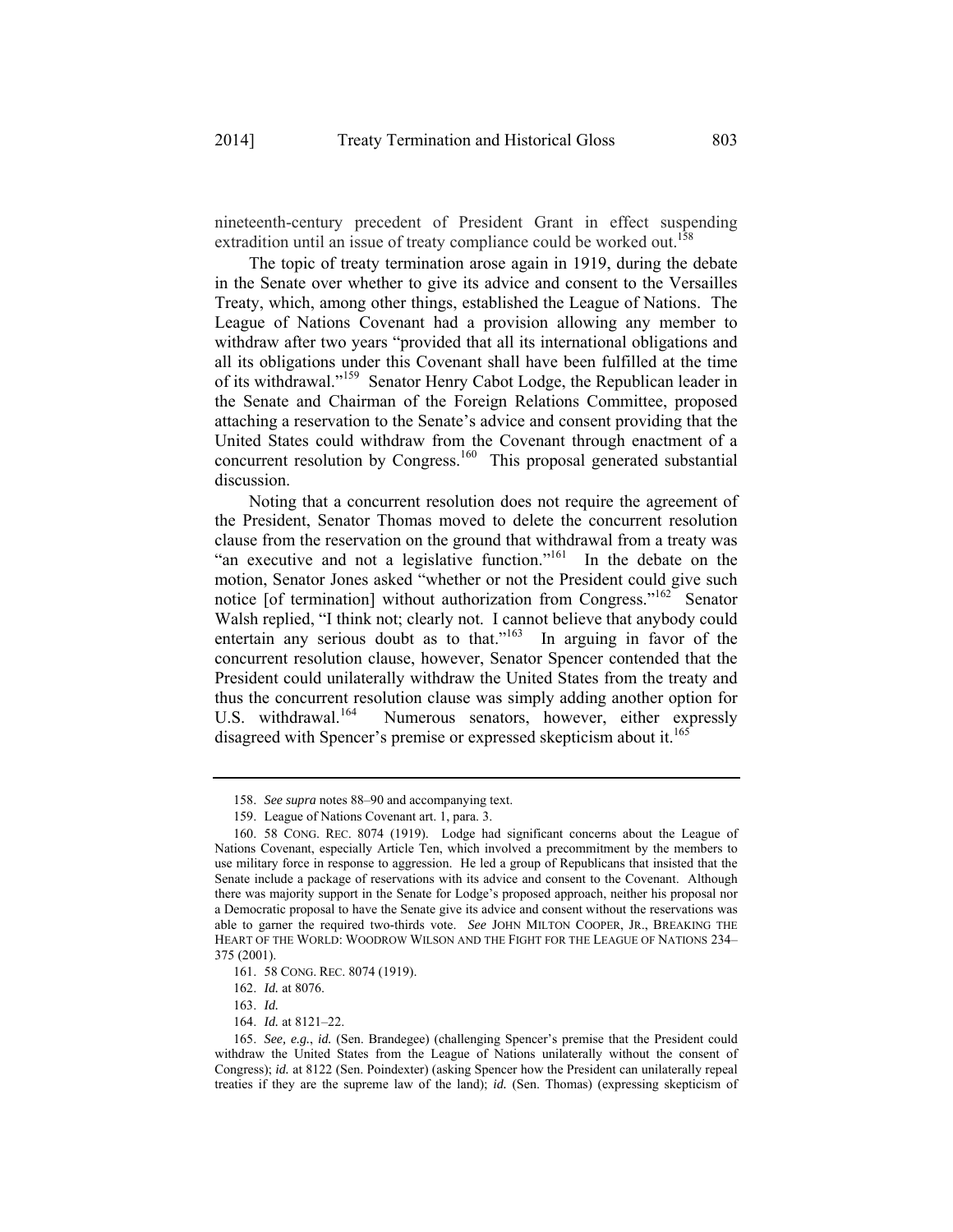In one of the more extensive analyses of the issue, Senator Robinson explained:

While the authorities on the subject are somewhat confusing, and while the Senate precedents, as in almost every disputed case, are somewhat conflicting, I believe that I can successfully maintain that the proper, the constitutional, the customary method of giving such notice as is contemplated in the reservation is through some action which contemplates the concurrence of the Executive and the two Houses of Congress.<sup>166</sup>

Robinson subsequently noted, however, that "[t]here may be cases ... where the Executive alone<sup>[]</sup> has the authority to terminate a treaty, but these cases are exceptional."<sup>167</sup>

Nevertheless, the views on this question were mixed. Senator Lenroot later pointed out that Westel Willoughby's 1910 constitutional law treatise stated that the President had a unilateral withdrawal power.<sup>168</sup> This seemed to cause Senator Walsh to retreat to some extent from his earlier statement to the contrary, while noting that he would "want to examine the question with very great care before [he] could accept any such doctrine [as argued by Willoughby]."<sup>169</sup> Senator King then asked Senator Lenroot whether, if Willoughby were correct, there was any way that the Senate could protect itself against a President unilaterally terminating a treaty that the Senate had agreed to, and Lenroot responded that the courts would likely treat the matter as a political question, so the principal tool of Congress would probably be impeachment.170 Lenroot further noted, in response to another question from King, that the Senate could prospectively limit the President's termination authority by including a provision to that effect in its advice and consent to a treaty.<sup> $171$ </sup> There was also some discussion of whether Taft's termination in 1911 of the treaty with Russia was precedent for a unilateral termination authority, and Lenroot expressed the view that it was.<sup>172</sup> Ultimately, the proposed amendment to the reservation was Ultimately, the proposed amendment to the reservation was

Spencer's interpretation of the League of Nations article requiring "member" to be equivalent to "President" and that the President has unilateral authority to repeal treaties as supreme laws of the land under the treaty-making power); *id.* at 8124 (Sen. Robinson) (expressing doubt that the Executive Branch can terminate a treaty without involving Congress unless perhaps the treaty relates to functions exclusively within the Executive's power).

<sup>166.</sup> *Id.* at 8124.

<sup>167.</sup> *Id.* at 8125.

<sup>168.</sup> *Id.* at 8129, 8132.

<sup>169.</sup> *Id.* at 8131; *see also id.* at 8130 (responding that he did "not undertake to say . . . whether the actual concurrence" of the President and Congress for withdrawal is "essential").

<sup>170.</sup> *Id.* at 8132.

<sup>171.</sup> *Id.*

<sup>172.</sup> *Id.*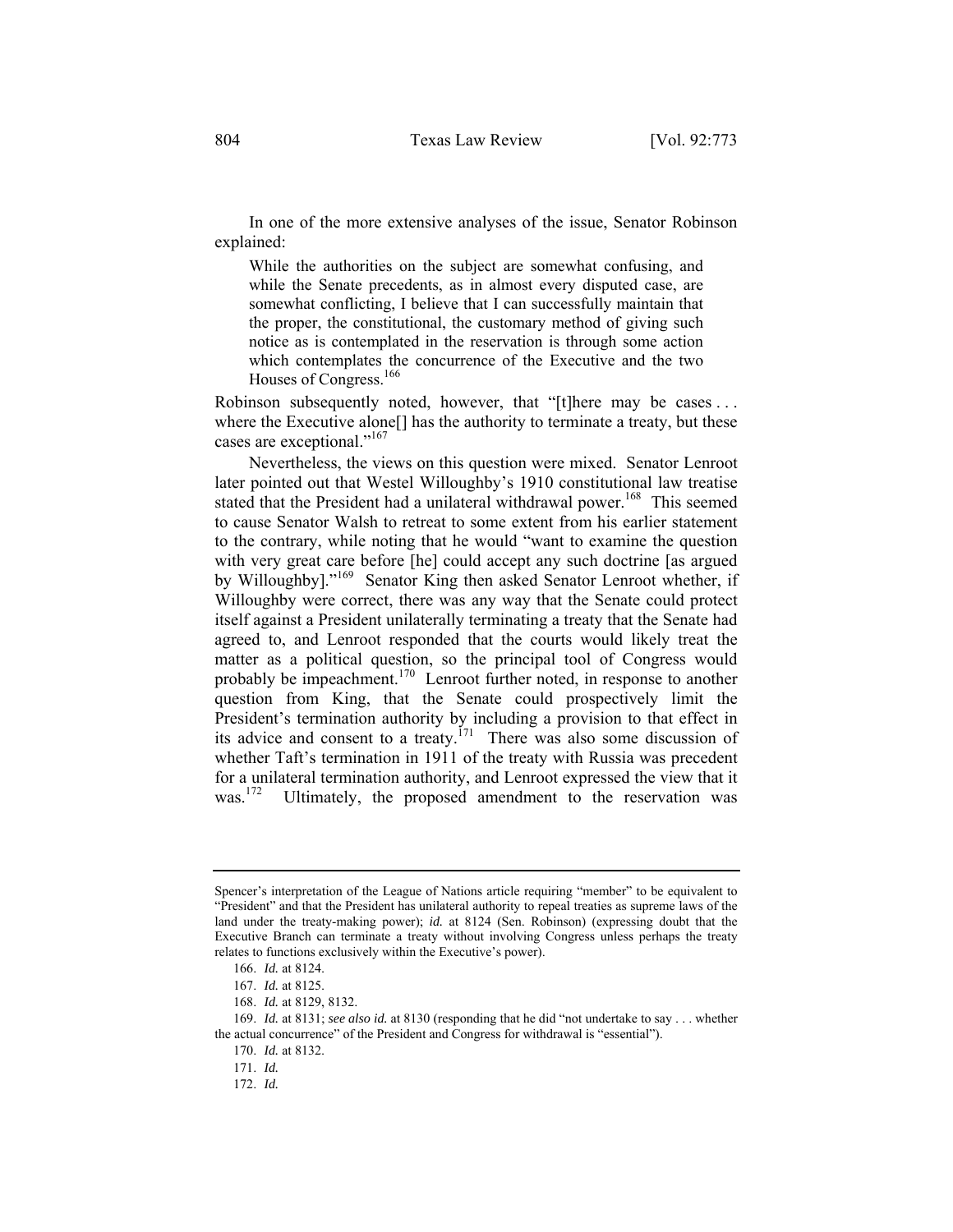rejected. Shortly thereafter, the Senate voted against giving its advice and consent to the treaty even with the reservations.<sup>173</sup>

The termination issue does not appear to have been settled. In the next session of Congress, the Senate reconsidered its rejection of the treaty.<sup>174</sup> During that discussion, Senator Lodge moved to amend his proposed reservation to make clear that the United States could withdraw either by two houses of Congress or by presidential action.<sup>175</sup> Lodge explained that the usual method of terminating treaties had been pursuant to congressional direction or concurrence, but he noted that there were two instances in which presidents had acted unilaterally—McKinley in 1889 and Taft in  $1911$ <sup> $176$ </sup> When asked whether the President would have the authority to withdraw the United States from the Versailles Treaty even if this authority were not specified in the reservation, Lodge replied (somewhat awkwardly) that, "I think it is at least doubtful whether the President has not the power to do that."<sup>177</sup> The ensuing debate on his motion, however, concerned whether the Senate could delegate termination authority to the President, not whether he had such authority independently.<sup>178</sup> In any event, Lodge's amendment was rejected, $179$  and the original language of his proposed reservation was retained.<sup>180</sup> The Senate then proceeded to reject the Versailles Treaty a second time.<sup>181</sup>

Despite these various discussions of treaty termination, no President actually terminated a treaty unilaterally during the twentieth century until 1927. In that year, the Coolidge Administration withdrew the United States from a smuggling convention with Mexico without authorization or subsequent approval from Congress or the Senate.<sup>182</sup> The administration explained that the United States had no commercial treaty with Mexico and that

it is not deemed advisable to continue in effect an arrangement which might in certain contingencies bind the United States to cooperation for the enforcement of laws or decrees relating to the importation of commodities of all sorts into another country with which this

173. *See id.* at 8803.

- 181. *Id.* at 4599.
- 182. ADLER, *supra* note 75, at 183–84.

<sup>174. 59</sup> CONG. REC. 3229 (1920).

<sup>175.</sup> *Id.* at 3229–30.

<sup>176.</sup> *Id.*

<sup>177.</sup> *Id.* at 3230.

<sup>178.</sup> *Id.* at 3230–32.

<sup>179.</sup> *Id.* at 3242.

<sup>180.</sup> *Id.*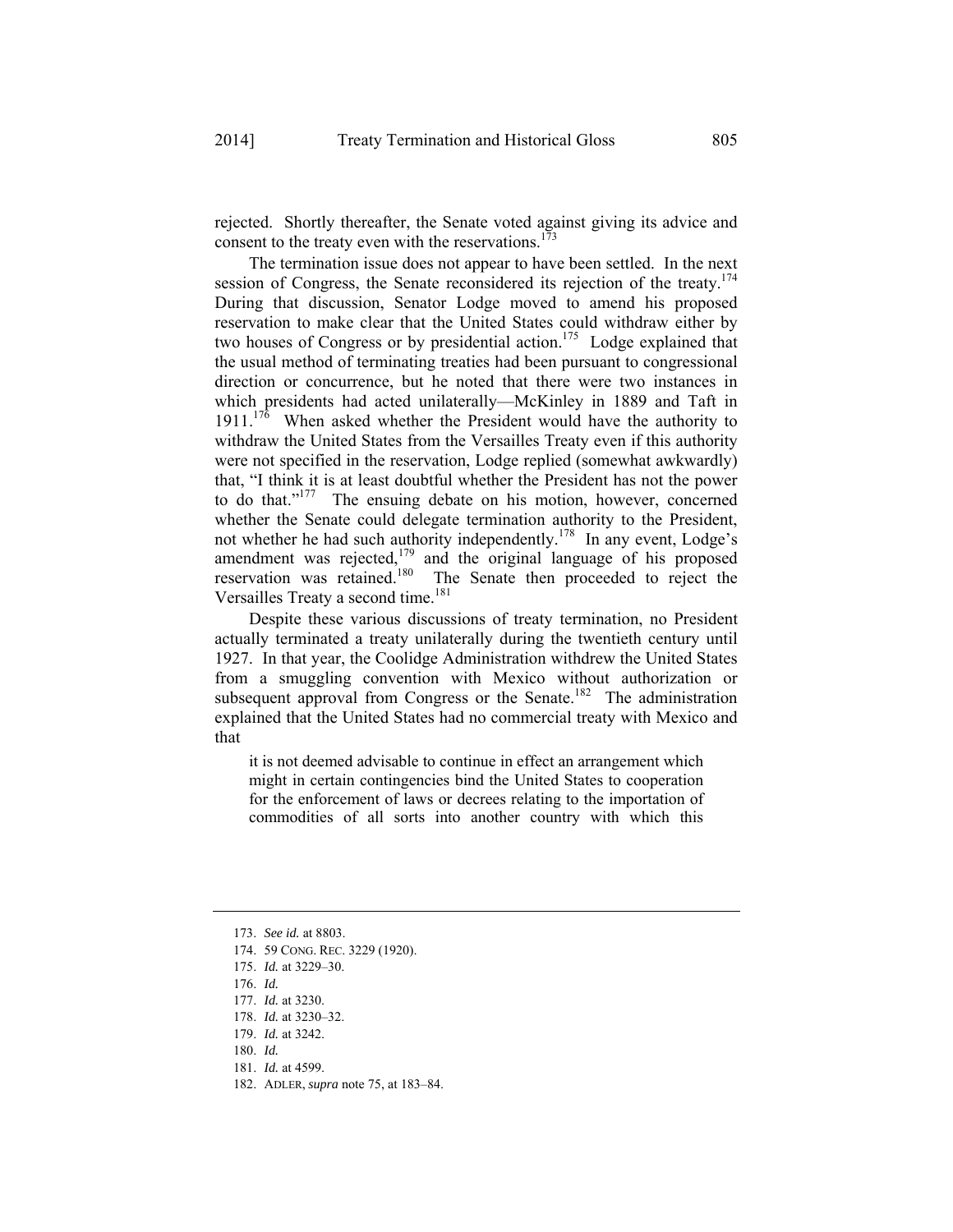Government has no arrangement, by treaty or otherwise, safeguarding American commerce against possible discrimination.<sup>183</sup>

This action was taken after extensive concerns had been raised in Congress about Mexico's confiscation of American property.<sup>184</sup>

Unilateral presidential terminations subsequently became more common in the administration of Franklin D. Roosevelt, although some of these terminations, like McKinley's 1899 termination of provisions in the Swiss treaty, were because of potential conflicts with trade legislation. In 1933, the Executive Branch withdrew the United States from a convention abolishing import and export restrictions, without authorization or subsequent approval from Congress or the Senate, because of (among other things) alleged conflicts between the convention and the new National Industrial Recovery Act.185 Also in 1933, Roosevelt unilaterally announced termination of an extradition treaty with Greece because of its purported breach of the treaty after Greece had refused to extradite Samuel Insull, a billionaire tycoon who was accused of financial misdealings.<sup>186</sup> After Greece forced Insull to leave the country and a protocol to the extradition

184. *See, e.g.*, 68 CONG. REC. 4591 (1927) (presenting a letter from an unknown source in Mexico explaining the theft of American property by a newly radical Mexican government).

<sup>183.</sup> Telegram from Frank B. Kellogg, U.S. Sec'y of State, to Ambassador Sheffield (Mar. 21, 1927), *in* 3 PAPERS RELATING TO THE FOREIGN RELATIONS OF THE UNITED STATES, 1927, at 230, 230–31 (1942). The Executive Branch has sometimes claimed that President Wilson unilaterally terminated a treaty with Belgium in 1920, but this is incorrect. Pursuant to Congress's directive in the Seaman's Act, *see supra* note 93 and accompanying text, Wilson had given notice to Belgium in 1916 that the United States was terminating certain provisions in a treaty concerning the Congo. *See* Letter from Robert Lansing, U.S. Sec'y of State, to Baron Beyens, Belg. Minister of Foreign Affairs (Nov. 11, 1916), *in* PAPERS RELATING TO THE FOREIGN RELATIONS OF THE UNITED STATES 34, 34–35 (1925) (notifying the Government of Belgium that pursuant to an Act of Congress, the United States government was terminating certain portions of a previously-agreed-upon treaty). Belgium responded by saying that it preferred simply to terminate the entire treaty, and it asked the United States to formally acknowledge this denunciation. Letter from Baron Beyens, Belg. Minister of Foreign Affairs, to Robert Lansing, U.S. Sec'y of State (Dec. 31, 1916), *in* PAPERS RELATING TO THE FOREIGN RELATIONS OF THE UNITED STATES, *supra*, at 35, 36. Eventually, in 1920, the United States "acknowledge[d]" Belgium's notice of termination. Letter from Norman H. Davis, U.S. Undersecretary of State, to Brand Whitlock, U.S. Ambassador to Belg. (Nov. 19, 1920), *in* 1 PAPERS RELATING TO THE FOREIGN RELATIONS OF THE UNITED STATES, 1920, at 207, 207–09 (1935). Noting that the treaty did not contain any clause specifying the amount of notice required for withdrawal, the United States said that it would assume that the Belgian government wished the treaty to have terminated one year from the time of its notice of termination, since that was a customary period of notice. *Id.* at 209. The treaty was therefore terminated by Belgium, not the United States, and the U.S. action that prompted Belgium to terminate the treaty was directed by Congress.

<sup>185.</sup> *See* Press Release, U.S. Dep't of State, Withdrawal of United States from International Convention for the Abolition of Import and Export Prohibitions and Restrictions (July 5, 1933), *reprinted in* DEP'T OF STATE, PRESS RELEASES, JULY 1–DECEMBER 30, 1933 18, 18; *see also* 1 FOREIGN RELATIONS OF THE UNITED STATES: DIPLOMATIC PAPERS, 1933, at 783–86 (1950) (collecting telegram exchanges between U.S. officials that document the considerations surrounding the decision to withdraw from the convention).

<sup>186.</sup> *See* 2 FOREIGN RELATIONS OF THE UNITED STATES: DIPLOMATIC PAPERS, 1933, at 552– 69 (1949) (collecting telegram exchanges between U.S. officials that document the Insull affair).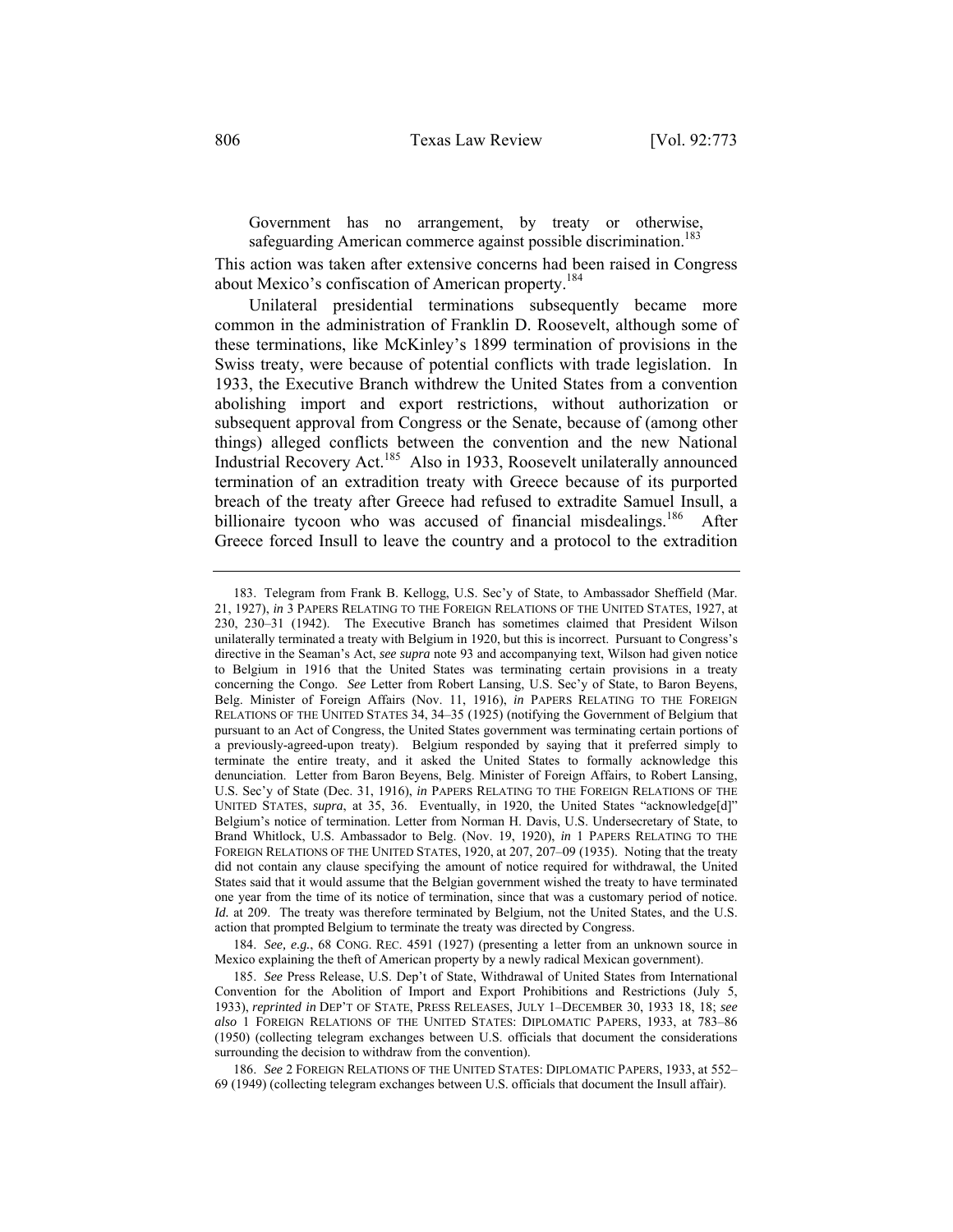treaty was subsequently negotiated, however, Roosevelt withdrew the notice.<sup>187</sup>

In 1936, the Executive Branch withdrew the United States from a commercial treaty with Italy.<sup>188</sup> The State Department wrote a memorandum advising President Roosevelt that this unilateral action was constitutional.<sup>189</sup> While acknowledging that "[t]he question as to the authority of the Executive to terminate treaties independently of the Congress or of the Senate is in a somewhat confused state," the memorandum maintained that "[n]o settled rule or procedure has been followed."190 It also noted that there was a potential conflict between the treaty with Italy and a 1934 trade statute and that, if the treaty were not terminated, the President could "be placed in the position of having to choose between the execution of the act and observance of the treaty."<sup>191</sup> The memorandum observed that this situation was "closely analogous" to the termination of provisions in the Swiss treaty in 1899, and it said that the 1899 "precedent" was confirmed by the U.S. withdrawal from the import– export treaty in  $1933$ .<sup>192</sup>

#### *B. Establishing a Pattern*

Because many of the early-twentieth-century presidential terminations were based on potential conflicts with statutes, these actions would not necessarily have been understood as fully unilateral in nature. By the late 1930s, however, the Executive Branch was increasingly asserting a purely unilateral authority. In 1939, the Roosevelt Administration announced that the United States was terminating a commercial treaty with Japan, after resolutions had been introduced in both houses of Congress supporting withdrawal.<sup>193</sup> In connection with this decision, the State Department argued that the President had unilateral termination authority, this time relying on the "general spirit" of the Supreme Court's 1936 decision in

<sup>187.</sup> *See* ADLER, *supra* note 75, at 184–85.

<sup>188.</sup> *See* 2 FOREIGN RELATIONS OF THE UNITED STATES: DIPLOMATIC PAPERS, 1936, at 356– 59 (1954) (collecting exchanges between U.S. officials that document this withdrawal).

<sup>189.</sup> Memorandum from R. Walton Moore, Acting U.S. Sec'y of State, to President Roosevelt 5 (Nov. 9, 1936) (on file with author).

<sup>190.</sup> *Id.* at 2–3.

<sup>191.</sup> *Id.* at 3–4.

<sup>192.</sup> *Id.* at 4–5. The State Department Legal Adviser had prepared a memorandum earlier that year on abrogation of treaties. That memorandum contends that, regardless of whether the President has a general power to terminate treaties unilaterally, it seems "that little doubt could arise when, as in the case of the Seaman's Act, he is called upon to terminate provisions of treaties inconsistent with an Act of Congress and when failure to do so would place this Government in the position of failing to observe its treaty obligations." HACKWORTH, *supra* note 75, at 327–28 (citing the Legal Adviser's memorandum).

<sup>193.</sup> H.R. Res. 264, 76th Cong. (1939); S. Res. 166, 76th Cong. (1939); Letter from Cordell Hull, U.S. Sec'y of State, to Ambassador Horinouchi (July 26, 1939), *in* 3 FOREIGN RELATIONS OF THE UNITED STATES: DIPLOMATIC PAPERS, 1939, at 558, 558–59 (1955).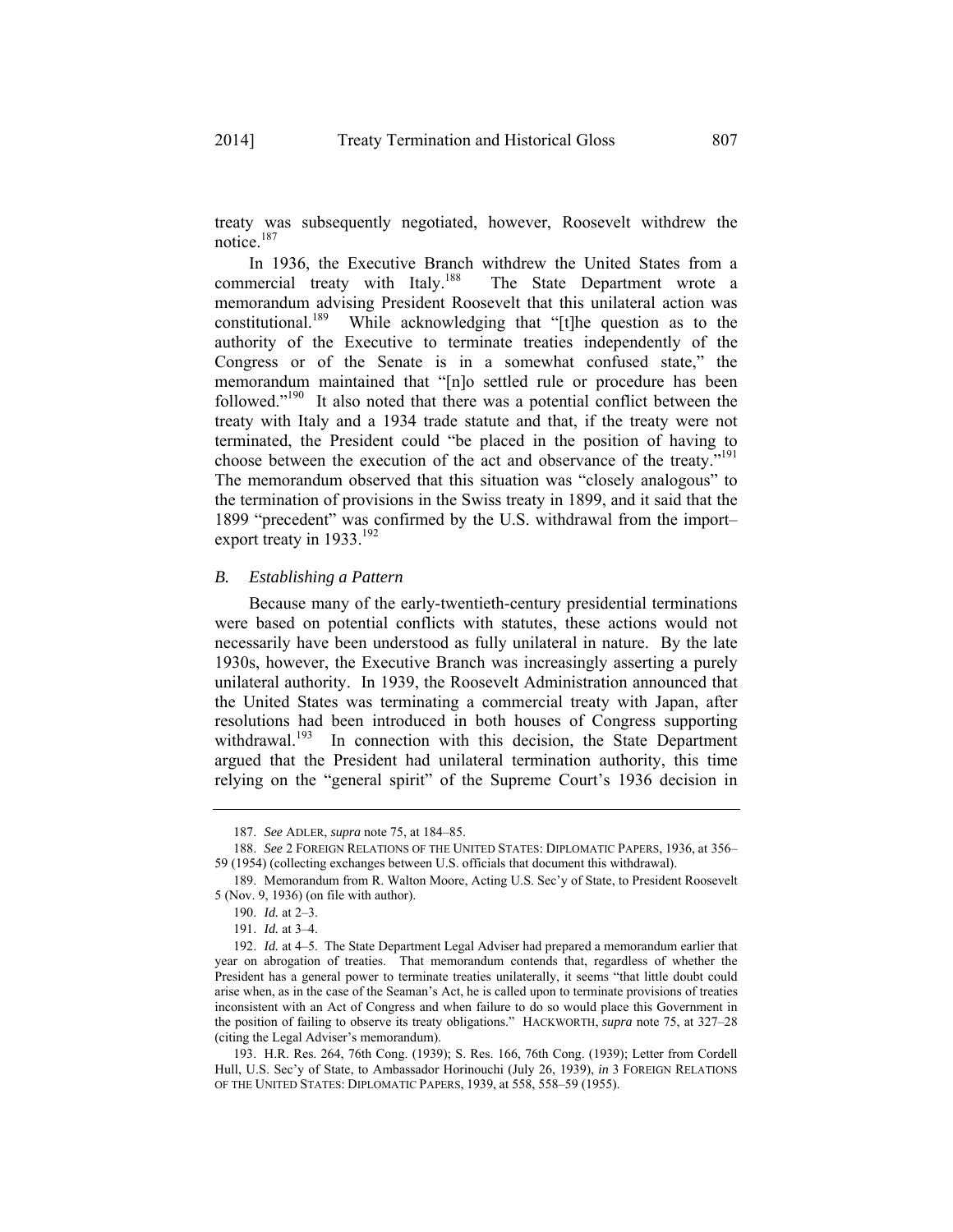United States v. Curtiss-Wright Export Corp.,<sup>194</sup> which had referred to the "delicate, plenary and exclusive power of the President as the sole organ of the federal government in the field of international relations."<sup>195</sup> The State Department reasoned that "the power to denounce a treaty inheres in the President of the United States in his capacity as Chief Executive of a sovereign state," and it further contended that the President had "full control over the foreign relations of the nation, except as specifically limited by the Constitution."<sup>196</sup>

The 1930s also saw a political transformation in the United States, with Roosevelt having landslide victories in the presidential elections of 1932 and 1936 and the Democrats coming to dominate both houses of Congress.<sup>197</sup> In addition, the national security environment was changing significantly in this period, with increasing aggression by Adolf Hitler in Germany, the invasion of China by Japan, and eventually the start of World War II. This environment was conducive to broader claims of executive authority. A year after *Curtiss-Wright*, the Supreme Court decided *United*  States v. Belmont,<sup>198</sup> in which it held that a sole executive agreement entered into by President Roosevelt as part of his recognition of the Soviet Union preempted state  $law<sup>199</sup>$  Shortly thereafter, the Court began giving absolute deference to Executive Branch determinations relating to foreign sovereign immunity.<sup>200</sup>

National security soon became directly relevant to the issue of treaty termination and suspension. In 1939, for example, President Roosevelt suspended the London Naval Treaty (which limited naval armaments) because of the changed circumstances created by the war in Europe.<sup>201</sup> Two

<sup>194. 299</sup> U.S. 304 (1936).

<sup>195.</sup> *Id.* at 320. The Court in *Curtiss-Wright*, in an opinion authored by Justice Sutherland, upheld a delegation of authority from Congress to the President to criminalize arms sales to countries involved in a conflict in Latin America. *Id.* at 329–33.

<sup>196.</sup> HACKWORTH, *supra* note 75, at 331–32 (excerpting from a State Department memorandum).

<sup>197. 2</sup> BRUCE ACKERMAN, WE THE PEOPLE: TRANSFORMATIONS 286, 311 (1998).

<sup>198. 301</sup> U.S. 324 (1937).

<sup>199.</sup> *Id.* at 327. The opinion in *Belmont*, like the opinion in *Curtiss-Wright*, was authored by Justice Sutherland. *Id.* at 325; *supra* note 195.

<sup>200.</sup> *See* Republic of Mex. v. Hoffman, 324 U.S. 30, 35–36 (1945) (deferring to the State Department in deciding foreign-government immunity); *Ex parte* Republic of Peru, 318 U.S. 578, 586–87 (1943) (holding that a ship owned by Peru, seized in the course of private litigation, should be released because the State Department declared Peru immune from suit); Compania Espanola de Navegacion Maritima v. The Navemar, 303 U.S. 68, 74 (1938) (deferring to the Executive Branch in determining whether foreign governments are immune from suit); *see also* ARTHUR M. SCHLESINGER, JR., THE IMPERIAL PRESIDENCY 110–26 (Mariner Books 2004) (1973) (describing Roosevelt's increasingly aggressive approach to the exercise of foreign-affairs authority); G. Edward White, *The Transformation of the Constitutional Regime of Foreign Relations*, 85 VA. L. REV. 1, 8 (1999) (referring to "the triumph of executive discretion in the constitutional regime of foreign relations between 1933 and the close of the Second World War").

<sup>201.</sup> *See Armament Reduction*, 1 DEP'T ST. BULL. 354, 354 (1939).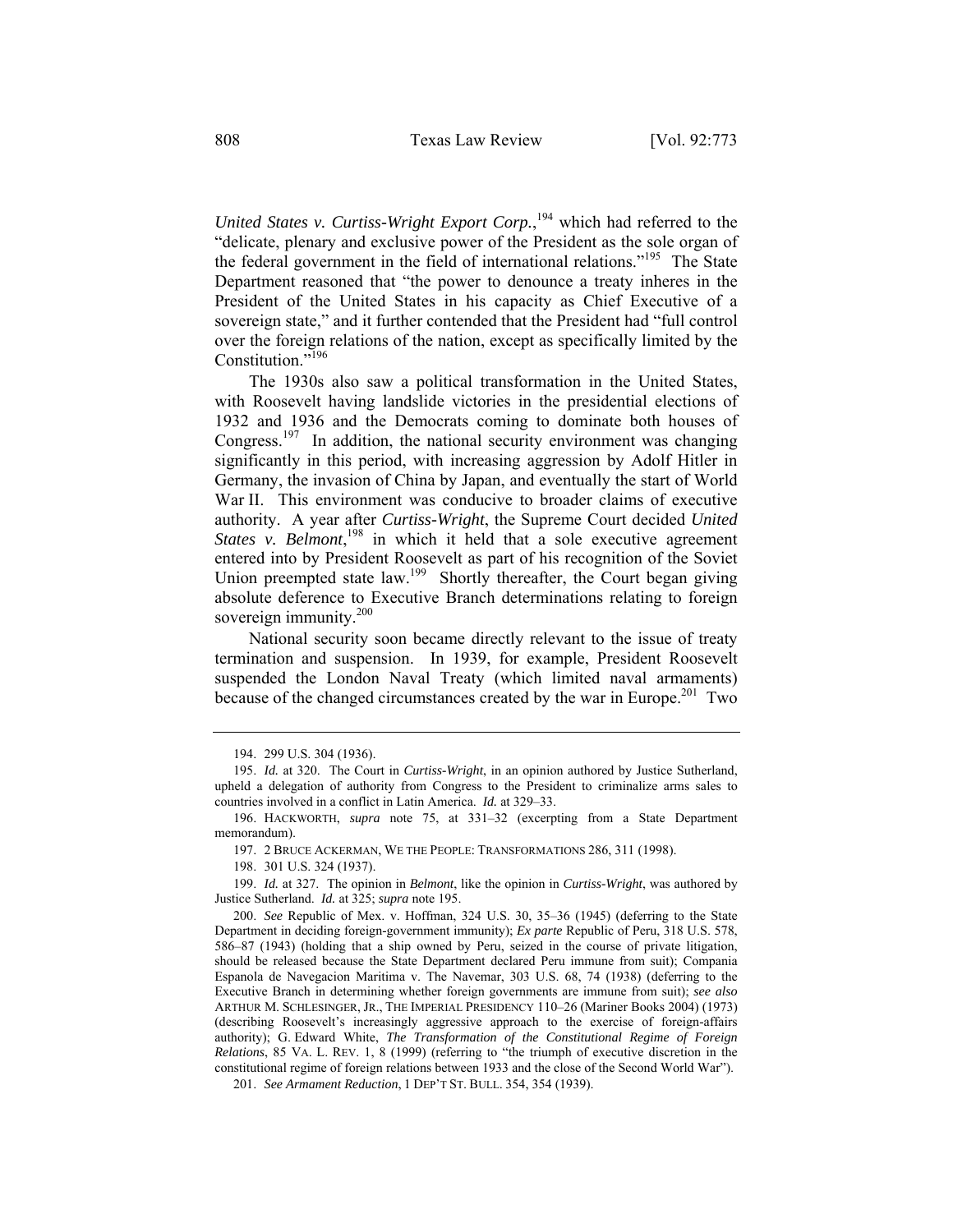years later, he suspended, for the duration of the war, the International Load Lines Convention (which regulated ocean shipping) after his Attorney General, Francis Biddle, advised him that "[t]he convention may be declared inoperative or suspended by the President."<sup>202</sup> Biddle also noted, however, that, since "[i]t is not proposed that the United States denounce the convention under [the unilateral withdrawal clause in the treaty], nor that it be otherwise abrogated.... [A]ction by the Senate or by the Congress is not required." $2^{03}$  The opinion thus seemed to suggest that a full termination of a treaty, as opposed to a suspension, would require legislative action. Nevertheless, the Roosevelt Administration terminated another treaty unilaterally in 1944—a protocol relating to a Latin American trademark treaty—citing the treaty's general ineffectiveness.<sup>204</sup>

The 1950s saw several additional unilateral presidential terminations, usually in low-profile situations that did not generate much attention, such as the Truman Administration's withdrawal of the United States from a whaling convention<sup>205</sup> and the Eisenhower Administration's termination of both a Convention on Uniformity of Nomenclature for the Classification of Merchandise and a Treaty of Friendship, Commerce, and Navigation with El Salvador.<sup>206</sup> Although not solely a U.S. termination, the Eisenhower Administration also entered into a sole executive agreement in 1958 with Morocco to end a treaty relating to the management of a lighthouse in that country.207

A 1958 memorandum from the State Department's Deputy Assistant Legal Adviser for Treaty Affairs, William Whittington, noted that, although "matters of policy or special circumstances may make it appear to be advisable or necessary to obtain the concurrence or support of the Congress or the Senate," in practice treaties have been terminated in a variety of ways, including through unilateral presidential action.<sup>208</sup> The memorandum also asserted that, at least for a self-executing treaty containing a unilateral withdrawal clause, "it is now generally considered that . . . it is proper for the Executive acting alone to take the action necessary to terminate or denounce the treaty."209 Attached to the memorandum were appendices

<sup>202.</sup> Int'l Load Line Convention, 40 Op. Att'y Gen. 119, 123 (1941).

<sup>203.</sup> *Id.*

<sup>204.</sup> *Treaty Information*, 11 DEP'T ST. BULL. 442, 442 (1944).

<sup>205.</sup> *Treaty Termination: Hearings Before the S. Comm. on Foreign Relations*, 96th Cong. 83 (1979) [hereinafter *Treaty Termination Hearings*].

<sup>206.</sup> *See Treaty Information*, 32 DEP'T ST. BULL. 906, 906 (1955) (noting the withdrawal from the nomenclature convention); *Treaty Information*, 38 DEP'T ST. BULL. 238, 238 (1958) (noting the termination of the treaty with El Salvador).

<sup>207.</sup> Cape Spartel Light: Transfer of Management to Morocco; Termination of Convention of May 31, 1865, Mar. 31, 1958, 9 U.S.T. 527, 532.

<sup>208.</sup> *See* Whittington Memorandum, *supra* note 25, at 5–6.

<sup>209.</sup> *Id.* at 5.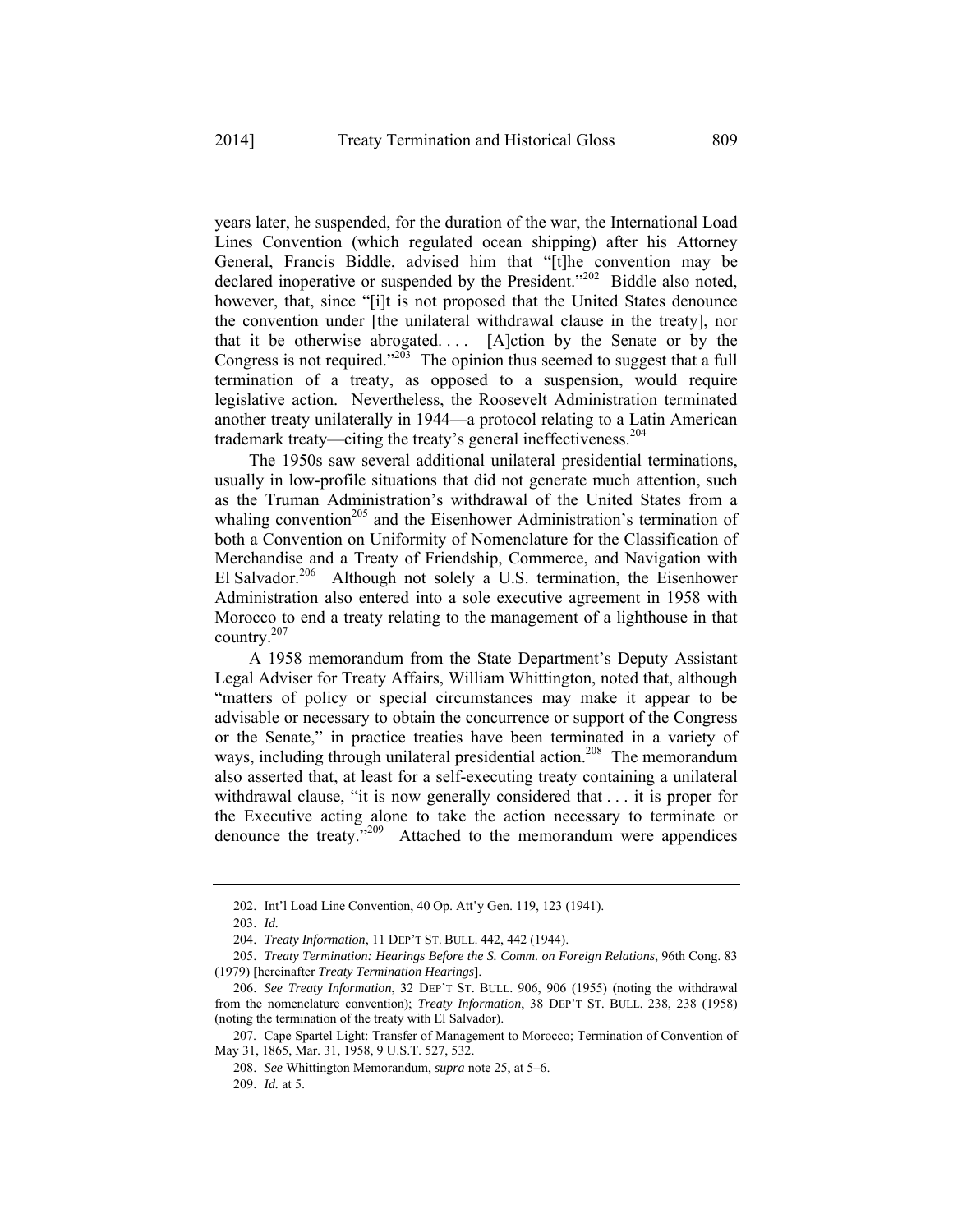listing the various treaty terminations in U.S. history and how they were carried out.<sup>210</sup>

The practice of unilateral terminations continued during the 1960s. In 1962, the Kennedy Administration terminated a commercial treaty with Cuba as part of the United States' embargo policy following the Cuban revolution.<sup>211</sup> In 1965, the Johnson Administration gave notice that the United States was withdrawing from the Warsaw Convention that governs liability for international air carriers, $212$  but retracted the withdrawal shortly before the notice period expired.<sup>213</sup>

There were still occasions in this period, however, in which the United States terminated treaties pursuant to congressional directive. In 1951, for example, President Truman terminated commercial treaties with the Soviet Union and various Eastern European countries pursuant to a directive in the Trade Agreements Extension Act of 1951.<sup>214</sup> In 1976, the Ford Administration withdrew the United States from several treaties relating to fishing pursuant to a directive in the 1976 Fishery Conservation and Management Act.<sup>215</sup>

#### *C. Termination of the Taiwan Treaty*

During the 1970s, the United States began to pursue closer relations with the People's Republic of China (PRC). As one of the conditions to a normalization of relations between the two countries, the PRC insisted that the United States terminate its 1954 mutual defense treaty with Taiwan. Anticipating a change in Executive Branch policy concerning Taiwan,

<sup>210.</sup> *Id.* at 7.

<sup>211.</sup> *See* Convention for Commercial Relations with Cuba, U.S.-Cuba, Dec. 11, 1902, 33 Stat. 2136 (establishing good commercial relations between the United States and Cuba); Proclamation No. 3447, Embargo on All Trade with Cuba, 27 Fed. Reg. 1085 (Feb. 7, 1962), *reprinted in* 76 Stat. 1446 (1962) (terminating commercial relations with Cuba).

<sup>212.</sup> *See Treaty Information*, 53 DEP'T ST. BULL. 923, 924 (1965) (relating the United States' denunciation of the Warsaw Convention and its attempt to negotiate revised terms).

<sup>213.</sup> *See* Press Release, Dep't of State, United States Government Action Concerning the Warsaw Convention (May 5, 1966), *reprinted in The Warsaw Convention—Recent Developments and the Withdrawal of the United States Denunciation*, 32 J. AIR L. & COM. 243, 245–46 (1966) (discussing the United States' notification of termination and its subsequent withdrawal of that notice). For commentary suggesting that the proposed unilateral withdrawal would have been unconstitutional, see John H. Riggs, Jr., *Termination of Treaties by the Executive Without Congressional Approval: The Case of the Warsaw Convention*, 32 J. AIR L. & COM. 526, 527–28 (1966), and Comment, *Presidential Amendment and Termination of Treaties: The Case of the Warsaw Convention*, 34 U. CHI. L. REV. 580, 581–82 (1967).

<sup>214.</sup> *See* Trade Agreements Extension Act of 1951, ch. 141, 65 Stat. 72 (codified as amended at 19 U.S.C. § 1351 (2012)) (giving the President authority to take action in order to bring trade agreements "into conformity" with the Act); Proclamation No. 2949, 3 C.F.R. § 134 (1949–1953), *reprinted in* 65 Stat. c44 (1951).

<sup>215.</sup> *See* Fishery Conservation and Management Act of 1976, Pub. L. No. 94-265, § 202(b), 90 Stat. 331, 340–41 (giving the Executive Branch power to renegotiate international fishing treaties).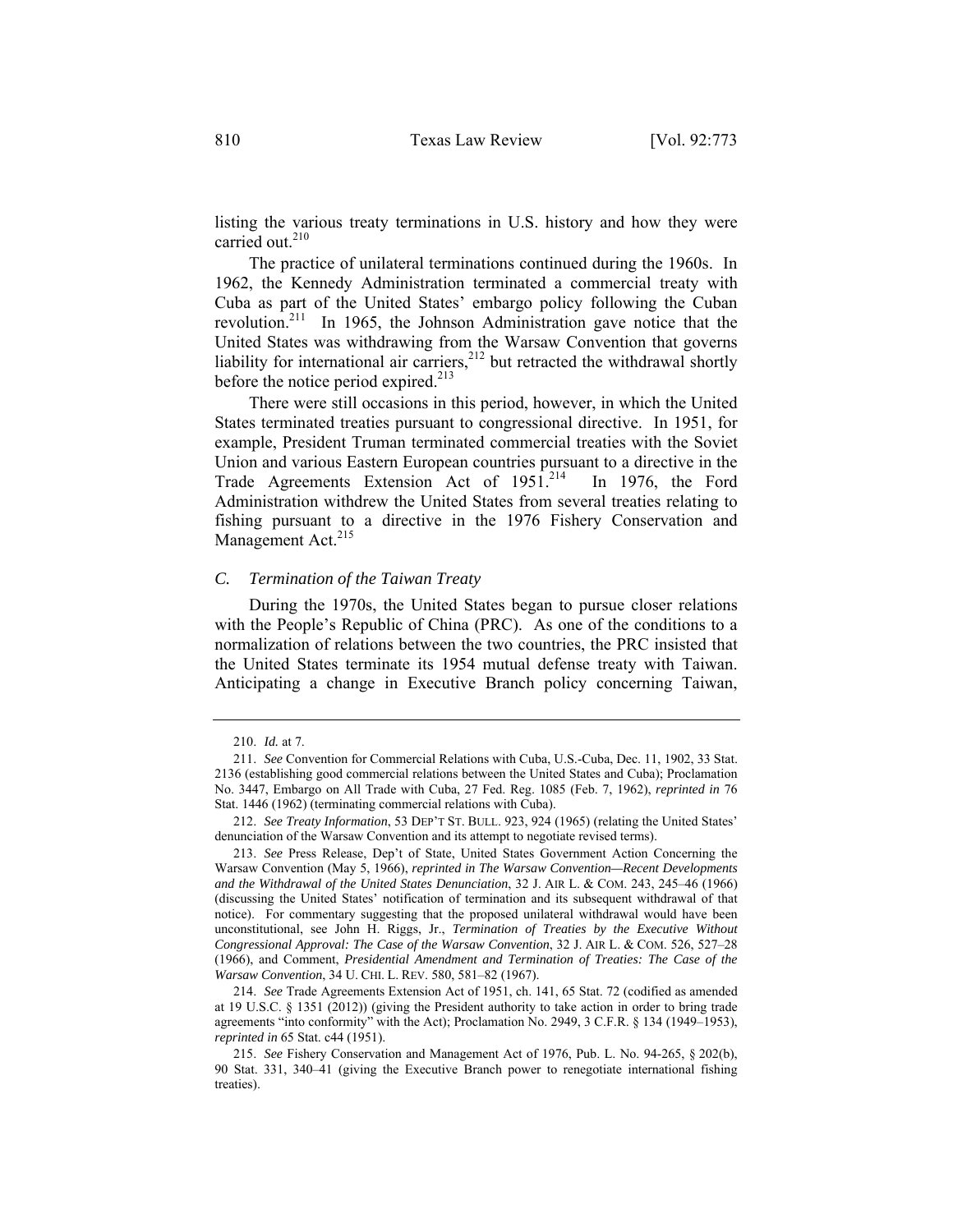Congress in 1978 enacted (and the President signed) the International Security Assistance Act, which, among other things, expressed "the sense of the Congress that there should be prior consultation between the Congress and the executive branch on any proposed policy changes affecting the continuation in force of the Mutual Defense Treaty [with Taiwan<sup>d</sup> of 1954."<sup>216</sup> In December 1978, President Carter announced that the United States would recognize the PRC as the sole government of China and would terminate the Taiwan treaty pursuant to the unilateral withdrawal clause in the treaty (which required one year's notice). $217$ 

In a memorandum advising the President that he had the constitutional authority to terminate the treaty, the State Department Legal Adviser relied heavily on historical practice.<sup>218</sup> The memorandum cited twelve instances in which presidents had purportedly terminated treaties unilaterally, and it included an extensive appendix entitled "History of Treaty Terminations by the United States."<sup>219</sup> The memorandum concluded that "[w]hile treaty termination may be and sometimes has been undertaken by the President following Congressional or Senate action, such action is not legally necessary."220

Carter's action prompted substantial debate in the Senate. Several resolutions were introduced in early January 1979, including a resolution sponsored by Senator Harry Byrd, Jr., that provided that it was "the sense of the Senate that approval of the U.S. Senate is required to terminate any mutual defense treaty between the United States and another nation."<sup>221</sup> The Foreign Relations Committee held three days of hearings on this

219. Hansell Memorandum, *supra* note 121, at 397–98, 400.

220. *Id.* at 395.

<sup>216.</sup> International Security Assistance Act of 1978, Pub. L. No. 95-384, § 26(b), 92 Stat. 730, 746; *see also* Jimmy Carter, International Security Assistance Act of 1978: Statement on Signing S. 3075 into Law (Sept. 26, 1978), *in* 2 PUBLIC PAPERS OF THE PRESIDENTS OF THE UNITED STATES: JIMMY CARTER, 1978, at 1636, 1636 (1978) [hereinafter PUBLIC PAPERS OF JIMMY CARTER].

<sup>217.</sup> *See* President Jimmy Carter, Address to the Nation: Diplomatic Relations Between the United States and the People's Republic of China (Dec. 15, 1978), *in* PUBLIC PAPERS OF JIMMY CARTER, *supra* note 216, at 2264, 2264–65 (recognizing the PRC as the sole government of China and announcing his intention to maintain relations with Taiwan "through nongovernmental means").

<sup>218.</sup> *See* Hansell Memorandum, *supra* note 121, at 397–99 (listing past presidential treaty terminations). For criticism of the State Department's description of the historical practice, see, for example, J. Terry Emerson, *The Legislative Role in Treaty Abrogation*, 5 J. LEGIS. 46, 77–78 (1978); David J. Scheffer, Comment, *The Law of Treaty Termination as Applied to the United States De-Recognition of the Republic of China*, 19 HARV. INT'L L.J. 931, 979 (1978); and Jonathan York Thomas, Article, *The Abuse of History: A Refutation of the State Department Analysis of Alleged Instances of Independent Presidential Treaty Termination*, 6 YALE STUD. WORLD PUB. ORD. 27, 30 (1979).

<sup>221.</sup> S. Res. 15, 96th Cong., 125 CONG. REC. 475 (1979).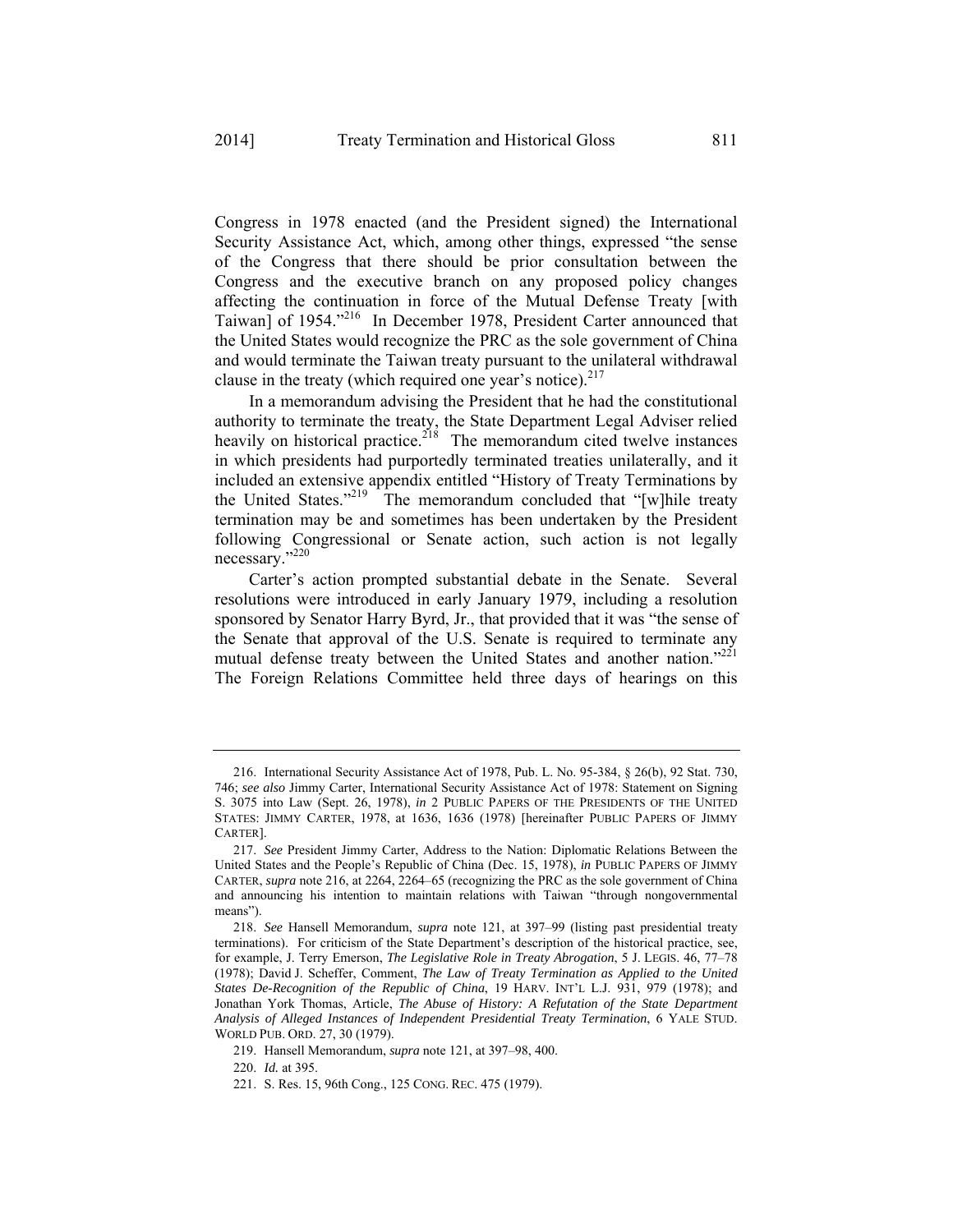resolution.222 The hearings included testimony and prepared statements from a variety of witnesses, including a number of scholars. Scholars such as Arthur Bestor, Thomas Franck, and Michael Reisman testified or submitted statements in favor of senatorial or congressional participation in treaty termination.<sup>223</sup> Other scholars, such as Abram Chayes, Andreas Lowenfeld, and John Norton Moore, testified in favor of a unilateral presidential power of termination.<sup>224</sup>

The Foreign Relations Committee rejected the approach of the Byrd Resolution and reported out instead a resolution that would have recognized fourteen grounds for justifying unilateral presidential action to terminate treaty obligations, including the existence of a termination clause.<sup>225</sup> After it reached the Senate floor, however, the Senate (on a vote of 59–35) substituted for its consideration the original Byrd Resolution, after Byrd's motion for substitution was supported by a number of Senators who expressed the view that the President should not have unilateral power over treaty termination.<sup>226</sup> But the Senate never actually voted on this But the Senate never actually voted on this resolution $227$ 

In the meantime, former Senator Barry Goldwater, along with a group of eight current senators and sixteen current members of the House of Representatives, filed a lawsuit in the federal district court in D.C. seeking declaratory and injunctive relief to prevent the termination of the Taiwan treaty.228 The district court initially dismissed the suit without prejudice, reasoning that the legislators would not have standing until there was action taken on the resolutions pending in the Senate.<sup>229</sup> After the substitution of the Byrd Resolution in the Senate, the plaintiffs argued that they now had standing, and the court agreed, noting that the action on the Resolution was "evidence [of] at least some congressional determination to participate in the process whereby a mutual defense treaty is terminated, and clearly falls short of approving the President's termination effort."<sup>230</sup> The court proceeded to reach the merits and concluded that "the President's notice of termination must receive the approval of two-thirds of the United States Senate or a majority of both houses of Congress for it to be effective under

<sup>222.</sup> *Treaty Termination Hearings*, *supra* note 205, at iii (indicating that the hearings were held from April 9 to 11, 1979).

<sup>223.</sup> *Id.* at 25–32, 223–74, 387–96.

<sup>224.</sup> *Id.* at 306–12, 396–425, 426–43.

<sup>225. 125</sup> CONG. REC. 13,685 (1979). For the discussion in the Senate of this issue, see *id.* at 13,672–710.

<sup>226</sup>*. Id.* at 13,695–96.

<sup>227.</sup> *Id.* at 13,710.

<sup>228.</sup> Goldwater v. Carter, No. 78-2412, 1979 U.S. Dist. LEXIS 11893, at \*1 (D.D.C. June 6, 1979).

<sup>229.</sup> *Id.* at \*16–17.

<sup>230.</sup> Goldwater v. Carter, 481 F. Supp. 949, 954 (D.D.C. 1979).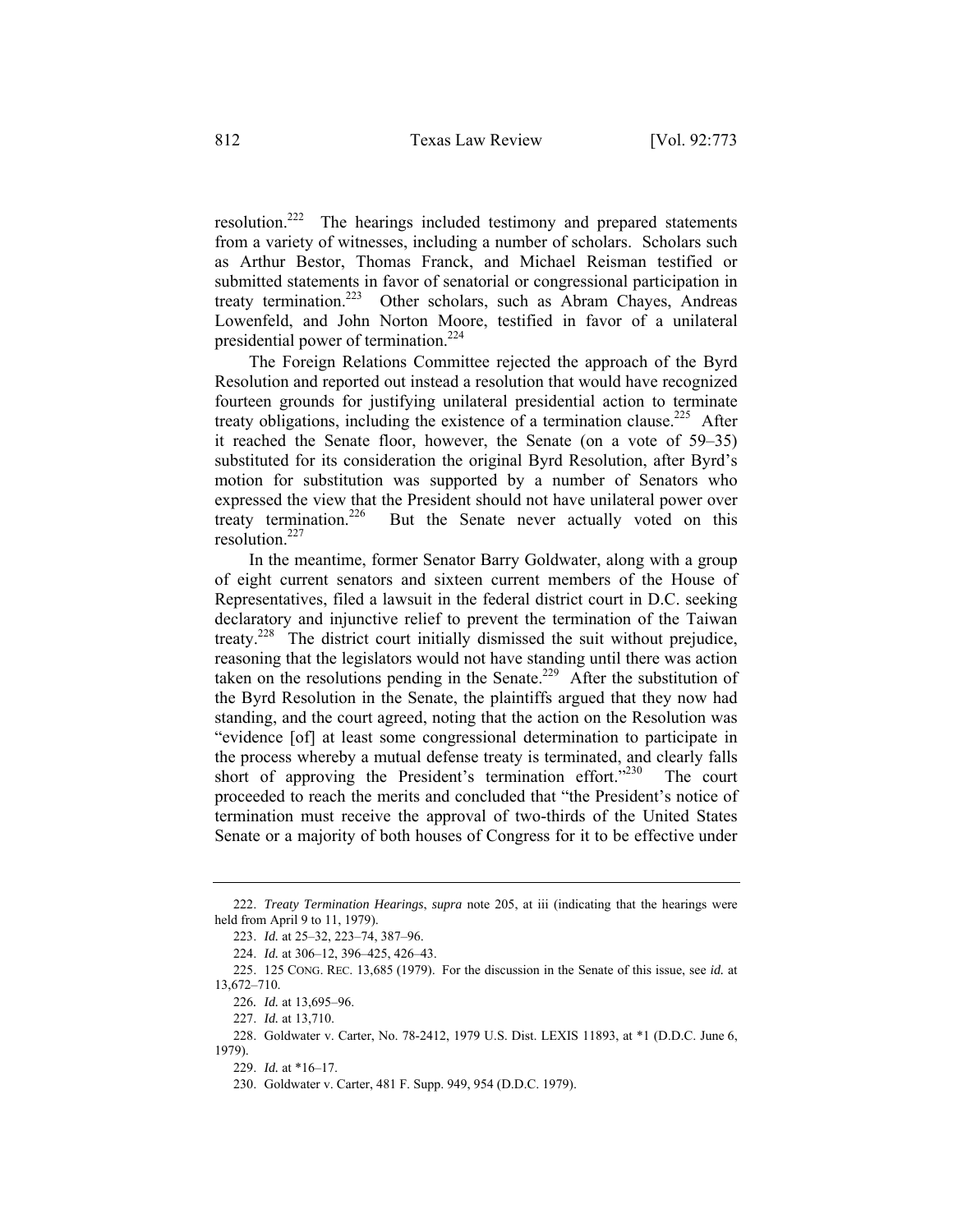our Constitution to terminate the [Taiwan treaty]."<sup>231</sup> In addition to textual and structural considerations, the court relied on historical practice, reasoning that "[t]he predominate United States' practice in terminating treaties, including those containing notice provisions, has involved mutual action by the executive and legislative branches."<sup>232</sup>

The D.C. Circuit reversed, holding that President Carter's termination of the treaty was constitutional. $233$  In addition to emphasizing the President's role as "sole organ" in foreign relations, the court noted that the historical practice was varied and that there was no past instance in which "a treaty [has] been continued in force over the opposition of the President."<sup>234</sup> The court also emphasized that Carter had acted pursuant to a unilateral withdrawal clause in the treaty and reasoned that "the President's authority . . . is at its zenith when the Senate has consented to a treaty that expressly provides for termination on one year's notice, and the President's action is the giving of notice of termination."235 In other words, the court was claiming that Carter was acting within the highest category of presidential authority laid out by Justice Jackson in his concurrence in *Youngstown*. 236

Judge MacKinnon issued a lengthy dissent, focused especially on the history of treaty terminations. He contended that "[c]ongressional participation in termination has been the overwhelming historical practice. $1237$  As for the instances of unilateral presidential termination, MacKinnon reasoned:

It is almost farcical for appellant to contend that the President, acting alone, has absolute power to terminate a major United States defense treaty, and by the same token hereafter any defense treaty, because a few earlier Presidents withdrew financial support of a treaty bureau because of non-filing of trademarks by El Salvador, Honduras, Paraguay, et al., and terminated several violated treaties, or terminated treaties relating to a light house museum in Morocco, nomenclature in economic reports, smuggling with a country with

<sup>231.</sup> *Id.* at 965.

<sup>232.</sup> *Id.* at 960–64.

<sup>233.</sup> Goldwater v. Carter, 617 F.2d 697, 699 (D.C. Cir. 1979) (per curiam).

<sup>234.</sup> *Id.* at 706–07.

<sup>235.</sup> *Id.* at 708.

<sup>236.</sup> *See* Youngstown Sheet & Tube Co. v. Sawyer, 343 U.S. 579, 635 (1952) (Jackson, J., concurring) ("When the President acts pursuant to an express or implied authorization of Congress, his authority is at its maximum, for it includes all that he possesses in his own right plus all that Congress can delegate.").

<sup>237.</sup> *Goldwater*, 617 F.2d at 723 (MacKinnon, J., dissenting).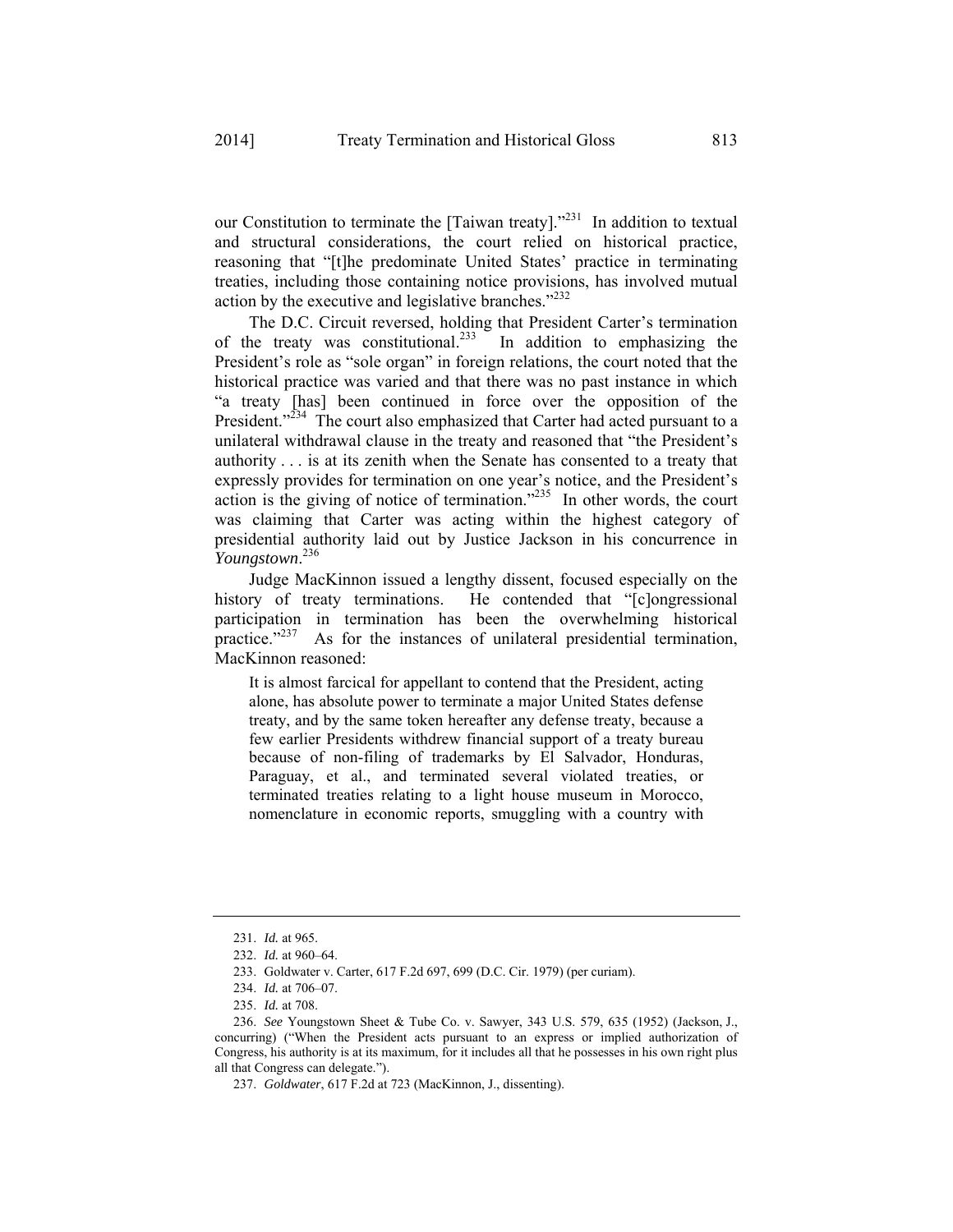whom we had no commercial treaty, or with respect to which notices of termination had been given and then withdrawn.<sup>238</sup>

MacKinnon also argued that the majority's suggestion that the treaty itself authorized Carter to engage in unilateral termination was a "deceptive misstatement" since "the President is *not* named *in* the Treaty to give notice of termination" and "[t]he sole issue in this case is who can act for the United States; that issue is not determined by the Treaty but by the Constitution of the United States."<sup>239</sup>

Without hearing oral argument, the Supreme Court vacated the D.C. Circuit's decision and remanded with instructions to dismiss the case.<sup>240</sup> Four Justices reasoned that the case presented a nonjusticiable political question.<sup>241</sup> Providing a fifth vote for nonjusticiability, Justice Powell reasoned that the case was not politically ripe, given that the Senate had never voted on a resolution to disapprove the termination. "If the Congress chooses not to confront the President," said Powell, "it is not our task to do so." $^{242}$  The controversy effectively ended with this dismissal. $^{243}$ 

### *D. Subsequent Treaty Terminations*

In the years since the controversy over the termination of the Taiwan treaty, the United States has terminated dozens of treaties, and almost all of these terminations have been accomplished by unilateral presidential action. To take one example, the Reagan Administration gave notice in 1985 of its termination of a Treaty of Friendship, Commerce, and Navigation with Nicaragua, and the treaty terminated the following year.<sup>244</sup> In 2002, the

243. For additional discussion of the termination controversy, see generally VICTORIA MARIE KRAFT, THE U.S. CONSTITUTION AND FOREIGN POLICY: TERMINATING THE TAIWAN TREATY (1991). In the mid-1980s, Goldwater introduced a resolution that would have provided that it was the sense of the Senate that, unless otherwise provided in a treaty, termination required either the advice and consent of the Senate or congressional approval. S. Res. 40, 99th Cong., 131 CONG. REC. 678 (1985). But the Senate never voted on the resolution. *See id*. at 679–80.

244. *Economic Sanctions Against Nicaragua*, 85 DEP'T ST. BULL. 74, 74–75 (1985). A federal district court subsequently applied the political question doctrine to dismiss a challenge to this termination. *See* Beacon Prods. Corp. v. Reagan, 633 F. Supp. 1191, 1198–99 (D. Mass. 1986) ("[A] challenge to the President's power vis-a-vis treaty termination raise[s] a nonjusticiable political question."). Not all the terminations were unilateral. In 1986, Congress

<sup>238.</sup> *Id.* at 733–34 (emphasis omitted). For additional criticism of the D.C. Circuit's reasoning, see generally Raoul Berger, *The President's Unilateral Termination of the Taiwan Treaty*, 75 NW. U. L. REV. 577 (1980).

<sup>239.</sup> *Goldwater*, 617 F.2d at 737 (MacKinnon, J., dissenting).

<sup>240.</sup> Goldwater v. Carter, 444 U.S. 996, 996 (1979).

<sup>241.</sup> *Id.* at 1002 (Rehnquist, J, concurring) (opinion joined by Justices Stewart and Stevens and Chief Justice Burger).

<sup>242.</sup> *Id.* at 998 (Powell, J., concurring). Justice Brennan reasoned that the termination was lawful because it was "a necessary incident" to President Carter's recognition of mainland China, which fell within his constitutional authority. *Id.* at 1007 (Brennan, J., dissenting). Justices Blackmun and White wanted to hold oral argument before making a decision. *Id.* at 1006 (Blackmun & White, JJ., dissenting in part).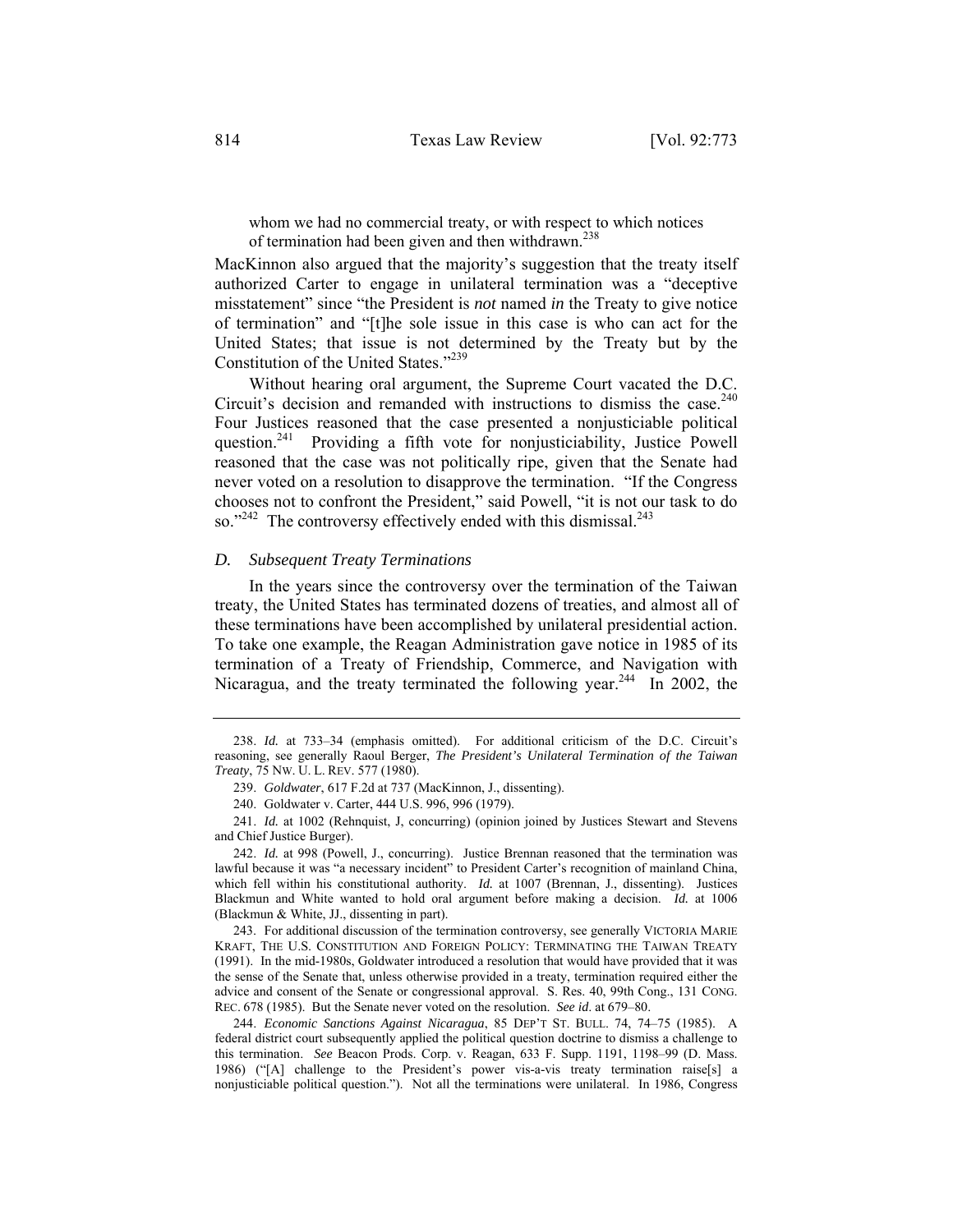State Department Legal Adviser's Office listed twenty-three bilateral treaties and seven multilateral treaties that had been terminated by presidential action since termination of the Taiwan treaty.<sup>245</sup> Since then, the Bush Administration terminated two treaties: a protocol to a consular convention in 2005<sup>246</sup> and a tax treaty with Sweden in 2007.<sup>247</sup>

Most of these terminations do not appear to have generated controversy. An exception is President George W. Bush's announcement in 2002 that he was withdrawing the United States from the Anti-Ballistic Missile (ABM) Treaty with Russia. In an Op-Ed article, the prominent constitutional law scholar Bruce Ackerman contended that Bush was acting unconstitutionally and asked rhetorically, "If President Bush is allowed to terminate the ABM treaty, what is to stop future presidents from unilaterally taking America out of NATO or the United Nations?"<sup>248</sup> As noted earlier, thirty-two members of Congress brought suit challenging the constitutionality of the termination of the ABM Treaty, but the suit was dismissed for lack of standing and under the political question doctrine.<sup>249</sup> The Justice Department's Office of Legal Counsel (OLC) issued a memorandum concluding that the President had the authority to suspend or terminate the treaty. $250$  The memorandum relies on textual and structural

246. Frederic L. Kirgis, *President Bush's Determination Regarding Mexican Nationals and Consular Convention Rights*, ASIL INSIGHTS add. (Mar. 2005), http://web.archive.org/web/ 20120716203621/http://www.asil.org/insights050309a.cfm.

247. Press Release, U.S. Dep't of the Treasury, United States Terminates Estate and Gift Tax Treaty with Sweden (June 15, 2007), *available at* http://www.treasury.gov/press-center/pressreleases/Pages/hp463.aspx.

248. Bruce Ackerman, Op-Ed., *Treaties Don't Belong to Presidents Alone*, N.Y. TIMES, Aug. 29, 2001, http://www.nytimes.com/2001/08/29/opinion/treaties-don-t-belong-to-presidentsalone.html. In a very partial description of the historical practice, Ackerman mentioned Congress's 1798 termination of the French treaties and President Polk's solicitation of congressional authorization to terminate the Oregon Territory Treaty in 1846, and then asserted that "[t]he big change occurred in 1978, when Jimmy Carter unilaterally terminated our mutual defense treaty with Taiwan." *Id.*

249. Kucinich v. Bush, 236 F. Supp. 2d 1, 2 (D.D.C. 2002). Some members of the House of Representatives proposed a resolution that would have opposed termination of the ABM Treaty on policy grounds, but it did not take a position on the constitutionality of the termination, and the House never voted on it. *See* H.R. Res. 313, 107th Cong. (2001) (asserting that termination of the ABM Treaty could, among other things, "be perceived by other nations as a threat" and "weaken ties with traditional allies"); *see also* 147 CONG. REC. 25,917 (2001) (introducing H.R. Res. 313 but not voting on it).

250. Yoo & Delahunty Memorandum, *supra* note 52, at 9. OLC later disavowed this and another opinion relating to the suspension of treaty obligations, in part because it found

directed President Reagan to terminate a tax treaty and an air services treaty with South Africa as part of the Anti-Apartheid Act (which was enacted over Reagan's veto), and he did so. *See* Comprehensive Anti-Apartheid Act of 1986, Pub. L. No. 99-440, 100 Stat. 1086, 1100, 1104 (directing the President to terminate the treaties); *Current Actions*, 86 DEP'T ST. BULL. 84, 87 (1986) (indicating that the treaties had been terminated).

<sup>245.</sup> OFFICE OF LEGAL ADVISER, U.S. DEP'T OF STATE, 2002 DIGEST OF UNITED STATES PRACTICE IN INTERNATIONAL LAW 2002, at 202–06 (Sally J. Cummins & David P. Stewart eds., 2002).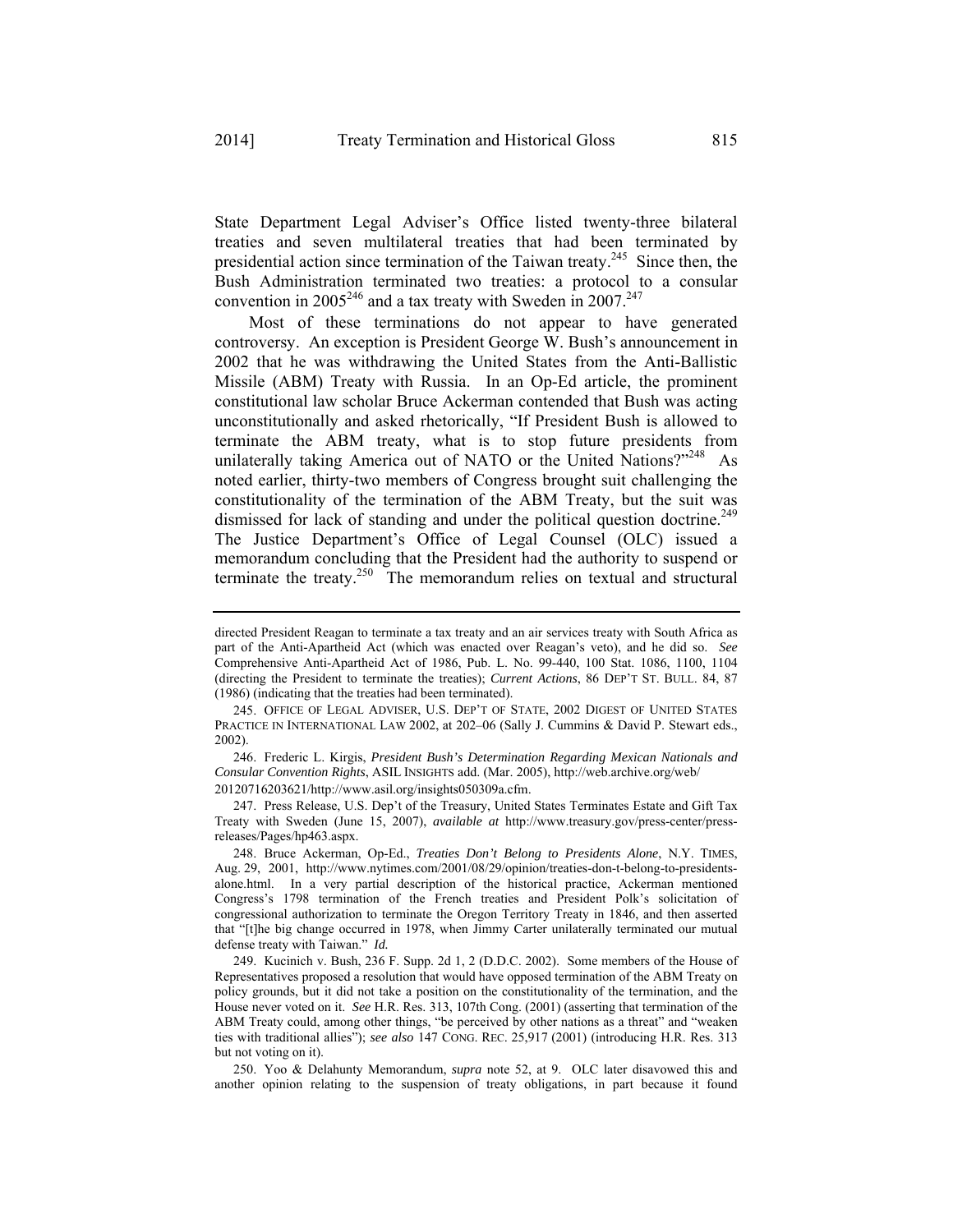arguments such as the Vesting Clause Thesis and the President's role as the "sole organ" in foreign relations, as well as on historical practice.<sup>251</sup> Invoking the historical gloss concept, the memorandum reasons that "[t]he executive branch has long held the view that the President has the constitutional authority to terminate treaties unilaterally, and the legislative branch seems for the most part to have acquiesced in it." $252$  While acknowledging that Congress and the Senate have sometimes been involved in treaty terminations, the memorandum contends that "[t]hese examples represent the workings of practical politics, rather than acquiescence in a constitutional régime. $n^{253}$  Despite complaints by select members of Despite complaints by select members of Congress, there was no formal effort by Congress as a body to oppose the termination of the ABM Treaty,<sup>254</sup> and Congress ultimately approved funding for Bush's missile defense plan.<sup>255</sup>

### *E. Shift in Scholarly Commentary*

As late as the early twentieth century, most commentators took the position that the President needed either senatorial or congressional approval to terminate a treaty. Charles Butler's highly regarded treatise on the U.S. treaty-making power, published in 1902, noted that treaties could be abrogated "by Congressional action in several different methods" and did not seem to contemplate termination by unilateral presidential action.<sup>256</sup> Similarly, the prominent constitutional law scholar Edward Corwin, in his 1917 book, *The President's Control of Foreign Relations*, stated: "All in

- 251. Yoo & Delahunty Memorandum, *supra* note 52, at 3–5, 13.
- 252. *Id.* at 9.
- 253. *Id.* at 14.

255. *See* Paul Richter, *Senate GOP Wins Funding Battle for Missile Defense*, L.A. TIMES, June 27, 2002, http://articles.latimes.com/2002/jun/27/nation/na-missile27.

unconvincing the reasoning in the opinions suggesting that the President could suspend a treaty even when such suspension was not permissible under international law. *See* Memorandum of Steven G. Bradbury, Principal Deputy Assistant Att'y Gen., for the Files, Status of Certain OLC Opinions Issued in the Aftermath of the Terrorist Attacks of September 11, 2001, at 8–9 (Jan. 15, 2009), *available at* http://www.gwu.edu/~nsarchiv/torturingdemocracy/documents/20090115.pdf (indicating that the two opinions should not be relied upon "to the extent they suggest[] that the President has unlimited authority to suspend a treaty beyond the circumstances traditionally recognized"). OLC noted, however, that a 2007 opinion, which it was not disavowing, had observed that presidents have traditionally exercised the power to suspend treaties unilaterally "where suspension was authorized by the terms of the treaty or under recognized principles of international law." *Id.* at 9.

<sup>254.</sup> *See* DAVID M. ACKERMAN, CONG. RESEARCH SERV., RS21088, WITHDRAWAL FROM THE ABM TREATY: LEGAL CONSIDERATIONS 6 (2002) (noting that "the ABM Treaty has been terminated by President Bush in accordance with the terms of the treaty, and neither Congress nor the courts have acted to forestall or overturn that action"). Senator Kyl spoke on the floor of the Senate *in favor* of President Bush's authority to terminate the ABM Treaty. *See* 148 CONG. REC. 4536 (2002) (Sen. Kyl) (arguing that the text and structure of the Constitution, the intent of the Framers, and Supreme Court precedent all established executive authority to terminate treaties).

<sup>256. 2</sup> CHARLES HENRY BUTLER, THE TREATY-MAKING POWER OF THE UNITED STATES § 384, at 129 (1902).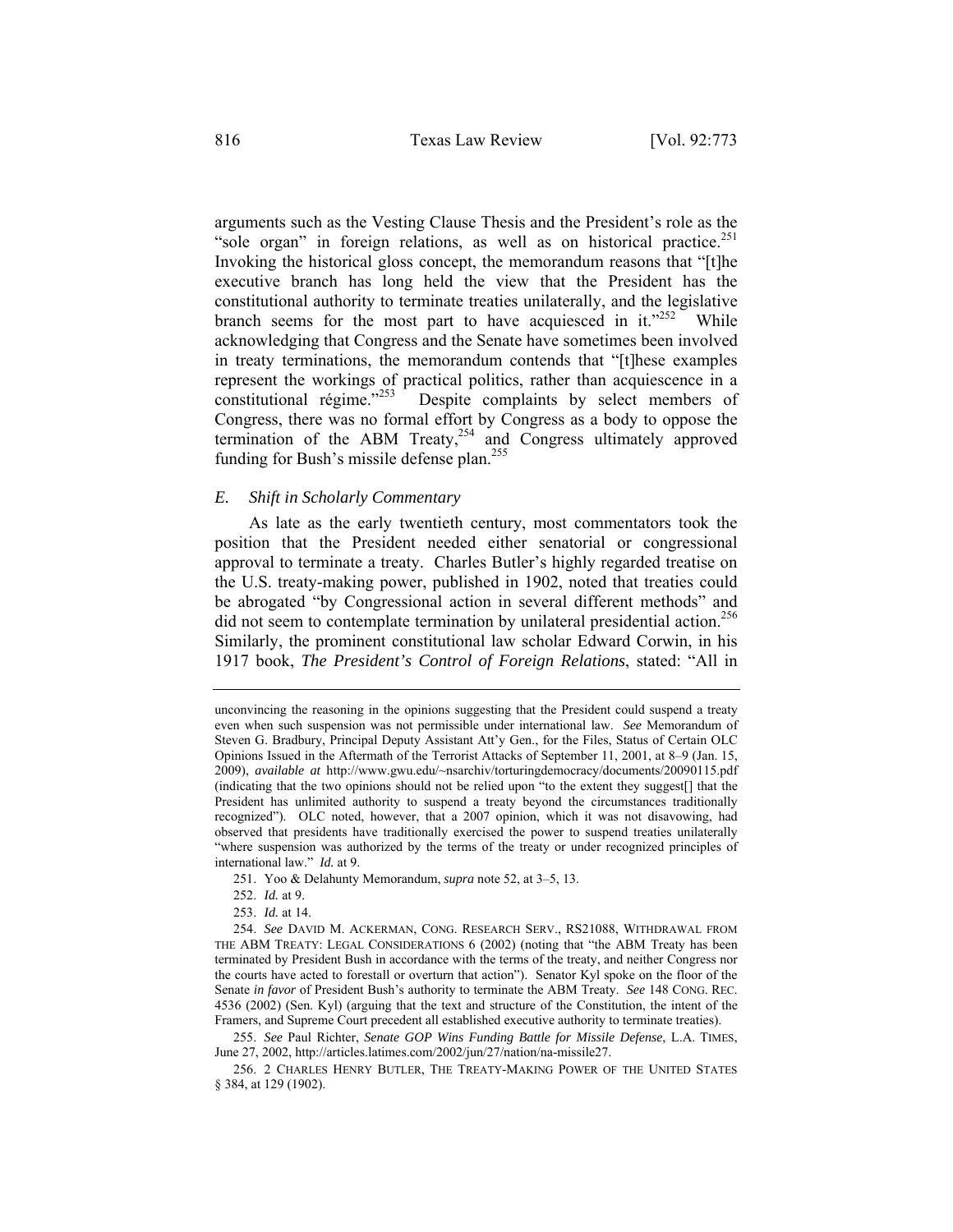all, it appears that legislative precedent, which moreover is generally supported by the attitude of the Executive, sanctions the proposition that the power of terminating the international compacts to which the United States is party belongs, as a prerogative of sovereignty, to Congress alone.<sup>"257</sup>

Quincy Wright similarly supported legislative involvement in treaty termination in his important 1922 treatise on foreign relations law, although his discussion is somewhat more equivocal than Corwin's, stating that the President "ought not to [terminate] without consent either of Congress or of the Senate, except in extraordinary circumstances."258 Also writing in 1922 (shortly before becoming Solicitor of the State Department), Charles Cheney Hyde noted in his treatise on international law that "[i]n behalf of the United States, notice of termination is given by the President, commonly in pursuance of a joint resolution of the Congress; and it has followed the unanimous resolution of the Senate."<sup>259</sup>

As noted earlier, an important exception to this early-twentieth-century consensus was the view of the constitutional law scholar Westel Willoughby, who stated without discussion in his 1910 constitutional law treatise that "[t]hough the Senate participates in the ratification of treaties, the President has the authority, without asking for senatorial advice and consent, to denounce an existing treaty and to declare it no longer binding upon the United States."<sup>260</sup> The second edition of Willoughby's treatise, published in 1929, contains a much more extensive discussion of the issue of treaty termination, but it argues only that the President is not obligated to submit his treaty terminations to the full Congress and does not specifically address whether he must obtain the consent of the Senate.<sup>261</sup>

In any event, by the 1920s there were additional commentators who defended a unilateral presidential authority to terminate treaties. For example, John Mabry Mathews, in his 1922 treatise on foreign relations law, argued that

<sup>257.</sup> EDWARD S. CORWIN, THE PRESIDENT'S CONTROL OF FOREIGN RELATIONS 115 (1917).

<sup>258.</sup> QUINCY WRIGHT, THE CONTROL OF AMERICAN FOREIGN RELATIONS 260 (1922). The year before, however, Wright had stated that "[p]ractice seems to sanction independent initial negotiation *and denunciation* of treaties by the President." Quincy Wright, *The Control of Foreign Relations*, 15 AM. POL. SCI. REV. 1, 11 (1921) (emphasis added).

<sup>259. 2</sup> CHARLES CHENEY HYDE, INTERNATIONAL LAW: CHIEFLY AS INTERPRETED AND APPLIED BY THE UNITED STATES § 539, at 80 (1922).

<sup>260. 1</sup> WESTEL WOODBURY WILLOUGHBY, THE CONSTITUTIONAL LAW OF THE UNITED STATES § 223 (1910).

<sup>261.</sup> *See* 1 WESTEL WOODBURY WILLOUGHBY, THE CONSTITUTIONAL LAW OF THE UNITED STATES § 324, at 585 (2d ed. 1929) ("[T]here is no constitutional obligation upon the part of the Executive to submit his treaty denunciations to the Congress for its approval  $\dots$ ."). On the issue of whether the President needed congressional approval, Willoughby expressly disagreed with Corwin. *See id.* at 585 n.59 (stating that "[t]he author cannot, therefore, accept the conclusion of Corwin" that the power of treaty termination rests with Congress).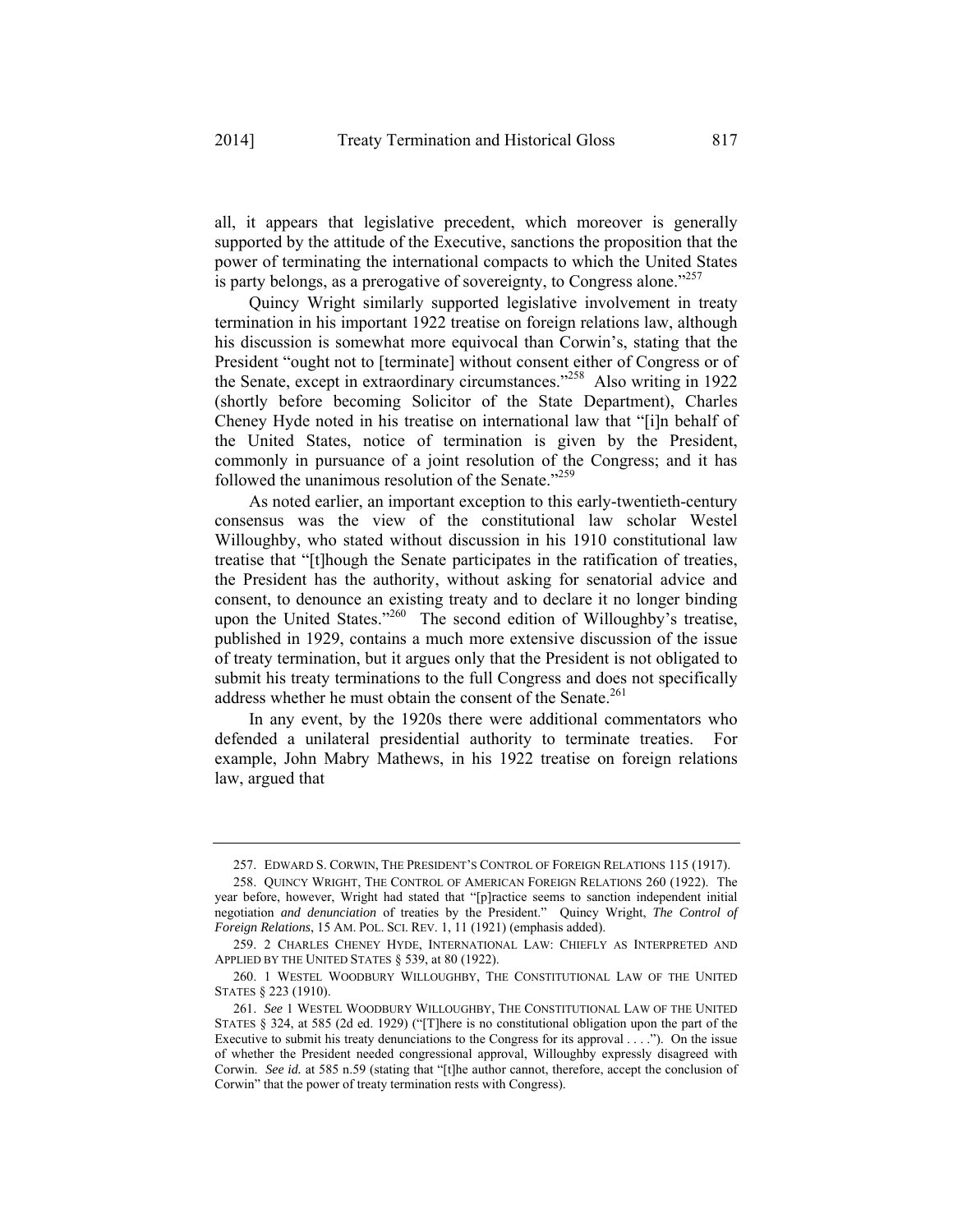since the Senate has already, in its treaty-making capacity, acted upon a treaty providing for its termination upon notice, no further Senatorial action is necessary in effecting such termination, and that the President alone, as the mouthpiece of the nation in its international relations, may denounce the treaty by giving notice of its termination.262

Similarly, Jesse Reeves (a political science professor at the University of Michigan) expressed the view in 1921 that "[i]t seems to be within the power of the President to terminate treaties by giving notice on his own motion without previous Congressional or Senatorial action."<sup>263</sup>

Nevertheless, scholarly views continued to be mixed, and there did not appear to be any settled understanding that the President possessed a unilateral power of termination. Berkeley law professor Stefan Riesenfeld, writing in 1937, argued that

[t]he most logical view is that the power to denounce a treaty is vested in the President by and with the advice and consent of the Senate, so that the department of the government which makes the treaty can terminate it, regardless of whether the termination is by unilateral, but lawful, denunciation or by a new treaty. $264$ 

In his history of the Senate, published in 1938, George Haynes observed that there was uncertainty about whether the President could unilaterally terminate a treaty and that "[d]enunciation of treaties has usually been by joint resolution, originating sometimes in the House, sometimes in the Senate<sup>"265</sup>

By the 1940s, however, scholarly commentary was increasingly supportive of unilateral presidential authority. For example, the second edition of Hyde's treatise on international law (published in 1945 after Hyde had served as Solicitor for the State Department) added to what it had stated in 1922 as follows:

The President is not believed, however, to lack authority to denounce, in pursuance of its terms, a treaty to which the United States is a party, without legislative approval. In taking such action, he is merely exercising in behalf of the nation a privilege already conferred upon it by the agreement, and which involves no necessary modification thereof. Denunciation in such case may be regarded as

<sup>262.</sup> JOHN MABRY MATHEWS, THE CONDUCT OF AMERICAN FOREIGN RELATIONS 252 (1922).

<sup>263.</sup> Reeves, *supra* note 101, at 38.

<sup>264.</sup> Riesenfeld, *supra* note 135, at 660.

<sup>265. 2</sup> GEORGE H. HAYNES, THE SENATE OF THE UNITED STATES: ITS HISTORY AND PRACTICE 670 (1938).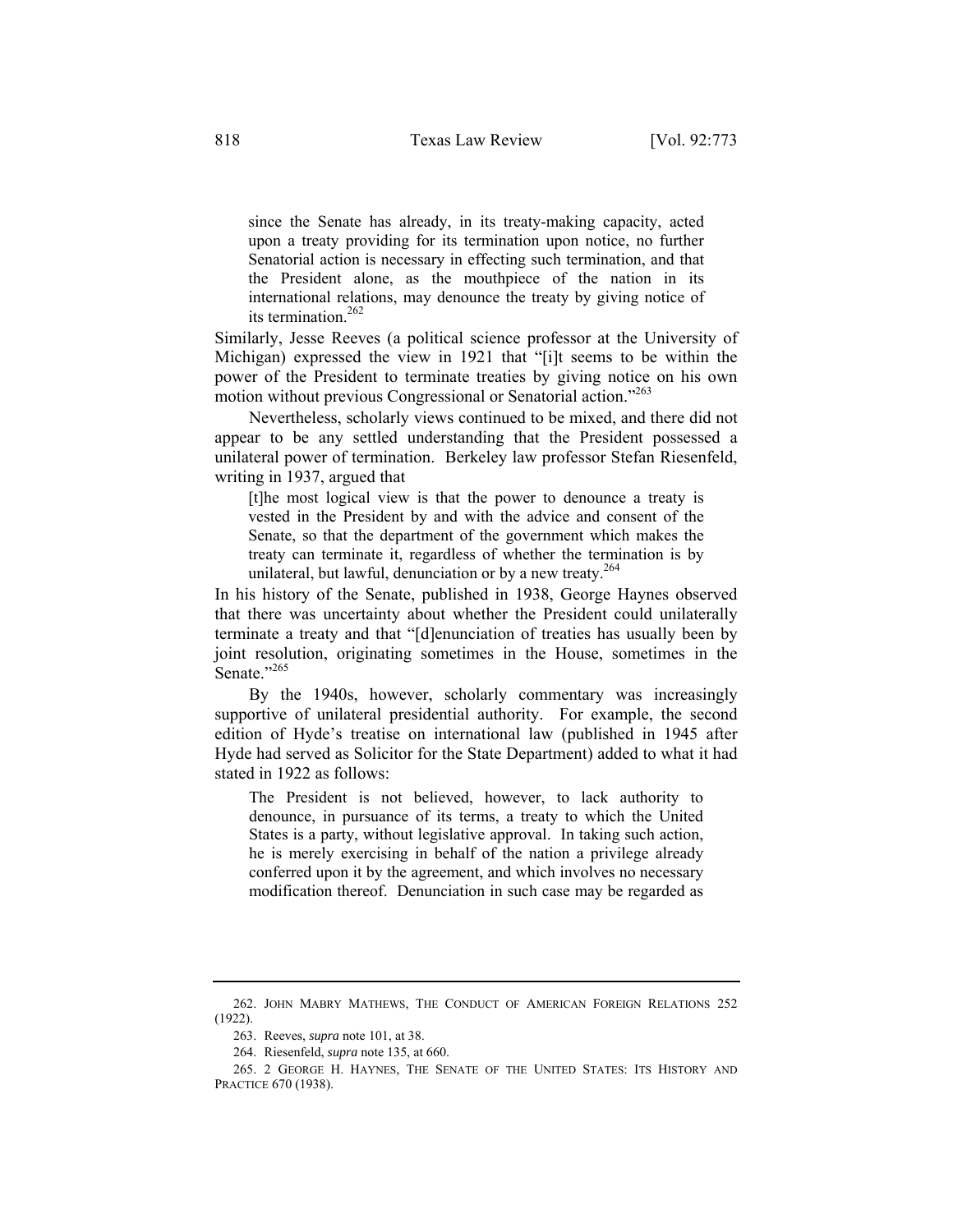a mere normal incident in the conduct of foreign relations as they are confided to the Executive.<sup>266</sup>

This was also a time of significant discussion of the President's power to conclude executive agreements, and commentators who favored broad presidential authority to conclude such agreements also tended to favor unilateral presidential authority to terminate treaties.<sup>267</sup>

There were additional scholarly endorsements of unilateral presidential termination authority in the 1950s and  $1960s$ <sup>268</sup> The American Law Institute's *Restatement (Second) of the Foreign Relations Law of the United States*, published in 1965, continued this trend. It contended that the President had the authority to terminate a treaty pursuant to the terms of the treaty or based on the grounds for termination allowed under international law.269 The *Restatement* explained that this power stemmed from "the authority of the President to conduct the foreign relations of the United States as part of the executive power vested in him by Article II, Section 1 of the Constitution."<sup>270</sup>

268. *See, e.g.*, 2 BERNARD SCHWARTZ, A COMMENTARY ON THE CONSTITUTION OF THE UNITED STATES: THE POWERS OF GOVERNMENT  $\S$  215, at 132 (1963) (noting that the unilateral termination of a treaty by the President "appears justified by the constitutional position of the President as the nation's sole organ of foreign intercourse"); Randall H. Nelson, *The Termination of Treaties and Executive Agreements by the United States: Theory and Practice*, 42 MINN. L. REV. 879, 887 (1958) (expounding that, because the "conduct of foreign relations" is a "plenary executive power" and no limitation is placed on treaty termination under the Constitution, the President has the power to unilaterally terminate treaties).

269. RESTATEMENT (SECOND) OF THE FOREIGN RELATIONS LAW OF THE UNITED STATES § 163 (1965).

270. *Id.* § 163 cmt. a.

<sup>266. 2</sup> CHARLES CHENEY HYDE: INTERNATIONAL LAW, CHIEFLY AS INTERPRETED AND APPLIED BY THE UNITED STATES § 539, at 1519–20 (2d rev. ed. 1945) (footnote omitted).

<sup>267.</sup> *See, e.g.*, WALLACE MCCLURE, INTERNATIONAL EXECUTIVE AGREEMENTS: DEMOCRATIC PROCEDURE UNDER THE CONSTITUTION OF THE UNITED STATES 306 (1941) (claiming that "[i]n treaty making[,] . . . negative action, not being feared by the constitution makers, was left to the repository of general executive power"); Myres S. McDougal & Asher Lans, *Treaties and Congressional-Executive or Presidential Agreements: Interchangeable Instruments of National Policy: I*, 54 YALE L.J. 181, 336–37 (1945) (asserting that termination of both executive agreements and treaties can be "effected by executive denunciation, with or without prior Congressional authorization"). Many years later, in the context of President Carter's termination of the Taiwan Treaty, McDougal appeared to have changed his mind. *See Treaty Termination Hearings*, *supra* note 205, at 387, 391 (statement of Michael Reisman) (averring on behalf of himself and McDougal that "the constitutional system, if we are going back to this fundamental dynamic, seems to be based on a notion of sharing of power, rather than shifting it all to one branch"). McDougal also joined an amicus brief in the Taiwan case on behalf of the plaintiffs, Brief of Myres S. McDougal & W. Michael Reisman as Amici Curiae in Support of Petition for Certiorari, Goldwater v. Carter, 444 U.S. 996 (1979) (No. 79-856), and co-authored an article in the *National Law Journal* arguing against a unilateral presidential power of termination. *See* Michael Reisman & Myres S. McDougal, *Who Can Terminate Mutual Defense Treaties?*, NAT'L L.J., May 21, 1979, at 19, 19 ("[I]n the absence of material breach or *rebus sic stantibus* and, arguably, in the absence of an overwhelming external crisis to the body politic, the presumption must be that the president requires congressional authorization to terminate any agreement, other than a presidential agreement.").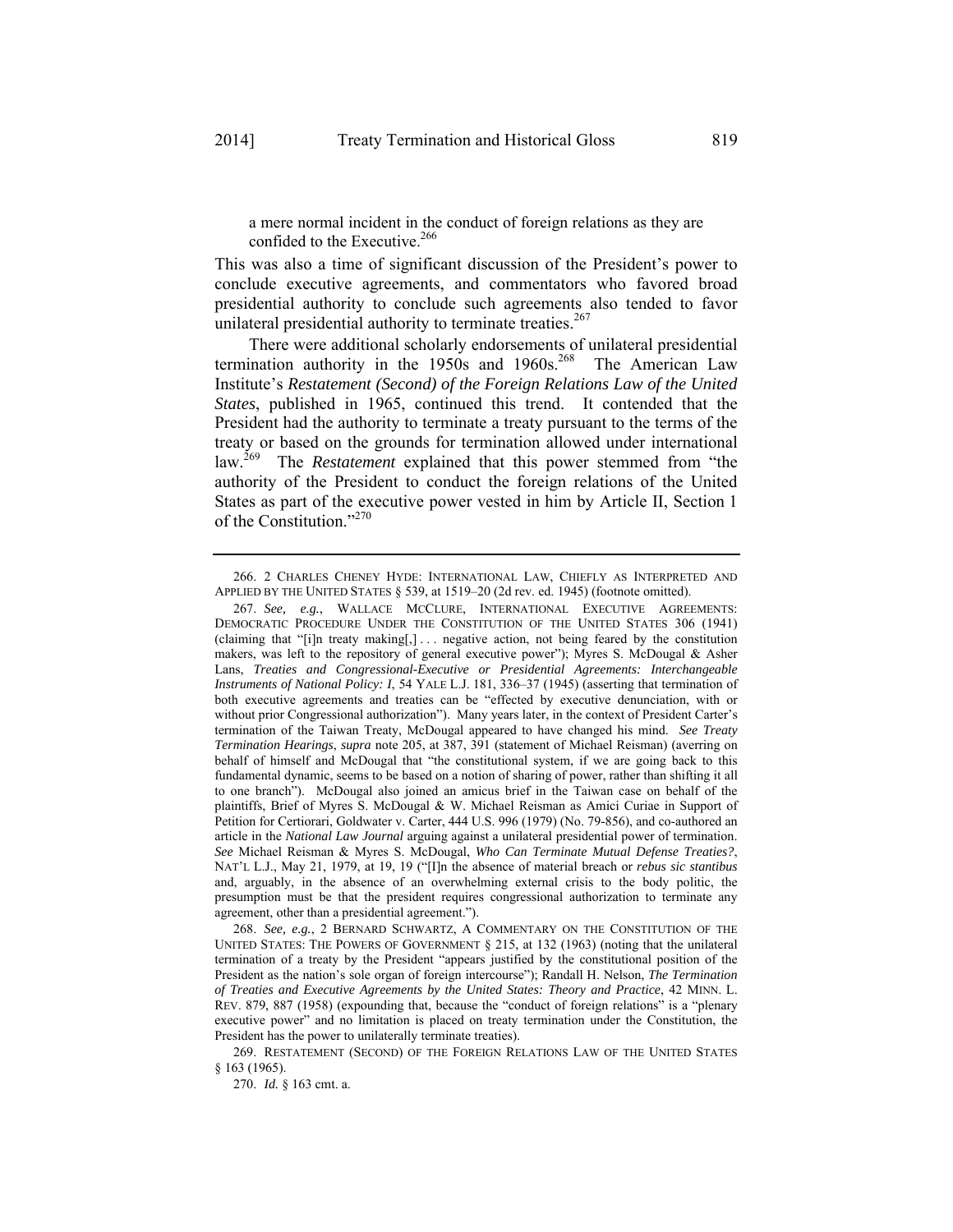In his influential foreign relations law treatise, published in 1972, Louis Henkin suggested that the answer to the constitutional question was unclear but that "since the President acts for the United States internationally he can effectively terminate or violate treaties, and the Senate has not established its authority to join or veto him." $271$  He also noted that "[i]f issues as to who has power to terminate treaties arise again, . . . it seems unlikely that Congress will successfully assert the power."272 Here, Henkin appears to have been making a political science observation as much as a legal observation: whatever one may think about the correct distribution of constitutional authority on this issue, Henkin was suggesting that the President's assertion of unilateral authority was likely to prevail as a practical matter in congressional–executive relations.<sup>273</sup> Historical practice since 1972 tends to support this assessment.

The controversy over President Carter's termination of the Taiwan treaty revealed that the issue was still not settled, and, as noted, a number of scholars at that time took the position that congressional or senatorial approval was required for treaty termination.<sup>274</sup> Since that termination, however, the controversy seems to have receded. Like the earlier *Restatement (Second)*, the *Restatement (Third) of the Foreign Relations Law of the United States*, published in 1987, contends that the President has the authority to terminate a treaty as long as the treaty allows for unilateral withdrawal or there is an international-law ground for termination.<sup>275</sup> A number of scholars, including some who do not always favor expansive readings of presidential authority, have agreed with this proposition.<sup>276</sup> As a result, it is probably fair to describe this as the prevailing, although certainly not unanimous, view.<sup>277</sup>

<sup>271.</sup> LOUIS HENKIN, FOREIGN AFFAIRS AND THE CONSTITUTION 169 (1972).

<sup>272.</sup> *Id.* at 170.

<sup>273.</sup> *See also* FRANCIS D. WORMUTH & EDWIN B. FIRMAGE, TO CHAIN THE DOG OF WAR: THE WAR POWER OF CONGRESS IN HISTORY AND LAW 194 (2d ed. 1989) ("[T]he President has demonstrated an effective power to terminate treaties, and the Senate has not successfully challenged that right to do so.").

<sup>274.</sup> *See supra* text accompanying note 223.

<sup>275.</sup> RESTATEMENT (THIRD) OF THE FOREIGN RELATIONS LAW OF THE UNITED STATES § 339 (1987).

<sup>276.</sup> *See, e.g.*, MICHAEL J. GLENNON, CONSTITUTIONAL DIPLOMACY 153–55 (1990) (pronouncing the *Restatement*'s position "sound"); Jinks & Sloss, *supra* note 38, at 156 (agreeing with the functionalist rationale of presidential power to terminate treaties).

<sup>277.</sup> In its comprehensive 2001 study on treaties, prepared for the Senate Foreign Relations Committee, the Congressional Research Service noted that "[t]he constitutional requirements that attend the termination of treaties remain a matter of some controversy," and it described the issue of whether the President has a unilateral termination power to be "a live issue." CRS STUDY, *supra* note 42, at 198–99. Nevertheless, it also noted that, "[a]s a practical matter ... the President may exercise this power since the courts have held that they are conclusively bound by an executive determination with regard to whether a treaty is still in effect." *Id.* at 201; *cf.* H. Jefferson Powell, Essay, *The President's Authority over Foreign Affairs: An Executive Branch Perspective*, 67 GEO. WASH. L. REV. 527, 562 (1999) ("Despite its obvious importance and the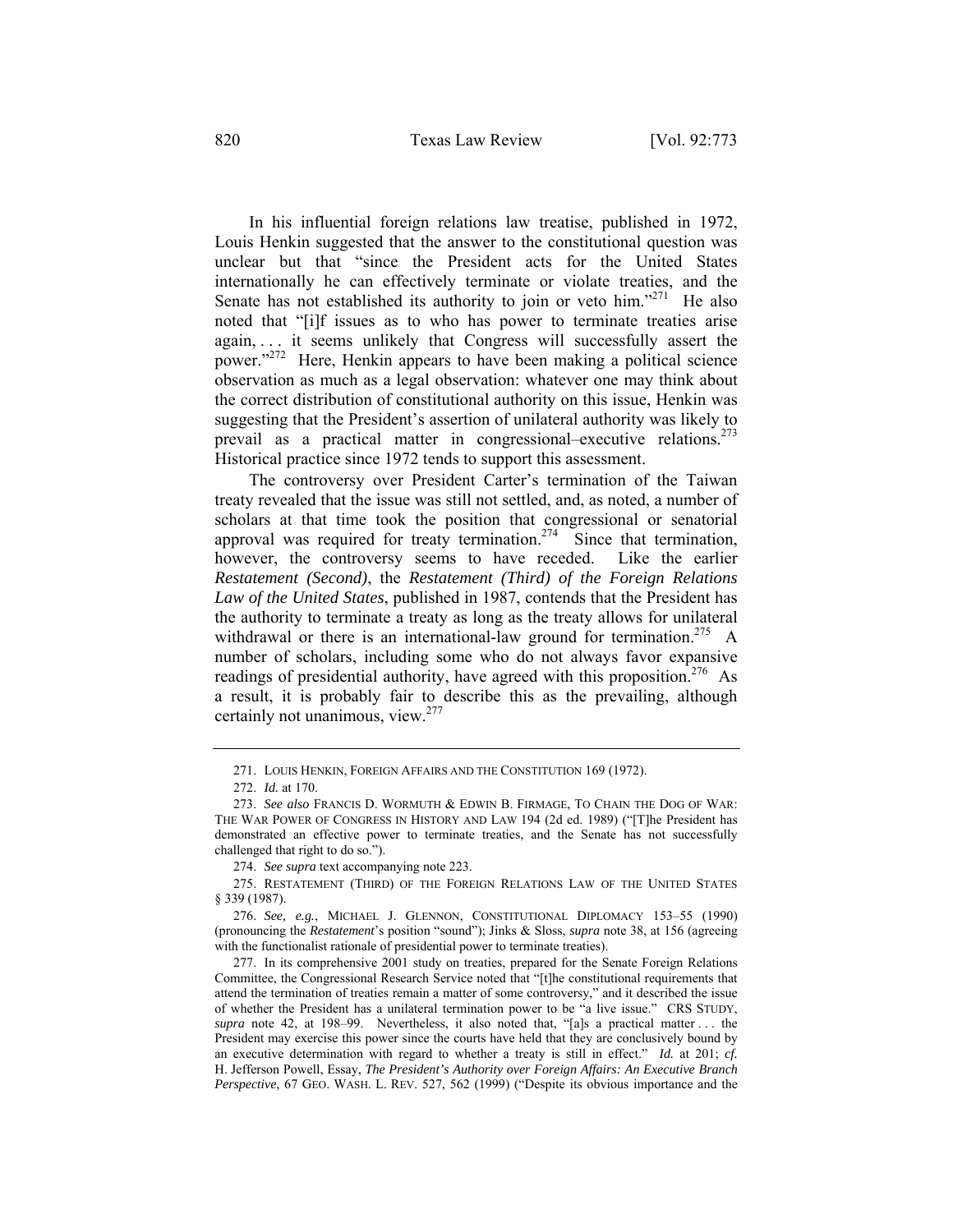## IV. Implications for Law, Theory, and Politics

This Part considers the implications of the historical practice of U.S. treaty terminations, both for the specific issue of whether the President has a unilateral termination authority and for the more general historical gloss method of constitutional interpretation. It also reflects on the extent to which a practice-based account of institutional authority, such as the account given here, constitutes a description of constitutional law as opposed to a description of mere politics.

## *A. Current Law of Treaty Termination*

As we have seen, as a matter of practice, presidents today exercise a unilateral power of treaty termination. The precedent for this practice can be traced back to the end of the nineteenth century, and the practice has been especially robust since the  $1930s<sup>278</sup>$  Moreover, with the important exception of the debate over the termination of the Taiwan Treaty, Congress has not seriously opposed exercises of this presidential authority.<sup>279</sup> Even during the Taiwan Treaty debate, the Senate Foreign Relations Committee took the position that the President had the authority to terminate a treaty when, as was true there, termination was permissible under international law. To be sure, a majority of the Senate appeared to disagree with the Committee, but it is also the case that the full Senate never voted on any resolution to contest the President's authority.

As discussed in Part I, most accounts of how historical practice can inform the separation of powers would require "acquiescence" by the affected branch of government. There are a number of conceptual difficulties with this concept, however, especially as applied to Congress, and these difficulties argue for caution before treating mere inaction by Congress as acquiescence. $280$  Nevertheless, the congressional inaction surrounding the issue of treaty termination is noteworthy. First, it has been longstanding, involving numerous congresses and presidential administrations, during times of both unified and divided government. With the exception of the debate over the termination of the Taiwan Treaty, there has been a century of congressional passivity in the face of presidential treaty terminations. Second, Congress has failed to protest presidential terminations even with "soft law" measures such as one-house resolutions or statements by congressional leadership, even when presidential treaty terminations have received significant public attention (as they did, for example, in both the Taiwan termination debate and the

substantial history surrounding the issue, the question of which political branch has the power to withdraw from or terminate treaties remains unsettled.").

<sup>278.</sup> *See supra* subpart III(B).

<sup>279.</sup> *See supra* subpart III(C).

<sup>280.</sup> *See supra* text accompanying notes 67–71.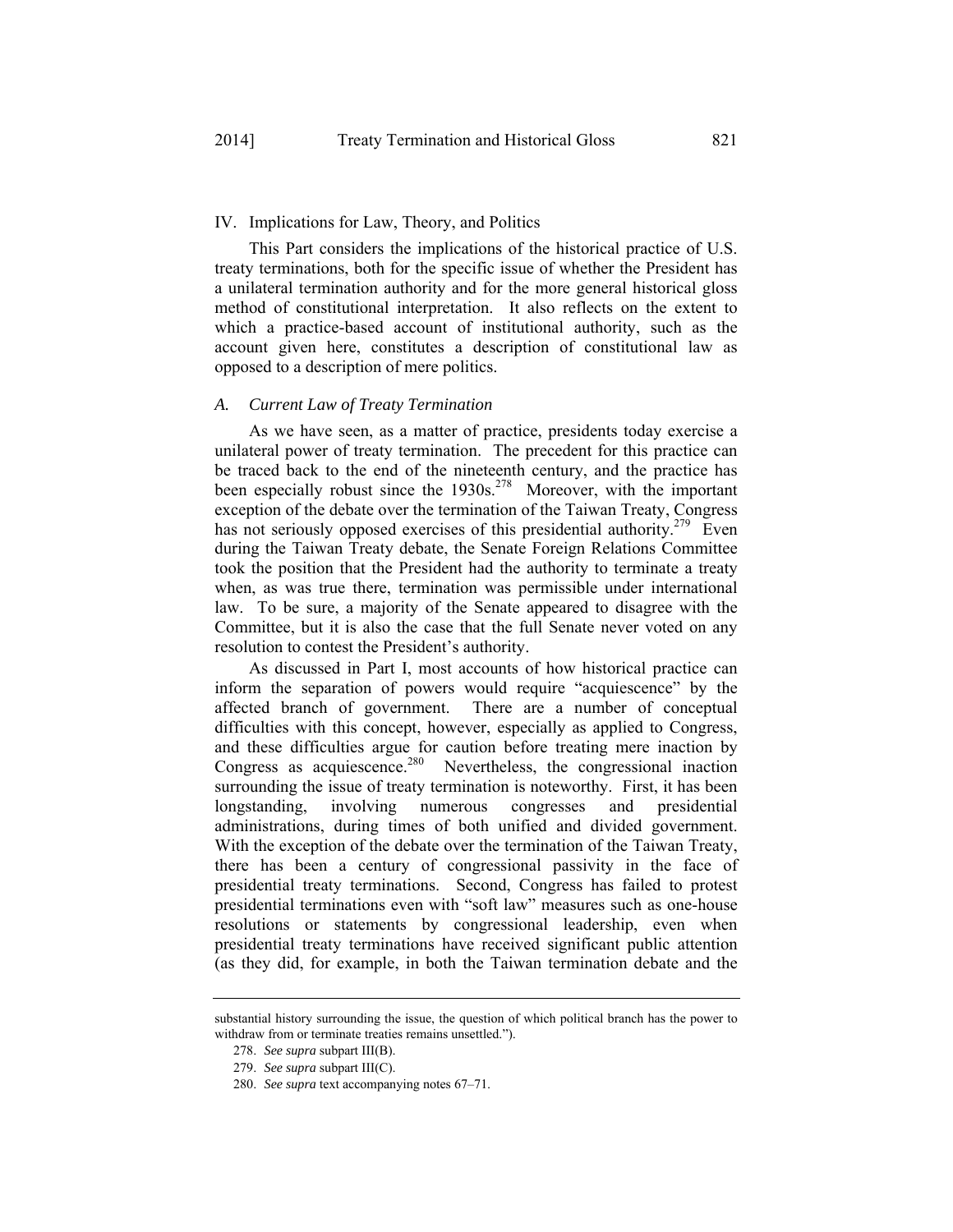debate over the termination of the ABM Treaty). Third, even though it has approved numerous treaties containing withdrawal clauses, the Senate has failed to address the question of which U.S. actor can invoke these clauses, even though it could easily do so in its resolutions of advice and consent.<sup>281</sup>

There are, in any event, reasons for crediting historical practice in the separation of powers area that do not turn on institutional acquiescence.<sup>282</sup> One such reason is the general desirability, for legitimacy and other reasons, of having an account of constitutional law that bears a reasonable resemblance to actual constitutional practice, both now and in the foreseeable future.<sup>283</sup> In addition, if in fact government actors look to past practice to inform their own understanding of—and to shape their claims about—the law, legal philosophers working in the tradition of H.L.A. Hart would treat that second-order practice as itself a fundamental feature of the legal order.284 These considerations have particular salience for the issue of treaty termination. Unilateral presidential termination of treaties is an established and longstanding practice, and it seems unlikely that Congress will do anything in the coming years to destabilize that practice. Moreover, the courts have shown little inclination to resolve the issue, and the longer they wait the more entrenched the practice becomes. As a result, an account of modern U.S. constitutional law that denied a presidential authority to terminate treaties (at least as a general matter) would face serious descriptive limitations.<sup>285</sup>

<sup>281.</sup> *Cf.* Curtis A. Bradley & Jack L. Goldsmith, *Treaties, Human Rights, and Conditional Consent*, 149 U. PA. L. REV. 399, 399–405 (2000) (discussing conditions imposed by the Senate in connection with its ratification of human rights treaties).

<sup>282.</sup> *See* Bradley & Morrison, *supra* note 1, at 456–60 (describing reasons for crediting historical practice concerning separation of powers).

<sup>283.</sup> *See id.* at 456 (arguing that the legitimacy of a law is partially tied to actual behavior and practice related to it); *cf.* RONALD DWORKIN, LAW'S EMPIRE 66 (1986) ("The justification need not fit every aspect or feature of the practice, but it must fit enough for the interpreter to be able to see himself as interpreting that practice, not inventing a new one."); LON L. FULLER, THE MORALITY OF LAW 81 (rev. ed. 1969) (discussing the importance of "congruence between official action and the law").

<sup>284.</sup> *See* H.L.A. HART, THE CONCEPT OF LAW 94–99 (3d ed. 2012) (discussing secondary "rules of recognition"); Frederick Schauer, *Amending the Presuppositions of a Constitution*, *in* RESPONDING TO IMPERFECTION: THE THEORY AND PRACTICE OF CONSTITUTIONAL AMENDMENT 145, 150 (Sanford Levinson ed., 1995) ("The ultimate rule of recognition is a matter of social fact, and so determining it is for empirical investigation rather than legal analysis."); *see also* Matthew D. Adler & Kenneth Einar Himma, *Introduction* to THE RULE OF RECOGNITION AND THE U.S. CONSTITUTION xiii, xv (Matthew D. Adler & Kenneth Einar Himma eds., 2009) ("[T]he U.S. rule of recognition may be substantially longer and more complicated than a simple reference to the 1787 Constitution (or the Amendment Clause thereof), in part because it may give independent effect to extraconstitutional sources of law, such as judicial precedent or official custom.").

<sup>285.</sup> Because the precise contours of constitutional custom are contestable, it is still possible to argue as a descriptive matter that certain types of treaties are not subject to unilateral presidential termination. It might be argued, for example, that in light of Congress's power to declare war, a president may not unilaterally terminate a peace treaty.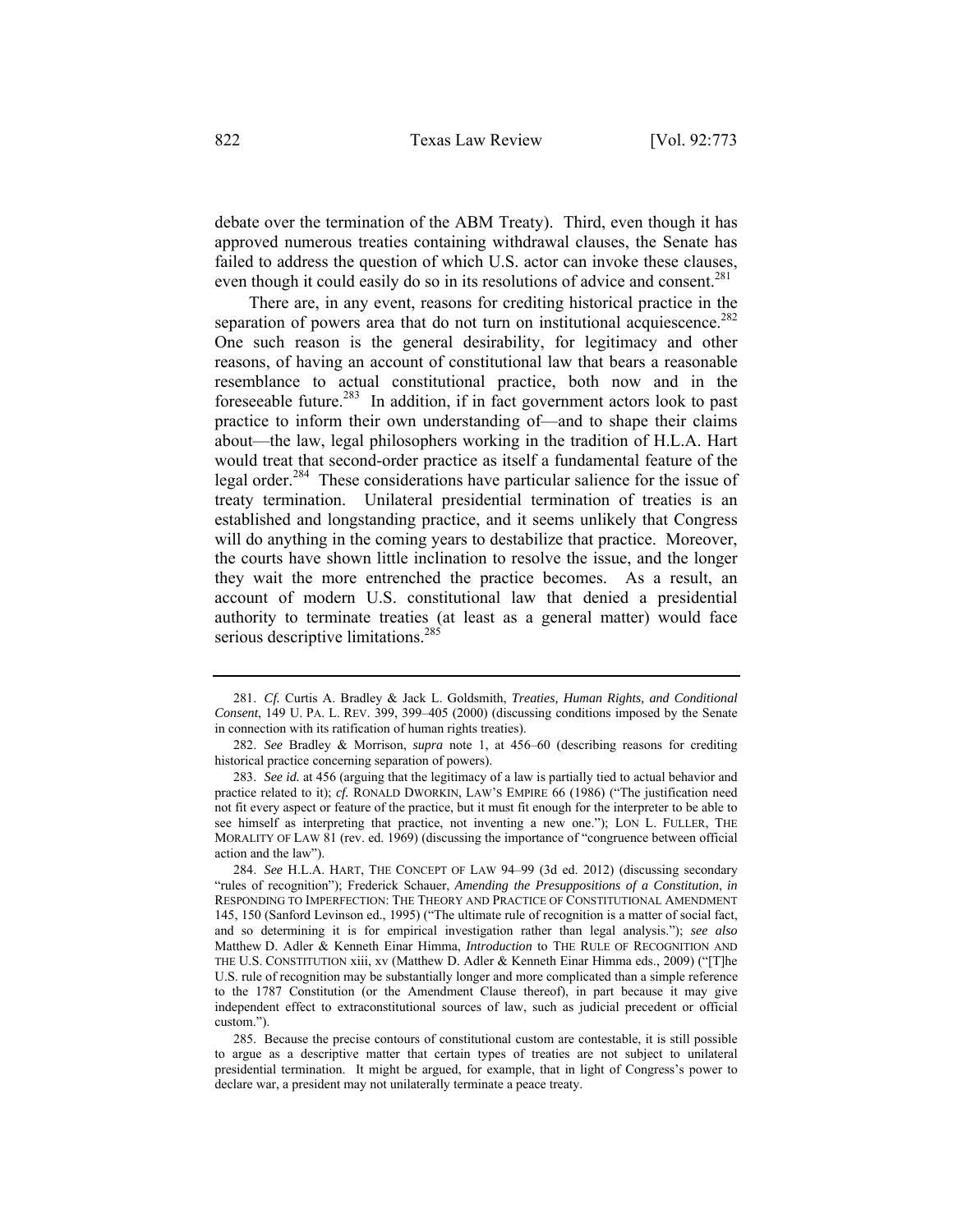The absence of judicial review may itself be related to the longstanding nature of the practice. In abstaining on this issue, courts may reasonably perceive that the durability of a practice over numerous presidential administrations is evidence that the practice is functionally desirable, or at least not too functionally problematic.<sup>286</sup> It is easy to imagine that there are advantages to the United States of being able to make credible threats of exit from treaty regimes as part of negotiations to reform international institutions or induce better compliance by its treaty partners—advantages that could be facilitated by allowing for unilateral presidential action.<sup>287</sup> Moreover, it is possible that ease of exit as a matter of U.S. constitutional procedure makes it easier to persuade the Senate to agree to such treaties in the first place.<sup>288</sup> While such ease of exit could also in theory be destabilizing to foreign relations, it is not obvious from the historical record that there is any presidential tendency to devalue international commitments more than Congress.

For all these reasons, the best description of the current U.S. constitutional law governing treaty termination is probably as described by the *Restatement (Third) of the Foreign Relations Law*: the President has the unilateral authority to terminate treaties when such termination is permitted under international law and is not disallowed either by the Senate in its advice and consent to the treaty or by Congress in a statute.<sup>289</sup> Unlike the *Restatement (Third)*, however, which chiefly relies on a purported implication of the President's role as the "sole organ" in foreign affairs,  $290$ the account presented here is grounded chiefly in the longstanding accretion of Executive Branch practice and claims in the face of congressional inaction and judicial abstention.

Some scholars (and, for a time, the Executive Branch during the Bush Administration) have gone even further, suggesting that the President can

<sup>286.</sup> *Cf.* United States v. Curtiss-Wright Exp. Corp., 299 U.S. 304, 329 (1936) (explaining, in declining to invalidate a congressional delegation of foreign-affairs authority to the President, that "[t]he uniform, long-continued and undisputed legislative practice" of making broad delegations to the President in foreign affairs "rests upon an admissible view of the Constitution which, even if the practice found far less support in principle than we think it does, we should not feel at liberty at this late day to disturb").

<sup>287.</sup> *Cf.* Matthew C. Waxman, *The Constitutional Power to Threaten War*, 123 YALE L.J. (forthcoming 2014) (arguing that, in thinking about the scope of the President's war authority, it is important to consider the President's ability to threaten war).

<sup>288.</sup> Recall that an argument along these lines was made, albeit unsuccessfully, in an effort to broker a compromise on the Versailles Treaty. *See supra* notes 159–61 and accompanying text.

<sup>289.</sup> *See supra* note 275 and accompanying text.

<sup>290.</sup> *See* RESTATEMENT (THIRD) OF THE FOREIGN RELATIONS LAW OF THE UNITED STATES § 339 reporters' note 1 (1987) (arguing that "[a] power so characterized would seem to include the authority to decide on behalf of the United States to terminate a treaty that no longer serves the national interest, or is out of date, or which has been breached by the other side" while also stating that the power to terminate treaties "is implied in [the President's] office *as it has developed over almost two centuries*" (emphasis added)).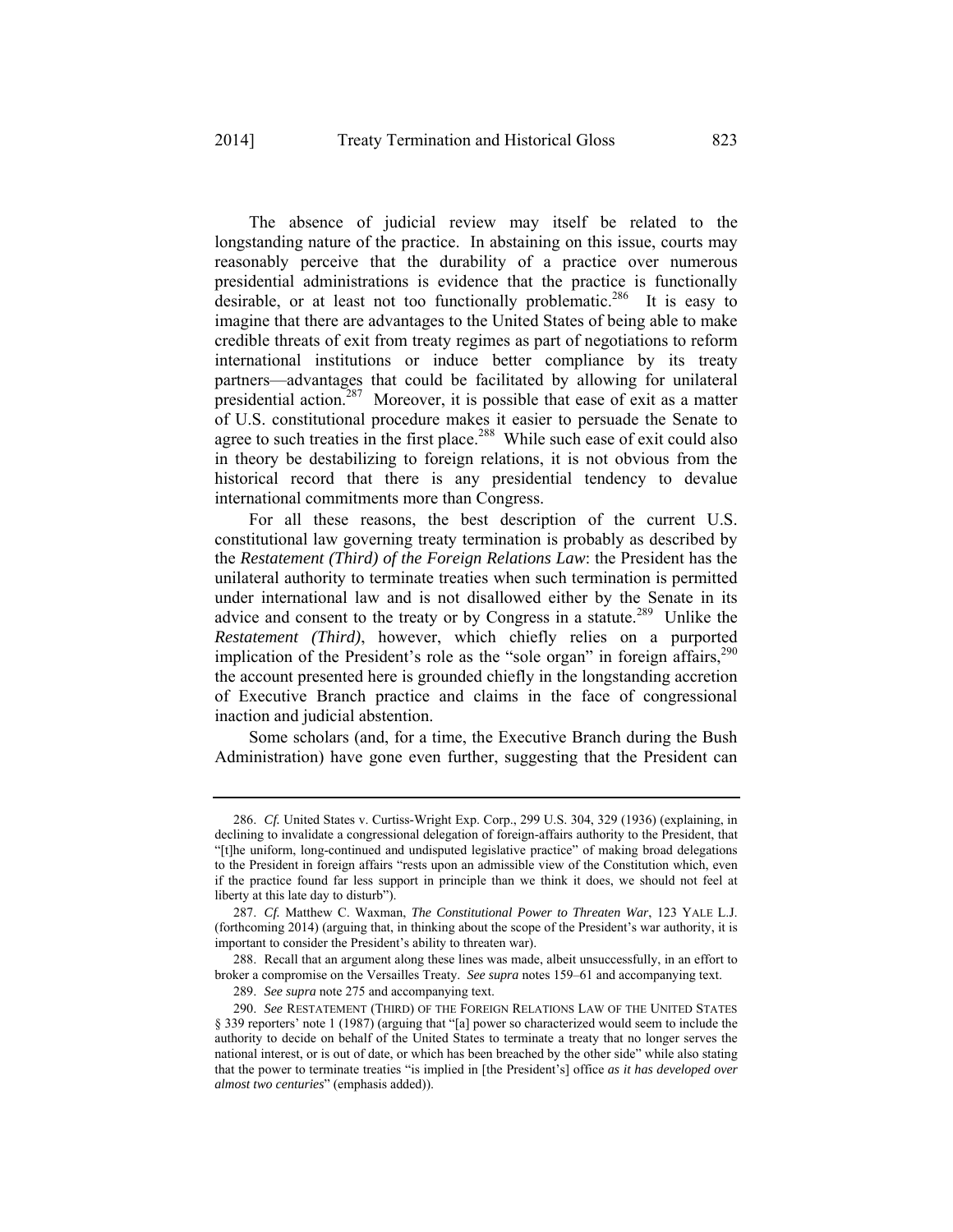(like Congress) terminate or override a treaty's domestic effect even when there is no basis in international law for terminating the treaty.<sup>291</sup> That proposition is highly contested, however, and there is little historical practice in support of it. Moreover, the unusual decision in 2009 by the Office of Legal Counsel to withdraw an earlier claim of this authority renders it even more suspect.<sup>292</sup>

To say that the President has a unilateral authority to terminate treaties is not to say that this is an *exclusive* presidential power. If it is merely a concurrent power shared with either the full Congress or the Senate, then either Congress or the Senate could potentially place limitations on it. The termination authority, in other words, would fall within what Justice Jackson described in *Youngstown* as an intermediate "zone of twilight" in which the President and Congress might have overlapping authority.<sup>293</sup> If Congress or the Senate took action to prohibit presidential termination—for example, if the Senate made senatorial approval of termination a condition of its advice and consent to the treaty—then a unilateral presidential termination in violation of such a condition would cause the President's action to fall within what Jackson referred to as the "lowest ebb" of presidential authority.294

During the debates over the termination of the Taiwan Treaty, the Executive Branch suggested that it viewed the presidential power of

<sup>291.</sup> *See, e.g.*, HENKIN, *supra* note 41, at 214 (arguing that when the President terminates a treaty, it ceases to exist in international and domestic law); John C. Yoo, Rejoinder, *Treaties and Public Lawmaking: A Textual and Structural Defense of Non-Self-Execution*, 99 COLUM. L. REV. 2218, 2242 (1999) (arguing that because the President, rather than Congress, has full policymaking control in treaty formation, the President may terminate a treaty unilaterally at will).

<sup>292.</sup> *See supra* note 250. This is an example of how international law might at least indirectly limit presidential authority: if international law causes a treaty to remain in force, then the U.S. Constitution may give the treaty a domestic-law status that cannot be terminated unilaterally by the President. A slight potential counterexample occurred in 2005, when the Bush Administration purported to withdraw the United States from a protocol to a consular convention. The Administration seemed to suggest that the withdrawal was effective immediately, whereas it was arguable that international law required a year's notice. *See* Kirgis, *supra* note 246 (discussing the legal ramifications of withdrawing from the consular convention). For additional consideration of potential interactions between international law and the separation of powers, see Jean Galbraith, *International Law and the Domestic Separation of Powers*, 99 VA. L. REV. 987 (2013).

<sup>293.</sup> *See* Youngstown Sheet & Tube Co. v. Sawyer, 343 U.S. 579, 637 (1952) (Jackson, J., concurring) ("When the President acts in absence of either a congressional grant or denial of authority, he can only rely upon his own independent powers, but there is a zone of twilight in which he and Congress may have concurrent authority, or in which its distribution is uncertain."); *see also* GLENNON, *supra* note 276, at 152 (arguing that "*in the face of congressional silence*, treaty termination by the President does not impinge upon the constitutional prerogatives of the Senate or Congress").

<sup>294.</sup> *See Youngstown*, 343 U.S. at 637 (Jackson, J., concurring); *see also* Hamdan v. Rumsfeld, 548 U.S. 557, 593 n.23 (2006) ("Whether or not the President has independent power, absent congressional authorization, to convene military commissions, he may not disregard limitations that Congress has, in proper exercise of its own war powers, placed on his powers.").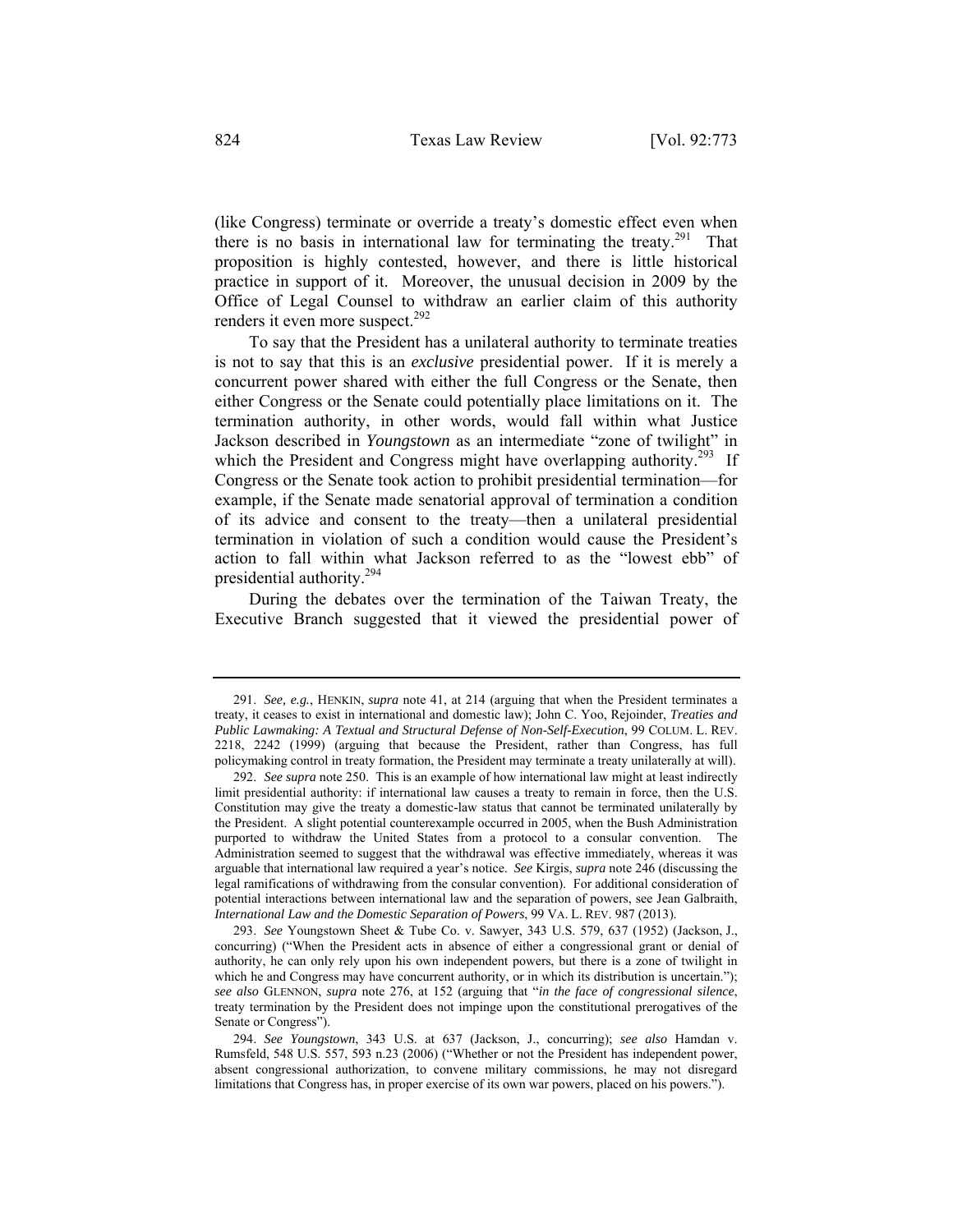termination as exclusive. $295$  Importantly, though, the Senate Foreign Relations Committee made clear during the debate that it did not accept that proposition, despite otherwise favoring robust presidential authority with respect to treaty terminations.<sup>296</sup> Moreover, there is no significant historical practice to support the Executive Branch's claim. Perhaps for this reason, the *Restatement (Third)* contends that if the Senate gave its advice and consent to a treaty on the condition that any termination occur only with its consent, and the President proceeded to conclude the treaty, "he would be bound by the condition. $^{3297}$  A number of scholars have expressed agreement with this proposition.<sup>298</sup> In its 2001 study on treaties prepared for the Senate Foreign Relations Committee, the Congressional Research Service correctly noted that "the assertion of an exclusive Presidential power in the context of a treaty is controversial and flies in the face of a substantial number of precedents in which the Senate or Congress have been participants."<sup>299</sup>

#### *B. Constitutional Interpretation and Change*

The account given in subpart  $IV(A)$  of the current constitutional law of treaty termination has potential implications for theories of constitutional interpretation and change. Under that account, a unilateral presidential termination authority does not exist today because of an assessment of founding intent or understanding. Nor does it follow clearly from constitutional text or structure, or from judicial decisions, although those aspects of constitutional interpretation are of course relevant. Rather, the President's constitutional authority for this issue exists in part because *some aspects of U.S. constitutional law are made by the participants in the* 

<sup>295.</sup> *See Treaty Termination Hearings*, *supra* note 205, at 218 (statement of Larry A. Hammond, Deputy Assistant Att'y Gen., Office of Legal Counsel) ("[W]e do not believe that the Senate may expand that advice and consent power by attaching reservations with respect to termination.").

<sup>296.</sup> *See* S. REP. NO. 96-119, at 11 (1979) (expressing the view that it was "clear beyond question" that the Senate could validly limit the President's authority to terminate a treaty by placing a condition on such termination in the Senate's advice and consent to the treaty).

<sup>297.</sup> RESTATEMENT (THIRD) OF THE FOREIGN RELATIONS LAW OF THE UNITED STATES § 339 reporters' note 3 (1987).

<sup>298.</sup> *See, e.g.*, GLENNON, *supra* note 276, at 156 (arguing that the Constitution compels the President to follow any termination procedure prescribed by the Senate); Kristen E. Eichensehr, *Treaty Termination and the Separation of Powers*, 53 VA. J. INT'L L. 247, 279–86 (2013) (arguing that "for cause" limitations imposed by the Senate on the President's treaty-termination power are constitutional); *see also* Powell, *supra* note 277, at 563 (concluding, based largely on historical practice, that the power of treaty termination is not exclusive to the President). Presumably, Congress could similarly limit presidential withdrawal from "congressional–executive agreements"—that is, international agreements approved or authorized by a majority of both houses of Congress rather than two-thirds of the Senate. *See* Hathaway, *supra* note 27, at 1332– 33 (discussing possible limitations that Congress can place on the President in such agreements).

<sup>299.</sup> CRS STUDY, *supra* note 42, at 199.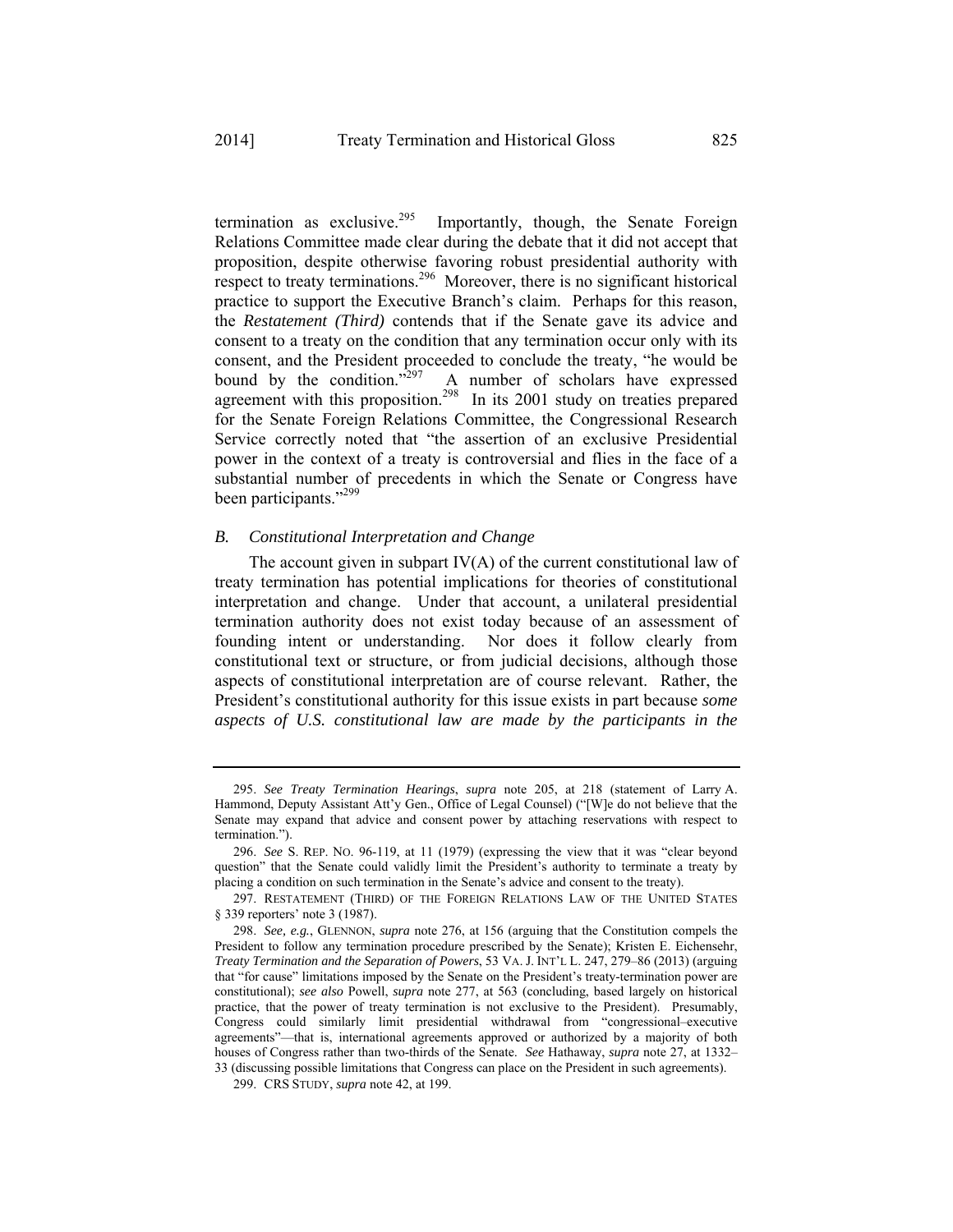*system over time*. Treaty termination is, in another words, an instance of what some scholars have termed "constitutional construction"—the fleshing out of constitutional meaning in ways that go beyond merely interpreting constitutional text.<sup>300</sup>

The best description of this constitutional law today is also different from the description that most constitutional observers would have been given, say, in 1900. Treaty termination thus provides a vivid illustration of how constitutional understandings can change even when the courts are not involved. This change did not occur at one particular moment in time but rather developed over the course of decades. While the dispute over President Carter's termination of the Taiwan Treaty in the late 1970s was important in leading to a consolidation of presidential authority over this issue, that consolidation was facilitated by the accretion of claims and practice that had already occurred. The dynamic described here thus differs from accounts of constitutional change that focus primarily on dramatic moments and episodes.<sup>301</sup> There are reasons to believe, moreover, that something like this pattern of constitutional change can be identified for other issues as well, especially in the area of separation of powers.<sup>302</sup>

<sup>300.</sup> *See* JACK M. BALKIN, LIVING ORIGINALISM 5 (2011) (noting that the actions of all three branches of government can contribute to constitutional construction); KEITH E. WHITTINGTON, CONSTITUTIONAL CONSTRUCTION: DIVIDED POWERS AND CONSTITUTIONAL MEANING 228 (1999) (discussing constitutional construction, the realm in which "the Constitution adapts and evolves to accommodate and to cause external change"); *see also* STEPHEN M. GRIFFIN, LONG WARS AND THE CONSTITUTION (2013) (considering how modern war powers authority has been constitutionally constructed); Alan M. Wachman, *Carter's Constitutional Conundrum: An Examination of the President's Unilateral Termination of a Treaty*, 8 FLETCHER F. WORLD AFF. 427, 456 (1984) (contending that "a decision [about treaty termination authority] would be a constitutional construction of our own making, not one found in the document [of the Constitution]"). For additional discussion of the concept of constitutional construction and the relationship of this concept to originalist theories of constitutional interpretation, see Lawrence B. Solum, *Originalism and Constitutional Construction*, 82 FORDHAM L. REV. 453 (2013) (discussing originalism and constitutional construction).

<sup>301.</sup> *See generally, e.g.*, 1 BRUCE ACKERMAN, WE THE PEOPLE: FOUNDATIONS (1991) (arguing that there are rare instances in American politics of "higher lawmaking" sufficient to change the Constitution despite the absence of a formal amendment); Eric A. Posner & Adrian Vermeule, *Constitutional Showdowns*, 156 U. PA. L. REV. 991 (2008) (exploring the effect of "constitutional showdowns," which involve interbranch confrontations that can produce precedent about the meaning of the Constitution).

<sup>302.</sup> For preliminary case studies on war powers and congressional–executive agreements that describe somewhat comparable patterns, see Bradley & Morrison, *supra* note 1, at 461–76. *See also* Peter J. Spiro, *Treaties, Executive Agreements, and Constitutional Method*, 79 TEXAS L. REV. 961, 1009 (2001) (arguing, in addressing the debate over the constitutionality of congressional– executive agreements, that constitutional change can and does occur through "increments" rather than dramatic points in time); Peter J. Spiro, *War Powers and the Sirens of Formalism*, 68 N.Y.U. L. REV. 1338, 1355 (1993) (reviewing JOHN HART ELY, WAR AND RESPONSIBILITY: CONSTITUTIONAL LESSONS OF VIETNAM AND ITS AFTERMATH (1993)) (suggesting, in a consideration of the distribution of war authority between Congress and the President, that the relevant constitutional law stems from "an accretion of interactions among the branches" that "gives rise to basic norms governing the branches' behavior in the area").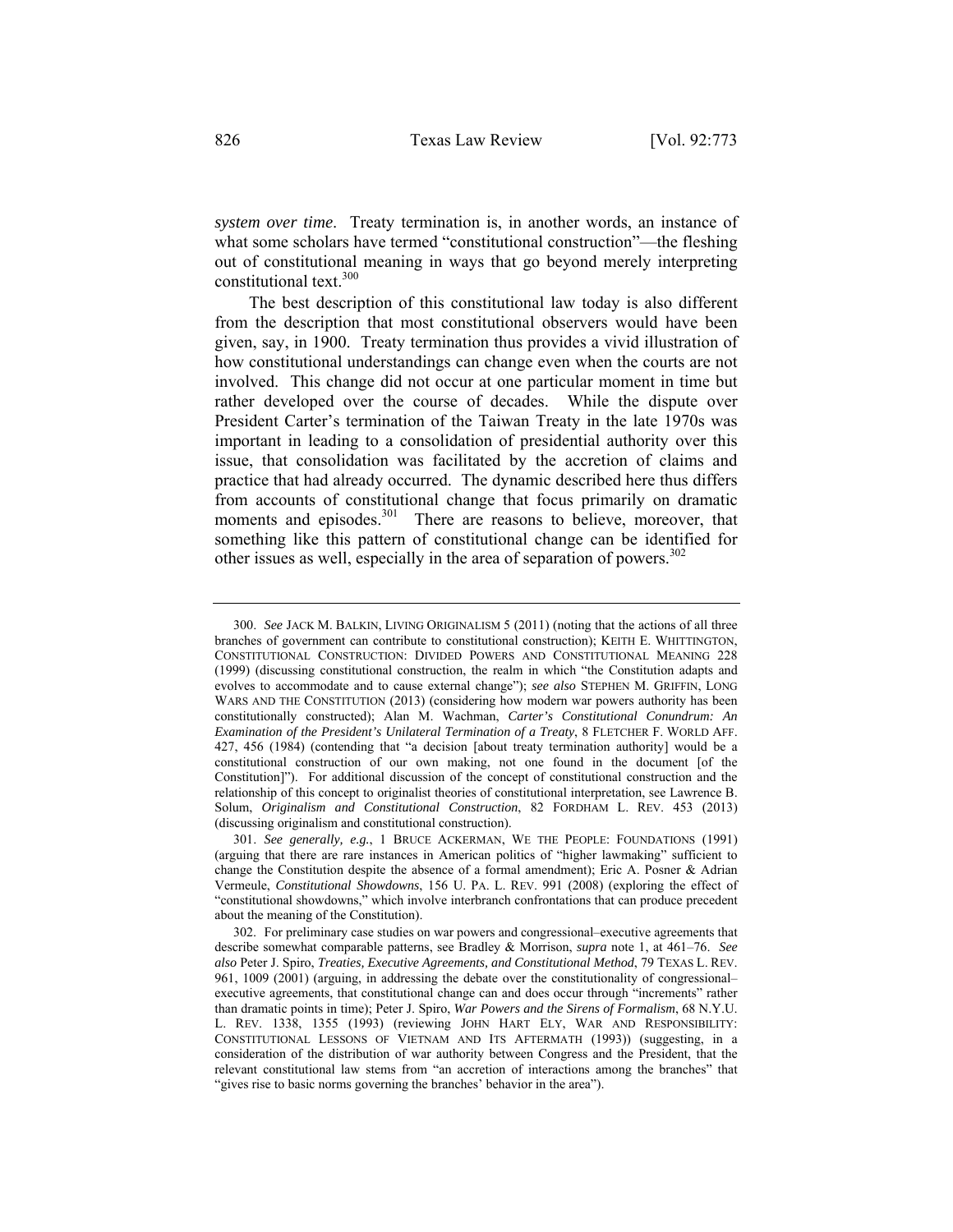Very likely the change in treaty-termination practice was driven in part by other changes—such as the increased role of the United States in the world—that were contributing to the enhancement of Executive authority  $\arccos$  a wide range of issues.<sup>303</sup> The growth in both treaty-making in general, and the increasingly widespread inclusion of unilateral withdrawal clauses in treaties, probably also were factors. But lawyers, including lawyers within the State Department as well as legal scholars, also appear to have played an active role in assessing and influencing the relationship between the constitutional practice and constitutional understandings.<sup>304</sup> While not playing a direct role, the Supreme Court also may have helped facilitate the shift, through its increasingly deferential posture towards the Executive Branch starting in the  $1930s$ .<sup>305</sup>

That constitutional change occurs in the United States in this way does not necessarily mean, of course, that it is desirable. The lack of modern resistance by Congress to presidential unilateralism on treaty termination could be for normatively attractive reasons, such as a recognition that the President is likely to have better information about the costs and benefits of such action and will have more negotiating power if he can make threats that are not dependent on legislative ratification. But this lack of resistance could be for other reasons, such as a disinterest by members of Congress in issues that are unlikely to be of concern to constituents, a phenomenon that may apply to a broad range of foreign-affairs issues, including treaty<br>termination.<sup>306</sup> If so, crediting such inaction might produce socially If so, crediting such inaction might produce socially undesirable outcomes.

The accretion dynamic described here also implicates tradeoffs associated more generally with the idea of "common law constitutionalism," an approach usually associated with judicial decision making but which in theory might also apply to constitutional reasoning by nonjudicial actors.<sup>307</sup> On the one hand, having the law develop through the accretion of precedents can lead to path dependency and, relatedly, a lack of

<sup>303.</sup> *See supra* notes 198–204 and accompanying text.

<sup>304.</sup> *See supra* notes 146, 189, 192, 202, 208 and accompanying text.

<sup>305.</sup> *See supra* text accompanying notes 198–200. Although not explored here, the social science literature on "historical institutionalism" might offer additional insights for assessing this sort of change in institutional practice. Recent scholarship in that area has focused on how institutions change, sometimes dramatically, through incremental shifts. *See generally, e.g.*, PAUL PIERSON, POLITICS IN TIME: HISTORY, INSTITUTIONS, AND SOCIAL ANALYSIS (2004); KATHLEEN THELEN, HOW INSTITUTIONS EVOLVE: THE POLITICAL ECONOMY OF SKILLS IN GERMANY, BRITAIN, THE UNITED STATES, AND JAPAN (2004).

<sup>306.</sup> *See* Bradley & Morrison, *supra* note 1, at 442 (describing the focus on reelection as a primary motivator for the actions of members of Congress).

<sup>307.</sup> *See, e.g.*, David A. Strauss, *Common Law Constitutional Interpretation*, 63 U. CHI. L. REV. 877, 925 (1996) [hereinafter Strauss, *Constitutional Interpretation*] (describing common law constitutionalism); *see also* DAVID A. STRAUSS, THE LIVING CONSTITUTION 33–42, 46–49 (2010) (same).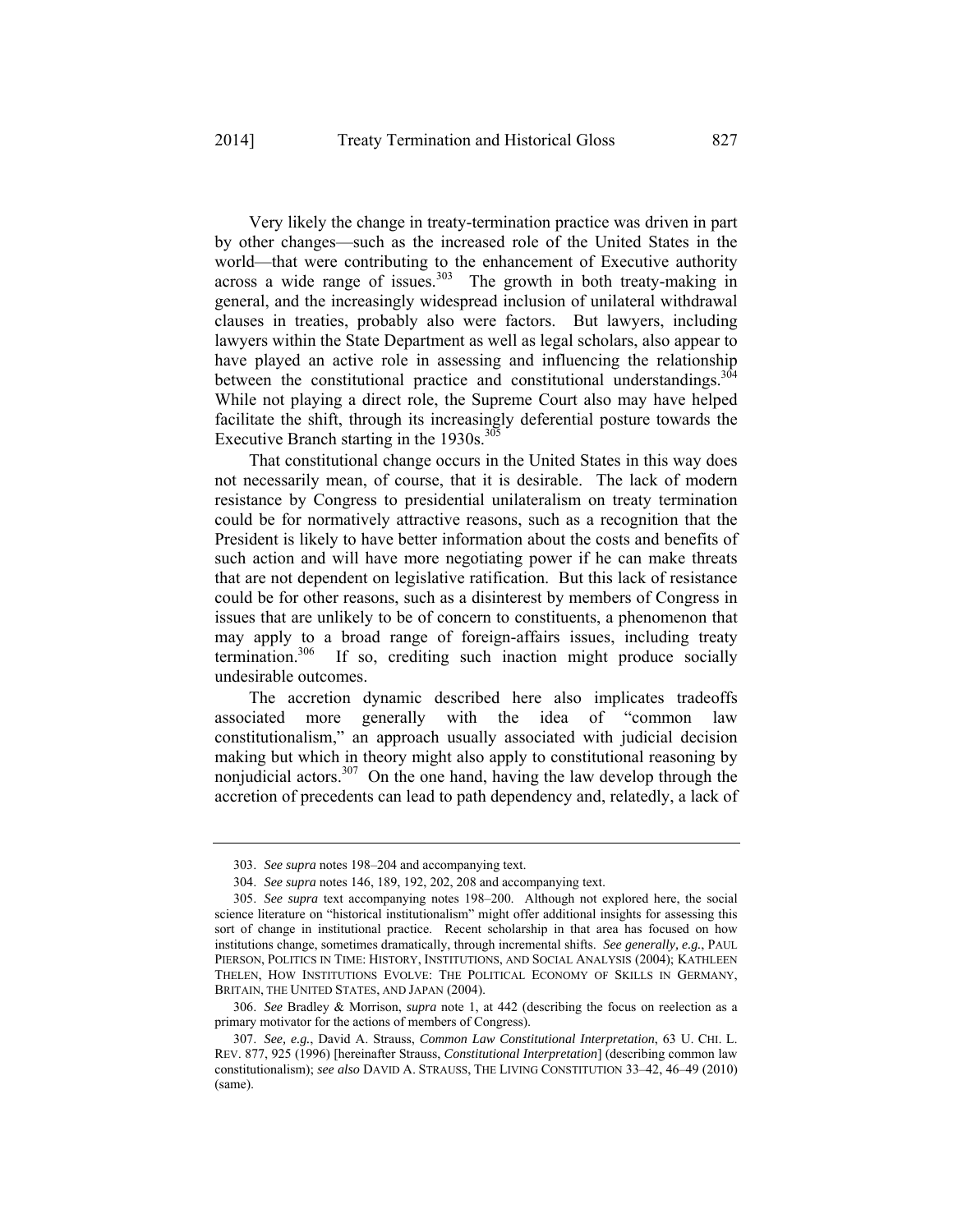concentrated deliberation. On the other hand, it can also help ensure that the law is shaped to address specific, real-world contexts rather than abstract speculations about the future. This benefit might have particular salience for foreign relations law issues, such as treaty termination, in light of the ever-changing nature of the international environment and the United States' role within it. The wide variety of situations that might trigger a decision to suspend or terminate treaty obligations, or to threaten to do so, also supports an inductive, evolutionary approach to the issue rather than one based on a general theory or abstract reasoning.

Like any precedent-based approach, the historical gloss method of discerning the separation of powers also presents interpretive challenges. As an initial matter, there can be difficult questions about what counts as relevant practice. For example, it might be unclear how to weight claims of authority made by institutional actors that are not carried out (such as treaty terminations that are threatened but then rescinded). In addition, customary practice is not self-liquidating; it requires interpretation and description, which inevitably involves an element of judgment and subjectivity.<sup>308</sup> Of course, the same is probably true of other sources of constitutional interpretation, but the lack of a canonical text may exacerbate the difficulty. Moreover, if the relevant law is tied to practice, then the law can potentially change over time, as in fact appears to have happened with respect to the authority over treaty termination. Although this might be perceived as a virtue in that it allows the law to adapt to changing conditions, it might also pose challenges for stability and predictability in the law.<sup>309</sup> Again, though, this is not a problem unique to this interpretive source; constitutional law can and does change, for example, through Supreme Court interpretations. At least with Supreme Court opinions, however, there is an understood public text that serves as a point of reference and potentially also as a stare decisis break on deviations.

There is another potential problem that relates specifically to the reliance on historical practice in the area of separation of powers. For a

<sup>308.</sup> *See, e.g.*, Richard Craswell, *Do Trade Customs Exist?*, *in* THE JURISPRUDENTIAL FOUNDATIONS OF CORPORATE AND COMMERCIAL LAW 118, 122 (Jody S. Kraus & Steven D. Walt eds., 2000) ("[A]ny history of prior decisions will always underdetermine the possible patterns that might be ascribed to that history."); Martin S. Flaherty, *Post-Originalism*, 68 U. CHI. L. REV. 1089, 1105 (2001) (reviewing DAVID P. CURRIE, THE CONSTITUTION IN CONGRESS: THE JEFFERSONIANS, 1801–1829 (2001)) ("As a theoretical matter, custom has its own problems. Not least among these are the questions of what counts as the relevant custom, at what level of generality, and for how long."). *But cf.* Michael D. Ramsey, *The Limits of Custom in Constitutional and International Law*, 51 SAN DIEGO L. REV. (forthcoming 2014), *available at*  http://papers.ssrn.com/sol3/papers.cfm?abstract\_id=2249133 (distinguishing between applications of custom that do not involve contested value judgments and those that do).

<sup>309.</sup> *See, e.g.*, Keith E. Whittington, *The Status of Unwritten Constitutional Conventions in the United States*, 2013 U. ILL. L. REV. 1847, 1869 (noting that constitutional conventions "are under constant pressure of erosion").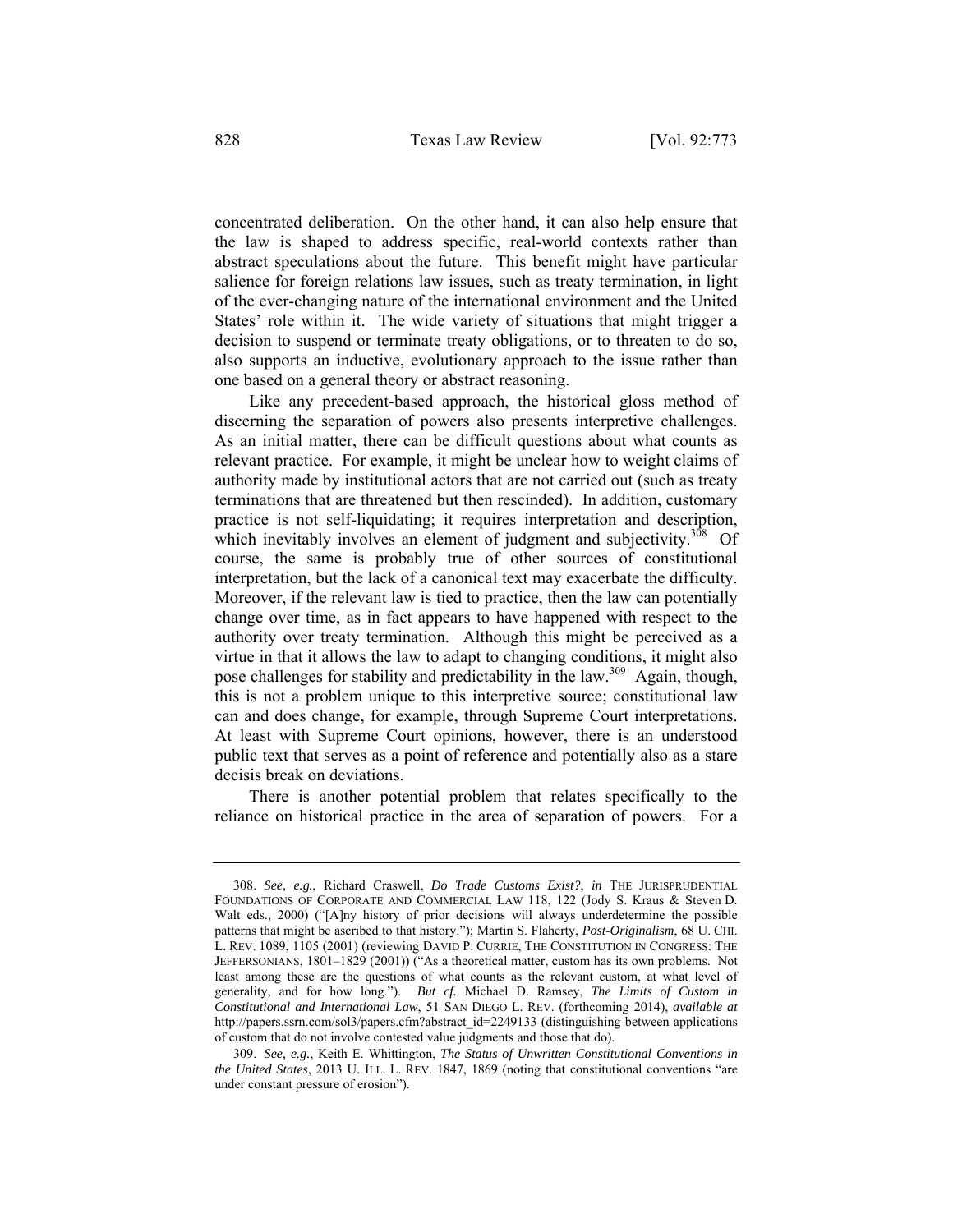variety of reasons, the Executive Branch probably has a greater ability than Congress to generate both institutional practice and instances of nonacquiescence.<sup>310</sup> If so, then there is an obvious danger that a practicebased approach will favor Executive authority over the long term, which may contribute to an imbalance of authority between the branches. Indeed, it is generally thought that presidential authority has expanded in the modern era relative to congressional authority.<sup>311</sup> This phenomenon might be exacerbated by a tendency of Executive Branch lawyers to over-claim about past practice, something that appears to have been the case at various times with respect to the issue of treaty termination. $312$ 

Many commentators have suggested that the solution to the potential imbalance between the ability of Congress and the President to take direct action is greater judicial review.<sup>313</sup> It may well be that some additional amount of judicial review is needed in the separation of powers area, especially if judicial abstention is premised on the idea that Congress has sufficient capacity and incentives to sufficiently guard its institutional interests.314 At the same time, courts are themselves part of the separation of powers structure, and thus there is no guarantee that they will be less acquiescent than Congress when faced with Executive unilateralism.<sup>315</sup>

<sup>310.</sup> *See* Bradley & Morrison, *supra* note 1, at 439–45 (discussing structural impediments, political asymmetries, and issues of congressional–executive relations as explaining why Congress and the President "are not equally situated in their ability to take action"); *see also* Terry M. Moe & William G. Howell, *The Presidential Power of Unilateral Action*, 15 J.L. ECON. & ORG. 132, 133–34 (1999) (describing a variety of ways in which presidents can take actions that have legal effect without the participation of Congress).

<sup>311.</sup> *See* Richard H. Pildes, *Law and the President*, 125 HARV. L. REV. 1381, 1381 (2012) (reviewing ERIC A. POSNER & ADRIAN VERMEULE, THE EXECUTIVE UNBOUND: AFTER THE MADISONIAN REPUBLIC (2010)) ("It is widely recognized that the expansion of presidential power from the start of the twentieth century onward has been among the central features of American political development.").

<sup>312.</sup> *See supra* notes 50–52, 218 and accompanying text.

<sup>313.</sup> *See, e.g.*, ELY, *supra* note 302, at 54 (discussing how the courts' "relative insulation from the democratic process . . . situate[s] them uniquely well to police malfunctions in that process"); THOMAS M. FRANCK, POLITICAL QUESTIONS/JUDICIAL ANSWERS: DOES THE RULE OF LAW APPLY TO FOREIGN AFFAIRS? 7 (1992) (arguing that judges should stop abdicating in favor of the other branches of government in foreign-affairs cases because they "are much better suited than is sometimes alleged to make decisions incidentally affecting foreign relations and national security"); HAROLD HONGJU KOH, THE NATIONAL SECURITY CONSTITUTION: SHARING POWER AFTER THE IRAN-CONTRA AFFAIR 181–84 (1990) (noting that "the role of judges is to define the rule of law by drawing the line between illegitimate exercises of political power and legitimate exercises of legal authority," in part by moving away from doctrines of abstention in certain types of cases).

<sup>314.</sup> *See* Bradley & Morrison, *supra* note 1, at 451–52 (questioning "Madisonian assumptions about congressional capacity and motivation" and arguing that "courts should be more circumspect about invoking congressional acquiescence as a basis for deferring to executive practice").

<sup>315.</sup> *See* Eric A. Posner & Adrian Vermeule, *Inside or Outside the System?*, 80 U. CHI. L. REV. 1743, 1752 (2013) ("[A]rguments for 'Madisonian' judging go wrong by assuming that judges stand outside the Madisonian system."); *cf.* Jide Nzelibe, *Our Partisan Foreign Affairs*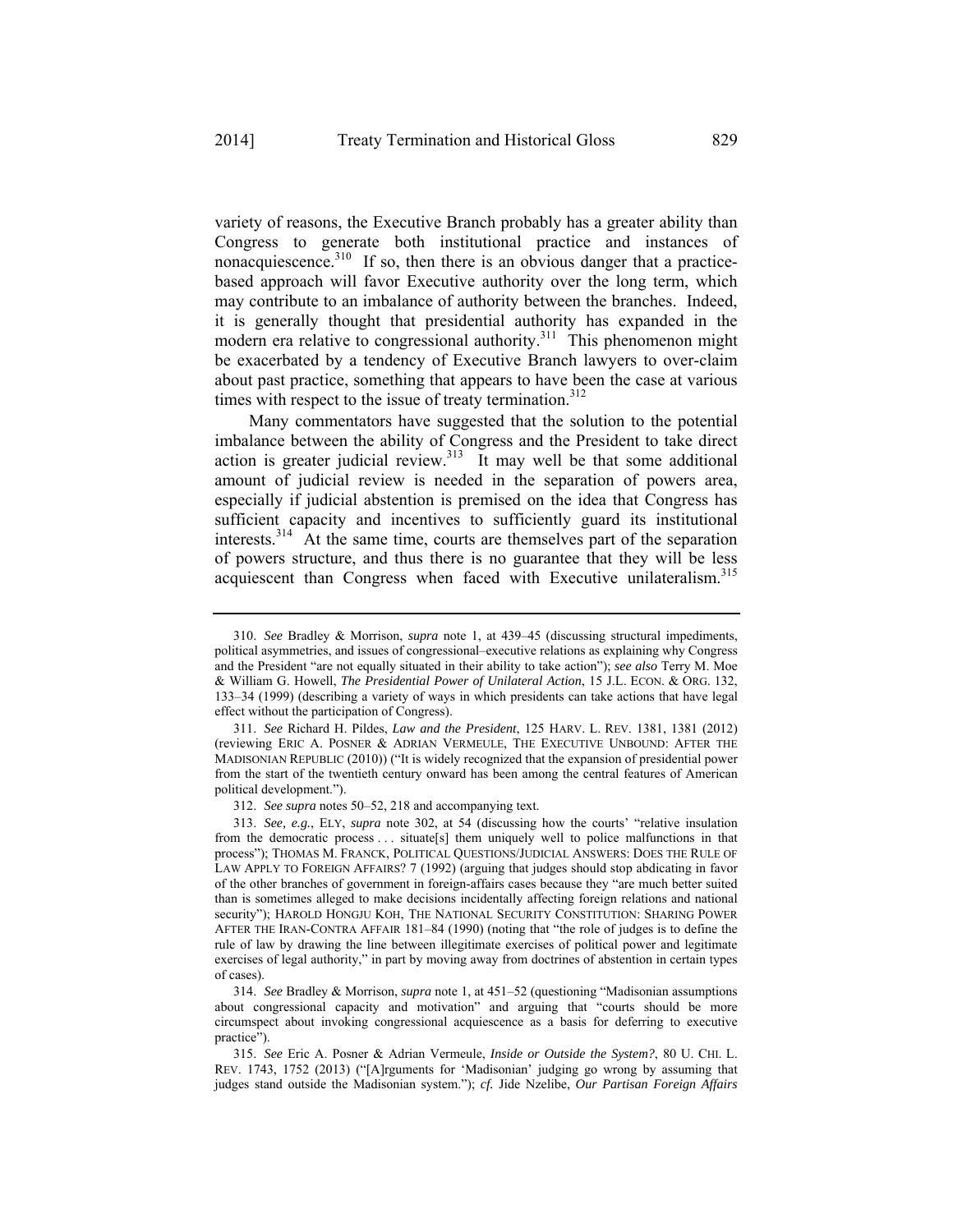Moreover, for a variety of reasons, courts often give weight to established patterns of governmental practice.<sup>316</sup> If so, they might actually reduce Congress's ability to resist assertions of presidential authority rather than enhance it, by instantiating Executive practice into judicial doctrine.

In any event, it is worth noting that the shift to a new understanding of presidential authority on treaty termination cannot be attributed simply to Executive aggrandizement. It is striking how actively involved Congress and the Senate were in these issues in the nineteenth and early twentieth centuries, even in instances in which presidents sought to act unilaterally. That sort of congressional focus on treaty termination dissipated, however, by the 1930s. Although the issue would resurface in select instances of policy debate, most notably in the debate over the termination of the Taiwan Treaty, Congress and the Senate no longer sought to protect institutional prerogatives relating to treaty termination in any systematic way. Moreover, Congress and the Senate seem largely to have given up on the issue since the Taiwan debate, mounting only token resistance at the time of the termination of the ABM Treaty and no resistance at all to dozens of other presidential terminations.

Whether normatively attractive or not, the influence of historical practice on the separation of powers is likely to vary depending on the issue. Treaty termination is an especially good candidate for it, given the lack of any specific constitutional text relating to the issue.<sup>317</sup> The overlay

*Constitution*, 97 MINN. L. REV. 838, 899–900 (2013) ("Even though judges and academic commentators may not necessarily be susceptible to the same instrumental motivations as elected officials, they may very well be plagued by both the kinds of cognitive biases and motivated reasoning that largely track partisan judgments in the electoral arena.").

<sup>316.</sup> *See* Bradley & Morrison, *supra* note 1, at 418–22 (discussing the Supreme Court's recognition of "the significance of ... practice-based 'gloss'" when textual or other forms of guidance are absent or ambiguous).

<sup>317.</sup> When there is constitutional text that is perceived to be clear, it is likely to serve as a focal point for the practice of government actors. *See, e.g.*, Daryl J. Levinson, *Parchment and Politics: The Positive Puzzle of Constitutional Commitment*, 124 HARV. L. REV. 657, 708 (2011) (noting that "it is an indisputable feature of constitutional practice that the text is taken to be authoritative within its domain"); John O. McGinnis, *Constitutional Review by the Executive in Foreign Affairs and War Powers: A Consequence of Rational Choice in the Separation of Powers*, 56 LAW & CONTEMP. PROBS. 293, 300–01 (1993) ("Relatively clear [constitutional] provisions in the separation of powers area may be enforced because they are natural focal points of bargains."); Strauss, *Constitutional Interpretation*, *supra* note 307, at 911 (describing "conventionalism" as "a way of avoiding costly and risky disputes and of expressing respect for fellow citizens" through "allegiance to the text of the Constitution"). Relatedly, clear text may have a tendency to "crowd out" norms based on practice. *See* Michael C. Dorf, *How the Written Constitution Crowds Out the Extraconstitutional Rule of Recognition*, *in* THE RULE OF RECOGNITION, *supra* note 284, at 69, 76. That said, whether text is perceived as being clear might itself be affected by practice. *See* Bradley & Morrison, *supra* note 1, at 431; *see also* Curtis A. Bradley & Neil S. Siegel, Constructed Constraint and the Constitutional Text (Feb. 19, 2014) (unpublished manuscript) (on file with author) (developing this point). The perception of textual clarity might also be affected by what is at stake, *see* Levinson, *supra*, at 709–10 (asserting that the Constitution is perceived as being clear on many low-stakes issues but unclear on many high-stakes ones), and by one's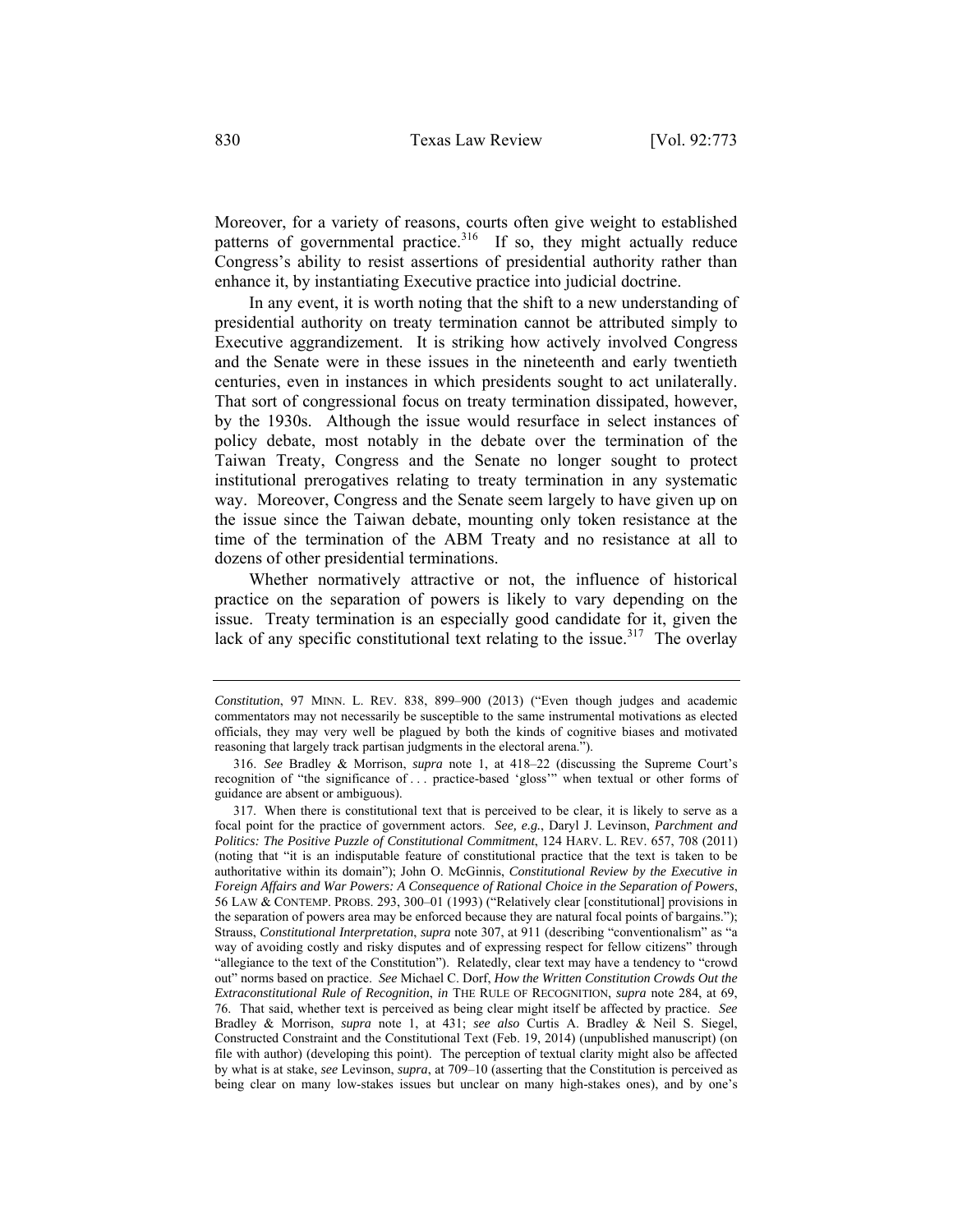of a mix of international-law rules governing treaty termination, as well as potential distinctions between suspension and termination and between partial and complete termination, have also made presidential unilateralism relating to the issue a more complicated target to assess and criticize. In addition, judicial review has been especially limited for this issue, which means that the political branches have had to work the issue out themselves, without even much of a shadow of judicial supervision. On issues for which there is more textual guidance, a less complicated legal landscape, or a greater likelihood of judicial intervention, practice is likely to play a lesser role. Certainly decisions like *INS v. Chadha*<sup>318</sup> confirm that the Supreme Court will not inevitably give effect to even longstanding political-branch practice.<sup>319</sup>

### *C. Is It Law?*

Another challenge to the practice-based approach to constitutional authority described in this Article would be to dismiss it as merely an account of politics rather than law. The argument would be that, without any dispositive judicial resolution, the practice will simply be the result of the push and pull of the political process. The constitutional "law" of treaty termination, on this account, would merely be a pattern of behavior without normative significance. $320$  If so, it might not be entitled to any particular weight in debates about constitutional interpretation.

As an initial matter, it is not clear why judicial review is so central to this purported distinction between politics and law. Presidential compliance with judicial decisions is itself a practice-based norm of U.S. constitutional law. It is largely taken for granted today, but this has not always been the case. As Daryl Levinson has noted, "[c]asting courts as constitutional enforcers merely pushes the question back to why powerful political actors are willing to pay attention to what judges say; why 'people with money and guns ever submit to people armed only with gavels."<sup>321</sup>

constitutional methodology, *see* Alison L. LaCroix, *Historical Gloss: A Primer*, 126 HARV. L. REV. F. 75, 81 (2013) ("Whether a text is ambiguous is itself determined by one's chosen interpretive method.").

<sup>318. 462</sup> U.S. 919 (1983).

<sup>319.</sup> *Id.* at 944–45, 959 (holding that a "legislative veto" provision enacted by Congress was unconstitutional even though Congress had enacted hundreds of legislative veto provisions since the 1930s).

<sup>320.</sup> *Cf.* Jack Goldsmith & Daryl Levinson, *Law for States: International Law, Constitutional Law, Public Law*, 122 HARV. L. REV. 1791, 1836 (2009) ("We might also understand the settlement of non-textual constitutional issues as instances of successful coordination."); Posner & Vermeule, *supra* note 301, at 1002 ("Precedents may just be patterns of behavior that parties recognize as providing focal points that permit cooperation or coordination.").

<sup>321.</sup> Levinson, *supra* note 317, at 661 (quoting Matthew C. Stephenson, *"When the Devil Turns . . .": The Political Foundations of Independent Judicial Review*, 32 J. LEGAL STUD. 59, 60 (2003)).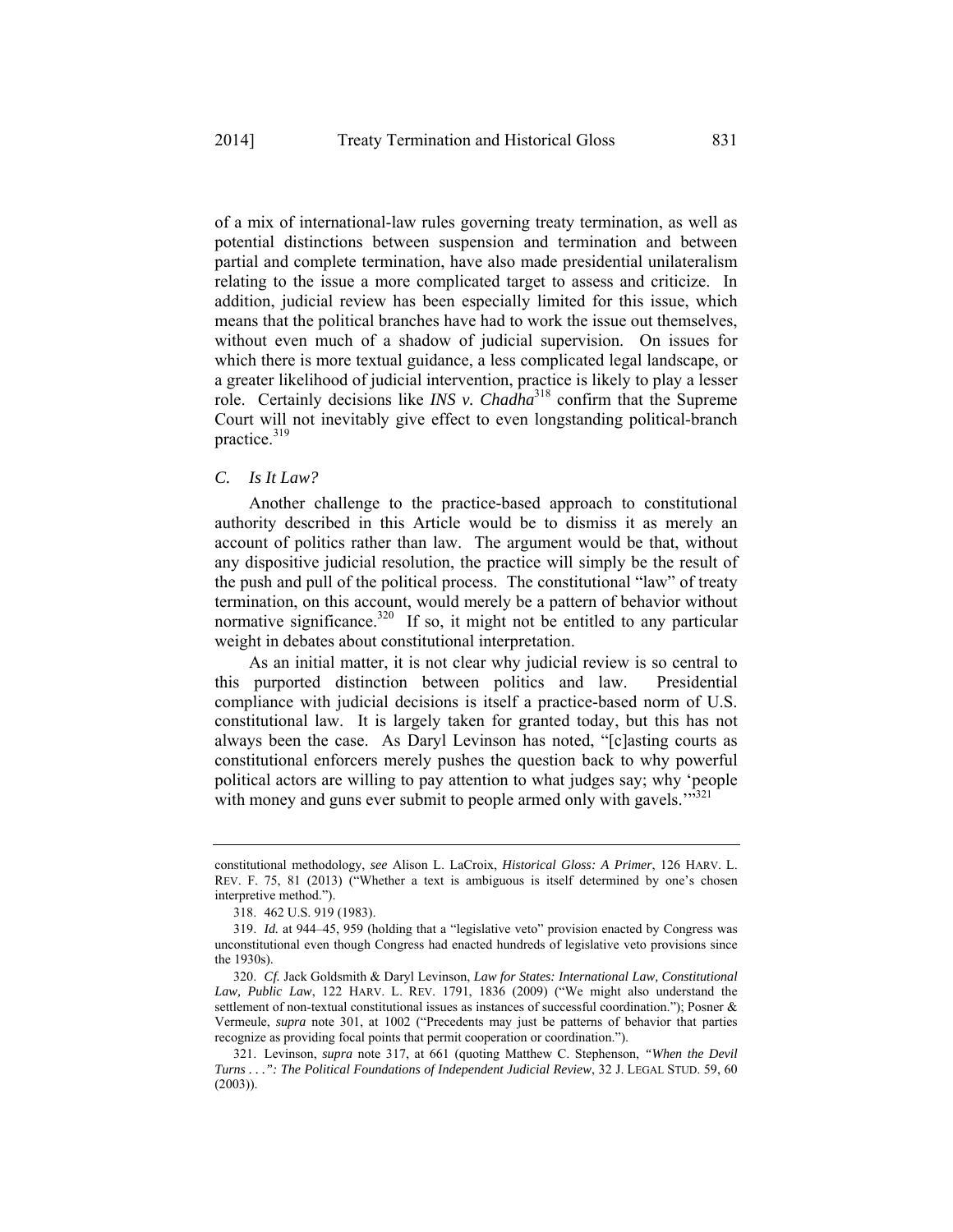To be sure, there is a strand of British (and, more generally, Commonwealth) constitutional thinking that would limit the term "constitutional law" to norms that are enforceable by the judiciary. Under this view, associated most notably with the writings of A.V. Dicey, norms of constitutional practice that are not judicially enforceable are termed instead "constitutional conventions."322 This distinction, however, does not map well onto U.S. constitutional understandings. For example, there are a variety of nonjusticiability doctrines in U.S. law, such as the political question doctrine, that hypothesize that there can be constitutional law that might not be judicially enforceable.<sup>323</sup> In addition, there has been a significant emphasis in U.S. scholarship in recent years on the importance of "constitutional law outside the courts," $324$  an approach that implicitly declines to equate constitutional law simply with what is enforced by the judiciary. The longstanding idea of "underenforced constitutional norms" similarly is based on the idea that constitutional law is broader than what is judicially enforceable.<sup>325</sup>

In any event, the likelihood of judicial review for the issue of treaty termination is not zero, and in fact the lower federal courts did address the issue in the controversy over the termination of the Taiwan Treaty.<sup>326</sup> Thus, even if a shadow of possible judicial review were needed in order for a norm to have a legal character, such a shadow does exist for this issue, although it may be faint. Moreover, we know that courts often take account of longstanding practices when interpreting the separation of powers.<sup>327</sup>

<sup>322.</sup> *See* A.V. DICEY, INTRODUCTION TO THE STUDY OF THE LAW OF THE CONSTITUTION 361, 366 (6th ed. 1902) ("'[C]onventions of the constitution' . . . [are] customs, practices, maxims, or precepts which are not enforced or recognised by the Courts" and "cannot be enforced by any Court of law [and so] have no claim to be considered laws"); *see also* Adrian Vermeule, *Conventions of Agency Independence*, 113 COLUM. L. REV. 1163, 1182 (2013) (noting this point).

<sup>323.</sup> *See, e.g.*, Vieth v. Jubelirer, 541 U.S. 267, 292 (2004) (plurality opinion) ("The issue [before the Court] is not whether severe partisan gerrymanders violate the Constitution, but whether it is for the courts to say when a violation has occurred, and to design a remedy.").

<sup>324.</sup> *See, e.g.*, LARRY D. KRAMER, THE PEOPLE THEMSELVES (2004); MARK TUSHNET, TAKING THE CONSTITUTION AWAY FROM THE COURTS (1999).

<sup>325.</sup> *See, e.g.*, Lawrence Gene Sager, *Fair Measure: The Legal Status of Underenforced Constitutional Norms*, 91 HARV. L. REV. 1212, 1221 (1978) (stating that "constitutional norms which are underenforced by the federal judiciary should be understood to be legally valid to their full conceptual limits, and federal judicial decisions which stop short of these limits should be understood as delineating only the boundaries of the federal courts' role in enforcing the norm" rather than the boundaries of the norms themselves); *see also* Richard H. Fallon, Jr., *Judicially Manageable Standards and Constitutional Meaning*, 119 HARV. L. REV. 1274, 1299 (2006) (crediting Sager's argument that "it would be a mistake to equate judicial enforcement, and thus the tests applied by courts, with the meaning of constitutional guarantees").

<sup>326.</sup> The Supreme Court has also recently signaled a narrow view of the political question doctrine, even in the area of foreign affairs. Zivotofsky v. Clinton, 132 S. Ct. 1421, 1427 (2012) (describing the political question doctrine as a "narrow exception" to the judiciary's obligation to decide cases).

<sup>327.</sup> *See supra* notes 53–62 and accompanying text.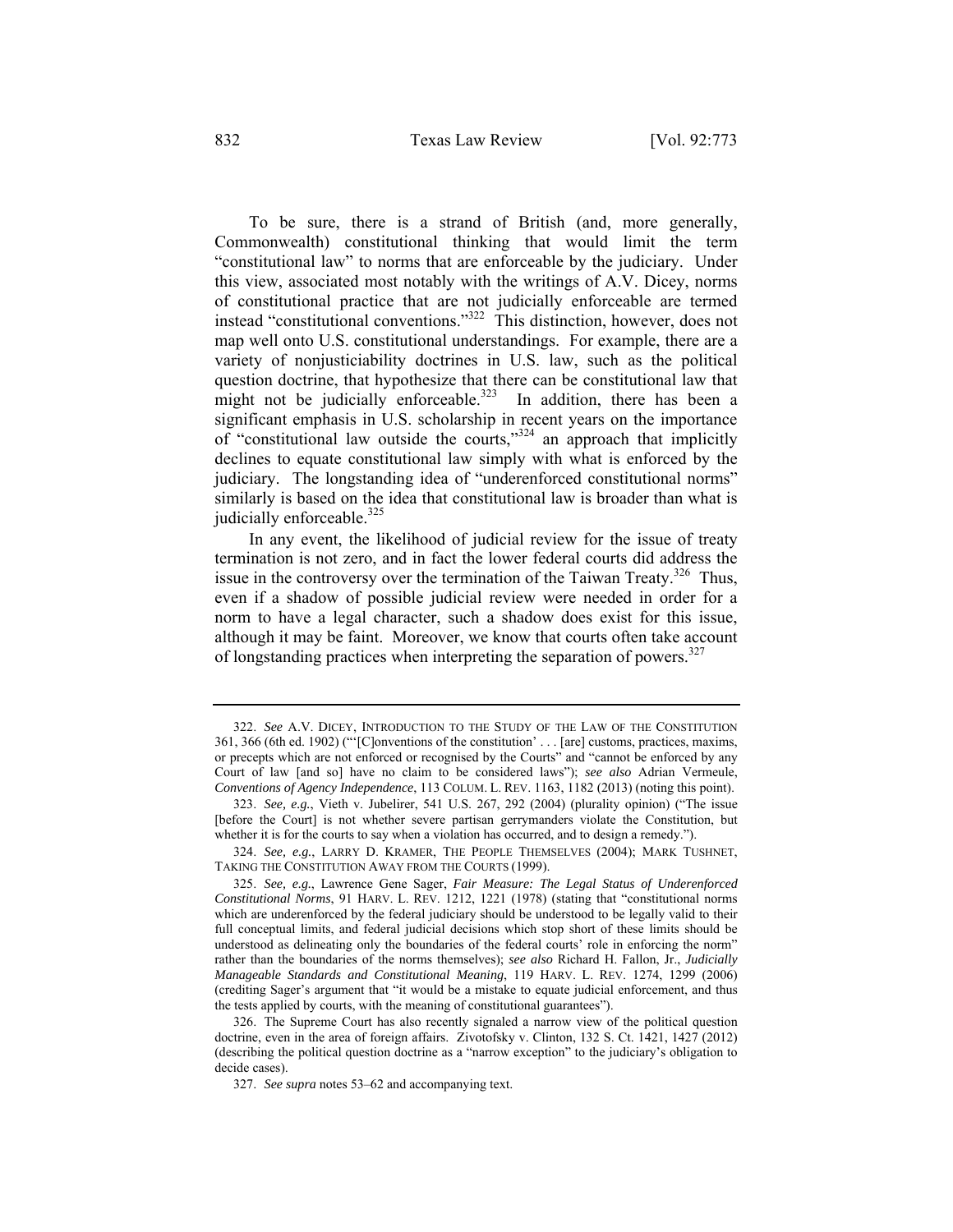Another potential answer to the "it's all politics" critique is the simple observation that participants in the legal system generally view the issue of treaty termination as governed by legal norms. As noted earlier, at least according to legal philosophers working in the tradition of H.L.A. Hart, whether something is "law" depends on social facts—that is, it depends on whether the relevant community treats it as law.<sup>328</sup> Under that conception, it is significant that Congress, the Executive Branch, and legal scholars have long treated the issue of treaty termination as one of constitutional law and that they have viewed historical practice as relevant to determining the content of this law. The issue of treaty termination can therefore be distinguished from other customary conventions of U.S. constitutional practice that are not viewed as legal in character, such as (to take one example) the convention of senatorial courtesy for judicial appointments.<sup>329</sup>

To say that the issue of treaty termination is one of constitutional law does not mean that the law on this issue is fully settled. It is conceivable that the Senate or Congress at some point could assert itself on this issue, especially in a situation in which there was significant policy disagreement with the President's decision to terminate a particular treaty. It is even conceivable that the Senate or Congress could successfully force a President to back down, or at least to seek formal legislative approval for a termination. But the description of the constitutional law set forth above in subpart  $(IV)(A)$  is probably both the best prediction of likely future practice and also the best prediction of the position of the courts if they were at some point to intervene in this area. In any event, many issues of constitutional law are not entirely settled even after being resolved by the Supreme Court, especially if the Court is closely divided, and this fact is not viewed by itself as making constitutional law merely epiphenomenal.

Notwithstanding these points, the dynamic between Congress and the Executive Branch with respect to treaty termination is obviously intertwined with political, and not just legal, considerations. Political realities, such as the President's first-mover advantage over Congress and the tendency of members of Congress to support the President if he is of the same party, are likely to play a role in how the legal norms governing this issue develop. It is no coincidence that the most significant controversy over presidential termination of treaties occurred in connection with the Taiwan Treaty and associated recognition of mainland China, surrounding

<sup>328.</sup> *See supra* note 284 and accompanying text.

<sup>329.</sup> Scholarship on U.S. constitutional conventions has tended to mix together legal and nonlegal practices. *See, e.g.*, AKHIL REED AMAR, AMERICA'S UNWRITTEN CONSTITUTION 333– 87 (2012); HERBERT W. HORWILL, THE USAGES OF THE AMERICAN CONSTITUTION 23–43 (1925). For a useful effort to distinguish between conventions based on whether they impose "thin" or "thick" obligations, see Vermeule, *supra* note 322, at 1186–91. *See also* Dorf, *supra* note 317, at 89 (distinguishing between entrenched practices and constitutionally normative practices).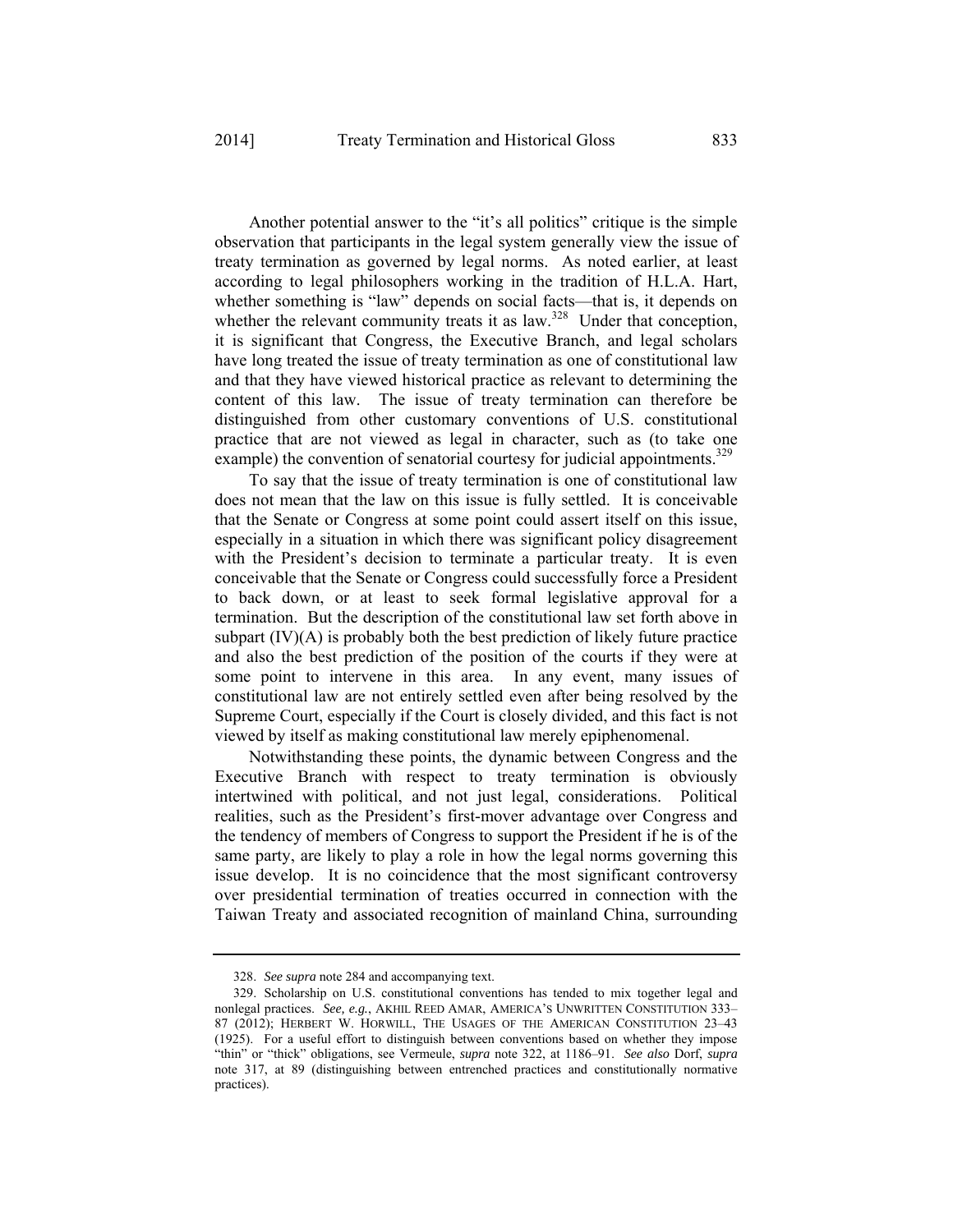which there was substantial policy disagreement. Legally normative conventions in this context are therefore affected, perhaps heavily, by politics.<sup>330</sup> But this does not mean that these conventions entirely collapse into politics.331 Moreover, this blending of law and politics almost certainly describes constitutional law in other contexts as well.<sup>332</sup>

There are also likely still some legal constraints on presidential action in this area. It can reasonably be predicted, for example, that if the Senate conditioned its advice and consent to a treaty on senatorial approval of any termination, and a president later attempted to ignore that condition, there would be significant resistance, even by senators of the President's own party.<sup>333</sup> Moreover, this resistance would likely be framed and debated in legal terms. It is also likely that, when deciding whether to take such action, the President would be advised by lawyers who would consider past governmental practice in assessing the state of the law. None of this is to suggest that these considerations would be dispositive in presidential decision making, just that they would likely be a factor.

Despite these points, a focus on the role of historical practice in discerning the separation of powers almost inevitably mixes together internal and external perspectives on the law.<sup>334</sup> As noted, invocations of such practice have long been part of the internal legal argumentation in debates over treaty termination. At the same time, there are a variety of

<sup>330.</sup> In answer to a question, noted above, that was posed by Bruce Ackerman after President Bush announced that he was terminating the ABM Treaty, *see supra* note 248 and accompanying text, politics (both domestic and international) would likely operate as a significant constraint on unilateral presidential termination of something like the NATO pact or the UN Charter.

<sup>331.</sup> *See* 1 HOWARD GILLMAN, MARK A. GRABER & KEITH E. WHITTINGTON, AMERICAN CONSTITUTIONALISM: STRUCTURES OF GOVERNMENT 5 (2013) ("Rather than obsess about whether constitutionalism is pure law or pure politics, we should study the distinctive ways American constitutionalism blends legal and political considerations."). *See generally* Curtis A. Bradley & Trevor W. Morrison, Essay, *Presidential Power, Historical Practice, and Legal Constraint*, 113 COLUM. L. REV. 1097 (2013) (explaining why a connection between practicebased understandings of constitutional authority and political considerations does not make the understandings nonlegal).

<sup>332.</sup> For example, efforts to reconcile the political and legal aspects of the Supreme Court's exercise of constitutional judicial review are longstanding and include perhaps most famously ALEXANDER M. BICKEL, THE LEAST DANGEROUS BRANCH: THE SUPREME COURT AT THE BAR OF POLITICS (1962). *See also* Frank B. Cross, *The Ideology of Supreme Court Opinions and Citations*, 97 IOWA L. REV. 693, 695 (2012) ("Scholars today widely recognize that Supreme Court opinions are not purely legal but, to some degree, reflect the ideology of the Justices.").

<sup>333.</sup> An analogous issue concerns executive agreements: Despite the general rise of congressional–executive agreements in lieu of Article II treaties, the Senate has made clear at various times that it believes that significant arms-control agreements must be concluded as Article II treaties, and there has been successful bipartisan resistance in the Senate—framed in legal terms—to presidential efforts to do otherwise. *See* Bradley & Morrison, *supra* note 1, at 473–75 (describing this resistance).

<sup>334.</sup> *See* HART, *supra* note 284, at 89 (distinguishing between the "external" perspective of someone who is merely an observer of the rules of a social group and the "internal" perspective of someone who is a member of the group and "accepts and uses [the rules] as guides to conduct").